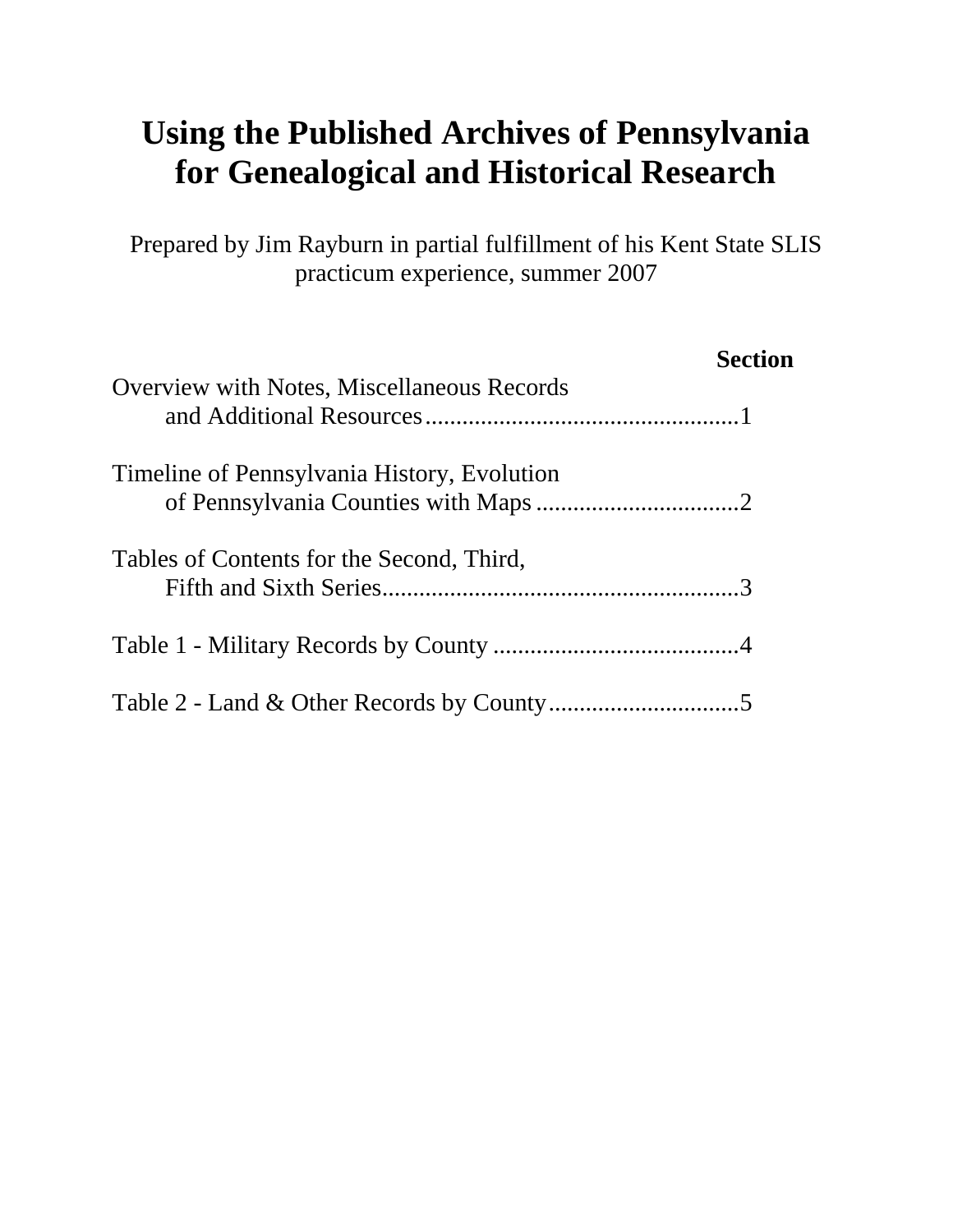## **Using the Published Archives of Pennsylvania for Genealogical and Historical Research**

Special Collections Division Akron-Summit County Public Library 60 S. High Street, Akron, Ohio 44326 speccollections@akronlibrary.org

### **What are the Pennsylvania Archives?**

The 135-volume Pennsylvania Archives set is one of the most valuable research tools for Colonial (1681-1774) and Revolutionary (1775-1783) records. Among the volumes you will find a diverse collection of Colonial, military, land and vital records. Understanding how to access these volumes is a key to success in locating information about an ancestor or event. The complete set of volumes is available in the Special Collections Division on the third floor. It is also online at Fold3, which is among the research databases available to all Ohioans through the Ohio Web Library, [https://www.ohioweblibrary.org/sources/.](https://www.ohioweblibrary.org/sources/)

#### **How do I search the Pennsylvania Archives?**

- Use the indexes described in this overview.
- Use Tables 1 and 2 to locate military and other records associated with specific counties. These tables are located in Sections 4 and 5 of this guide.
- Review the Timeline of Pennsylvania History and Evolution of Pennsylvania Counties to gain an understanding of the historical context of the records created during this time period. Both appear in Section 2 of this guide.
- Examine tables of contents to become familiar with the different types of records and their organization. These appear in select volumes as noted and in Section 3 of this guide.
- Consult the list of Additional Resources for further guidance.

#### **How is the collection organized?**

The 135 volumes are arranged into the following ten series:

| <b>Series</b>         | Number of      | When             |
|-----------------------|----------------|------------------|
|                       | <b>Volumes</b> | <b>Published</b> |
| Colonial Records (CR) | 16             | 1838-1853        |
| <b>First Series</b>   | 12             | 1852-1856        |
| <b>Second Series</b>  | 19             | 1874-1890        |
| <b>Third Series</b>   | 30             | 1894-1899        |
| <b>Fourth Series</b>  | 12             | 1900-1902        |
| <b>Fifth Series</b>   | 8              | 1906             |
| <b>Sixth Series</b>   | 15             | 1906-1907        |
| <b>Seventh Series</b> | 5              | 1914             |
| <b>Eighth Series</b>  | 8              | 1931-1935        |
| <b>Ninth Series</b>   | 10             | 1931-1935        |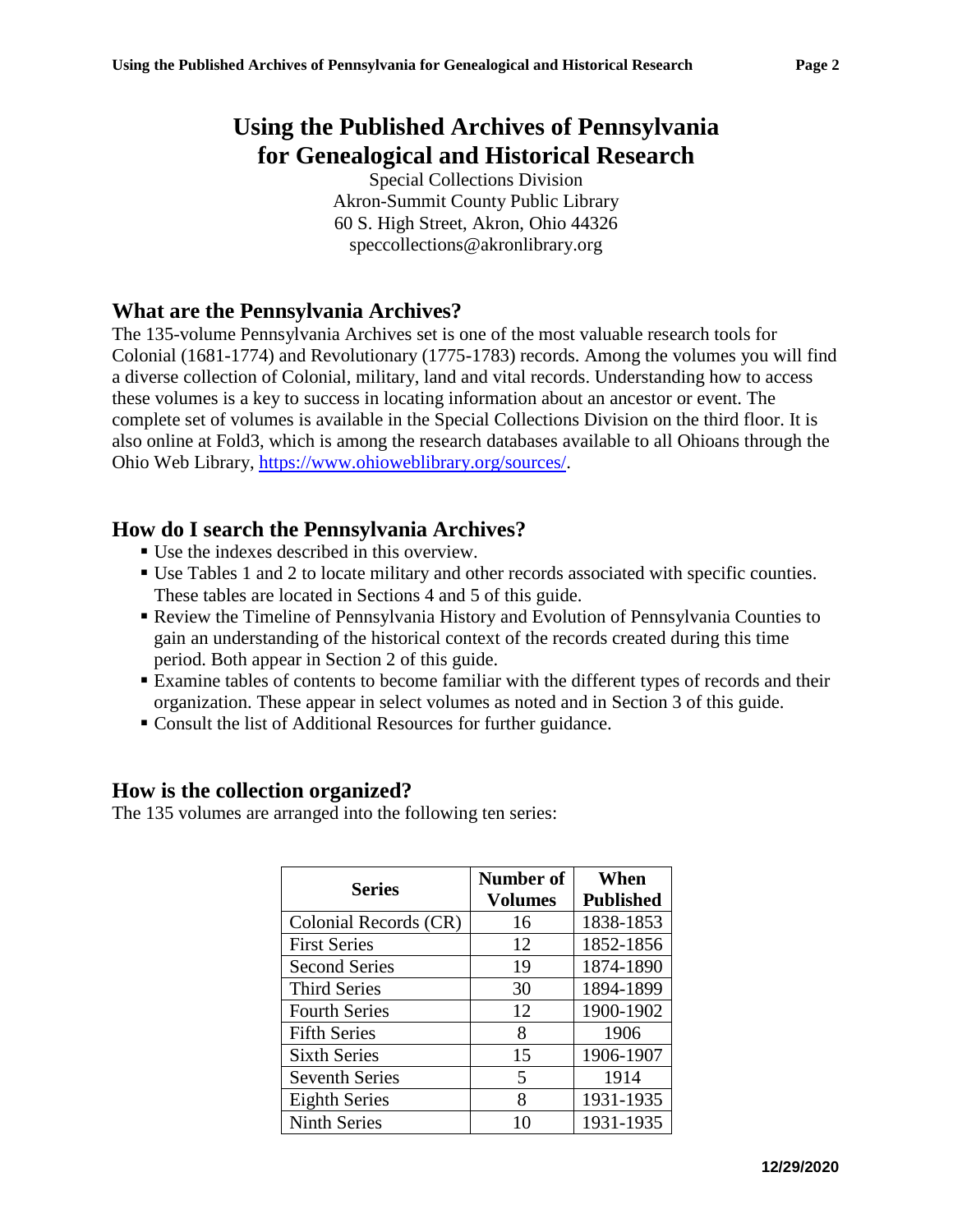### **Colonial Records (CR)**

Of greater interest to historians than genealogists, the Colonial Records (CR) series contains:

- Minutes of the Provincial Council, 1683-1775 (Vols. 1-10)
- Minutes of the Council (and Committee) of Safety, 1775-1777 (Vols. 10-11)
- Minutes of the Supreme Executive Council, 1777-1790 (Vols. 11-16)

These minutes were printed directly from manuscripts with no apparent editing. A table of contents appears at the beginning of each volume except for volume 7, which has an index at the back. Two additional published indexes are available for this series:

Dunn, Mary, comp. *Index to Pennsylvania's Colonial Records Series*, Baltimore, MD: Genealogical Publishing Company, Inc., 1992. Call #929.3748 D923i This is an every surname index

#### Hazard, Samuel. *General Index to the Colonial records in 16 volumes and to the Pennsylvania Archives in 12 Volumes*, Philadelphia, PA: Joseph Severns & Company, 1860. This is a subject and prominent surname index

### **First Series**

Also of greater interest to historians than genealogists, the First Series contains selected papers from the Secretary of the Commonwealth in chronological order from 1664-1790. Many historical references refer to this series by its title "Pennsylvania Archives". After publication of later series it became known as the First Series. Each volume contains a general index at the back. Also available is the index by Samuel Hazard mentioned above.

### **Second Series**

Of greater interest to genealogists, the Second Series contains records pertaining to:

- The French and Indian War, Revolutionary War and War of 1812
- Marriages
- The Whiskey Insurrection
- The defense of the frontiers
- The Colonies on the Delaware
- French occupation in Western Pennsylvania
- The Establishment at Presqu' Isle
- Provincial Affairs in Pennsylvania
- Boundary disputes between Pennsylvania, Maryland and Connecticut
- **Dutch and Swedish Settlements on the Delaware River**
- Colonial and Provincial Officers
- Oaths of Allegiances
- Foreigners arriving in Pennsylvania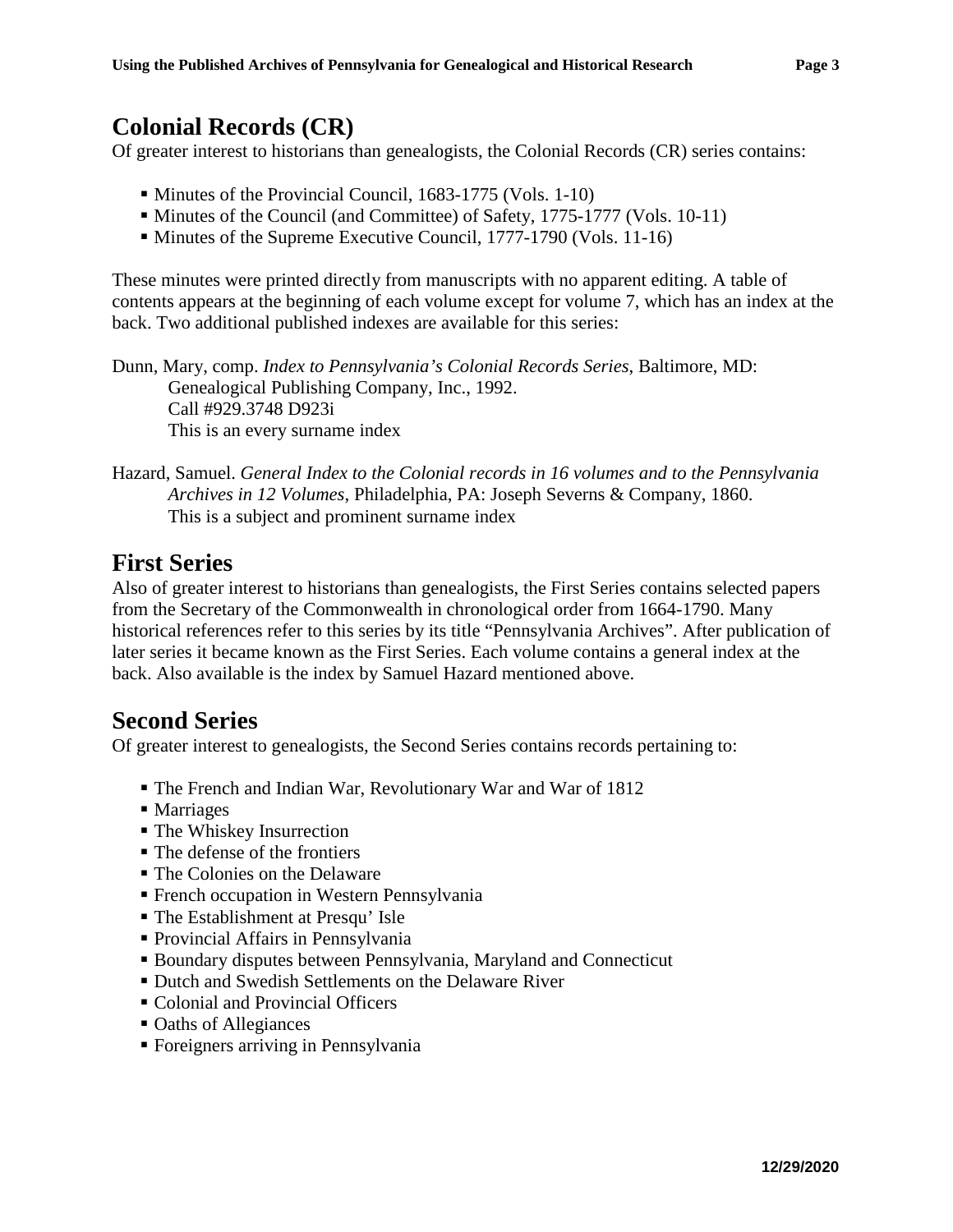Many militia rolls in the Second Series are incomplete. However, these were carefully edited, reprinted and indexed in the Fifth and Sixth Series. A complete Table of Contents for the Second Series appears in Section 3 of this guide. Additional tables of contents and indexes are noted in the table below. You can also use Tables 1 and 2 to locate series, volume and page numbers for military and other records associated with specific counties. Remember to check parent counties for the existence of additional records.

| <b>Second Series Indexing</b> |                                                                                                                                                                                                                                                                       |  |  |
|-------------------------------|-----------------------------------------------------------------------------------------------------------------------------------------------------------------------------------------------------------------------------------------------------------------------|--|--|
| Volume(s)                     |                                                                                                                                                                                                                                                                       |  |  |
| 1                             | Subject and Prominent Name Index in back                                                                                                                                                                                                                              |  |  |
|                               | Subject and Prominent Name Index in back                                                                                                                                                                                                                              |  |  |
| $\mathbf{2}$                  | Indexed in the American Genealogical-Biographical Index (AGBI). This database<br>is available through Ancestry Library Edition from library computers only.                                                                                                           |  |  |
| $3 - 7$                       | Subject and Prominent Name Index in back                                                                                                                                                                                                                              |  |  |
| 8                             | Table of Contents in front<br>Indexed in the American Genealogical-Biographical Index (AGBI). This database<br>is available through Ancestry Library Edition from library computers only.<br>Note: all but two of the marriage lists are in alphabetical order.       |  |  |
| 9                             | Table of Contents in front<br>Indexed in the American Genealogical-Biographical Index to American<br>Genealogical, Biographical and Local History Materials,<br>Godfrey Memorial Library, 1952-.<br>Note: this is a print index that is not available at the library. |  |  |
| 10                            | Table of Contents in front                                                                                                                                                                                                                                            |  |  |
| 11                            | Table of Contents in front of volume 10 (incomplete)<br>General Index to the Officers of the Pennsylvania Line in back                                                                                                                                                |  |  |
| 12                            | Index to Company Officers in back                                                                                                                                                                                                                                     |  |  |
| 13                            | Table of Contents in front<br>Subject and Prominent Name Index in the back of volume 14                                                                                                                                                                               |  |  |
| $14 - 15$                     | Table of Contents in front<br>Subject and Prominent Name Index in back                                                                                                                                                                                                |  |  |
| 16                            | Index of Dispute Arguments in front                                                                                                                                                                                                                                   |  |  |
| 17                            | Surname Index (incomplete) in back                                                                                                                                                                                                                                    |  |  |
| 18                            | Table of Contents in front<br>Subject and Prominent Name Index in back                                                                                                                                                                                                |  |  |
| 19                            | Complete Surname Index in back                                                                                                                                                                                                                                        |  |  |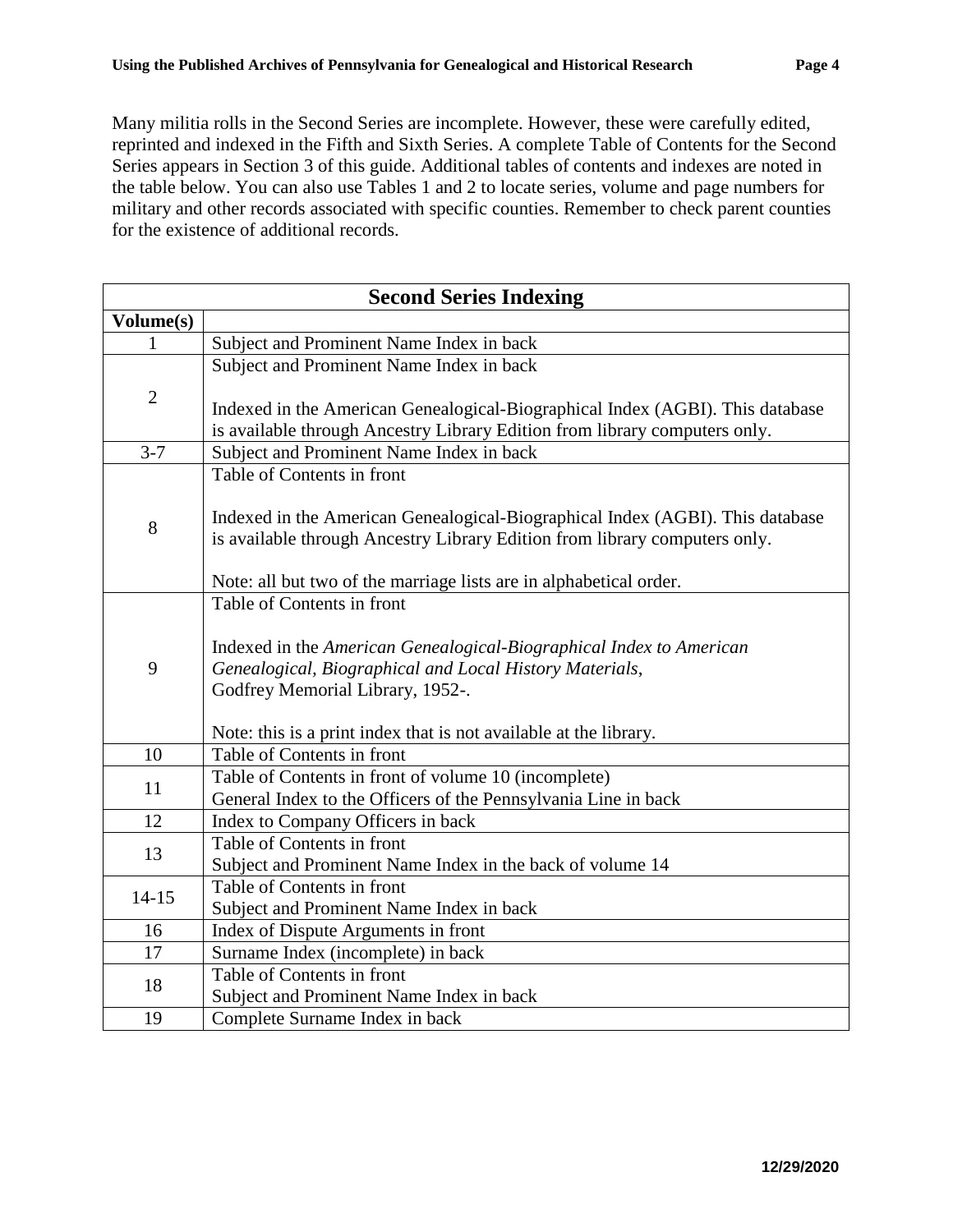### **Third Series**

Highly valuable to genealogists, the Third Series contains:

- Minutes of the Board of Property from 1681 to the late 1700s (Vols. 1-2)
- Old & Proprietary Rights (Vols. 2-3)
- Military fines and revolutionary land grants (Vols. 3-7)
- County Tax Lists from 1765-1791 (Vols. 11-22)
- Muster Rolls of the Navy and Line, Militia and Rangers, 1775-1783, with List of Pensioners, 1818-1832 (Vol. 23)
- Warrantees of land records (Vols. 24-26)

A complete Table of Contents appears in Section 3 of this guide. Additional tables of contents and indexes are noted in the table below. You can also use Tables 1 and 2 to locate series, volume and page numbers for military and other records associated with specific counties. Remember to check parent counties for the existence of additional records.

| <b>Third Series Indexing</b> |                                                                                |  |  |
|------------------------------|--------------------------------------------------------------------------------|--|--|
| Volume(s)                    |                                                                                |  |  |
| $1-2$                        | Surname Index (repeated in volume 27)                                          |  |  |
| $3 - 4$                      | Table of Contents Only (repeated in volume 27)                                 |  |  |
| 5                            | Surname Index (repeated in volume 27)                                          |  |  |
| $6 - 7$                      | Table of Contents and Surname Index (repeated in volume 27)                    |  |  |
| 8                            | Surname Index (repeated in volume 27)                                          |  |  |
| 9                            | General Index (repeated in volume 27)                                          |  |  |
| 10                           | Table of Contents and General Index (repeated in volume 27)                    |  |  |
|                              | Table of Contents in each volume. Surname indexes in volumes 27-30 as follows: |  |  |
|                              | Volume 27: Aains – Coston                                                      |  |  |
|                              | Volume 28: Costs – Juvenal                                                     |  |  |
| $11 - 26$                    | Volume 29: Kaable – Refert                                                     |  |  |
|                              | Volume 30: $RefI - Zylor$                                                      |  |  |
|                              | Volume 30 also contains a map and errata index                                 |  |  |

### **Fourth Series**

Of greater interest to historians than genealogists, the Fourth Series contains biographies, portraits, correspondence, proclamations, addresses and other papers of Pennsylvania's Governors from 1681-1902.

The series is arranged in chronological order. There are Tables of Contents in all but volume 11. General Indexes appear at the end of each volume and a combined General Index appears in volume 12. This index is mostly a subject index but does contain some names, such as the Penn family.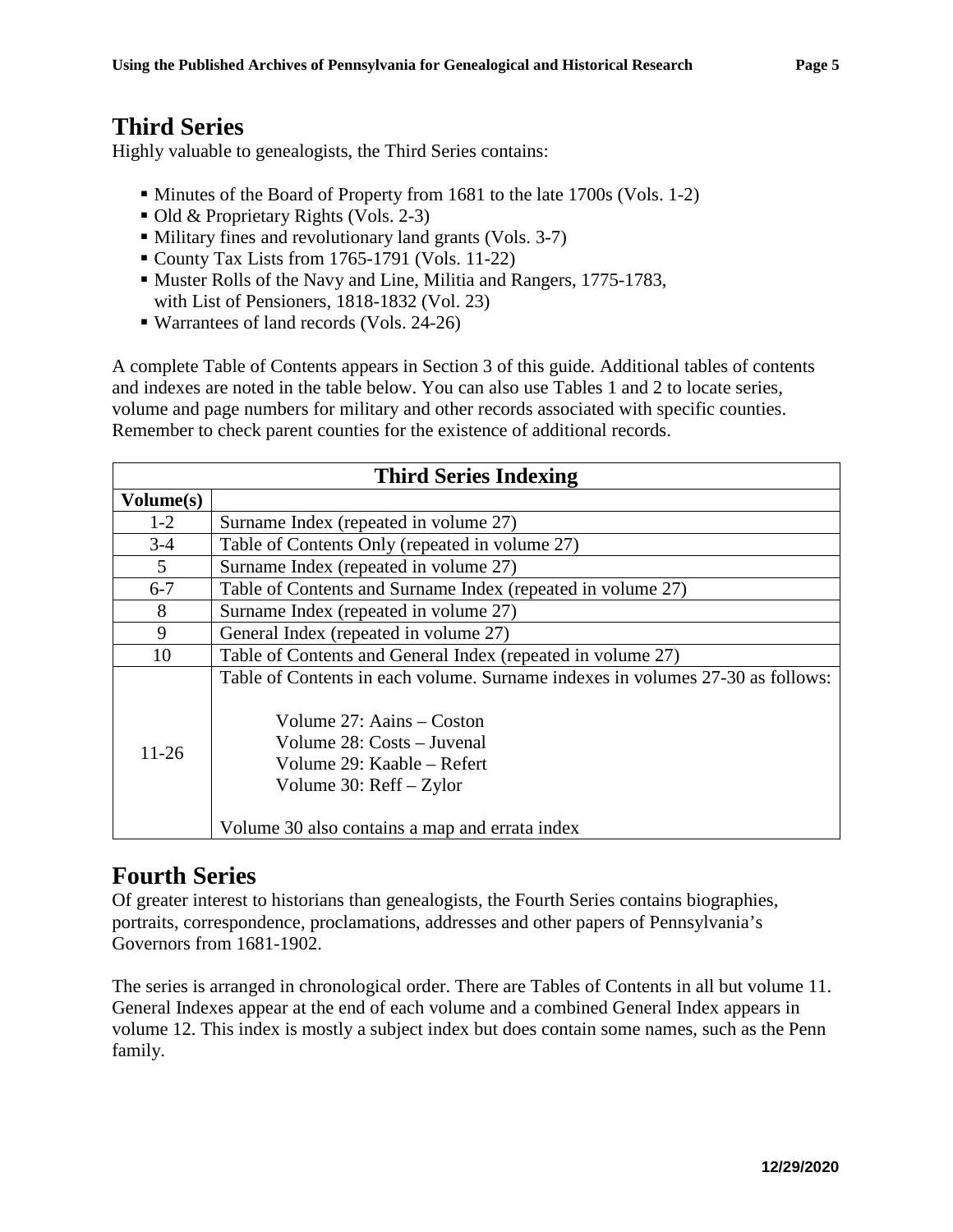### **Fifth Series**

One of the most used by genealogists, the Fifth Series contains records pertaining to:

- The French and Indian War and Revolutionary War
- **Indian Traders**
- **Ships Registers**
- Mediterranean Passes
- Letters of Marque
- Depreciation Pay
- Pension Abstracts
- Enlistments

Many of these records were reprinted from the Second and Third Series with greater accuracy and neatness. A complete Table of Contents appears in Section 3 of this guide. A surname index appears in Volume 15 of the Sixth Series. You can also use Table 1 to locate series, volume and page numbers for military records associated with specific counties. Remember to check parent counties for the existence of additional records.

### **Sixth Series**

The Sixth Series is also one of the most used by genealogists. Its contents are summarized in the table below and a complete Table of Contents appears in Section 3 of this guide. Volumes 1-5 of the Seventh Series contain a complete surname index for the Sixth Series. You can also use Tables 1 and 2 to locate series, volume and page numbers for military and other records associated with specific counties. Remember to check parent counties for the existence of additional records.

| <b>Sixth Series Contents</b> |                                                                              |  |  |
|------------------------------|------------------------------------------------------------------------------|--|--|
| Volume(s)                    |                                                                              |  |  |
| $1-2$                        | <b>Associator &amp; Militia Muster Rolls</b>                                 |  |  |
| 3                            | County Militias, 1783-1790                                                   |  |  |
| 4                            | Military Abstracts from Executive Minutes - Vols. 1 - 9 Inclusive, 1790-1817 |  |  |
| $\overline{5}$               | County Militias, 1790-1800                                                   |  |  |
| 6                            | - Records of the Egypt Reformed Church, Lehigh County. 1734-1834             |  |  |
|                              | - Baptismal and Marriage Records - Rev. John Waldschmidt: Cocalico,          |  |  |
|                              | Moden Krick, Weisseichenland and Seltenreich. Gemeinde.                      |  |  |
|                              | Lancaster County, 1752-1786                                                  |  |  |
|                              | - Communion Services and Communicants                                        |  |  |
|                              | - Pennsylvania Marriage Licenses, 1784-1786                                  |  |  |
| $7-9$                        | War of 1812-1814                                                             |  |  |
| 10                           | War of 1812-1814                                                             |  |  |
|                              | Mexican War, 1846-1847                                                       |  |  |
| 11                           | <b>Election Returns</b>                                                      |  |  |
| 12-13                        | Inventories and sales of estates confiscated during the Revolution           |  |  |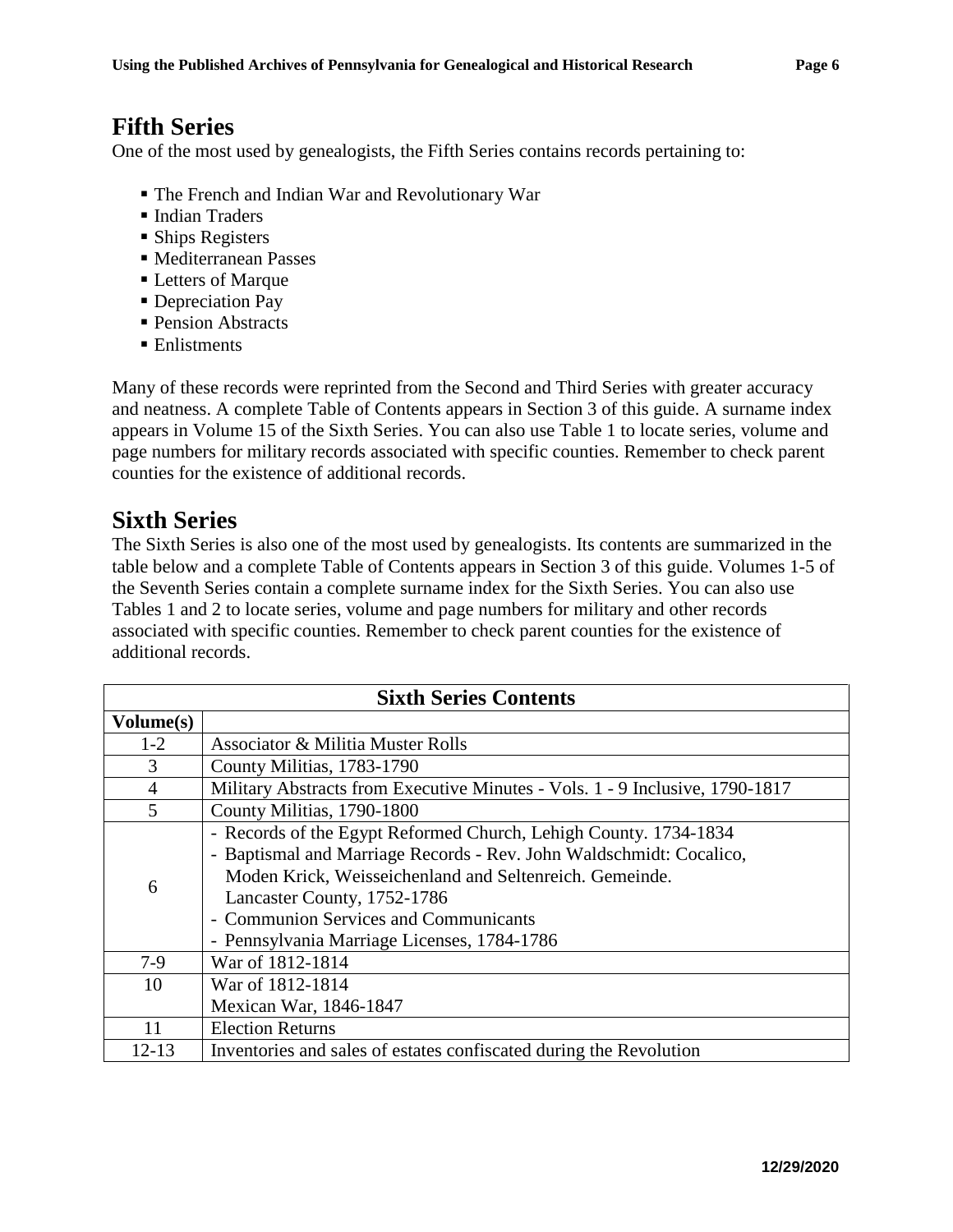| <b>Sixth Series Contents</b> |                                                                             |  |  |
|------------------------------|-----------------------------------------------------------------------------|--|--|
| Volume(s)                    |                                                                             |  |  |
|                              | - Memorandum Book of Dr. John Ewing with Account of a Journey to Settle the |  |  |
|                              | Boundary of Pennsylvania, May 1784                                          |  |  |
|                              | - Orderly Book - June 19, 1779 to July 30, 1779                             |  |  |
| 14                           | - The Order of March of Hand's Brigade from Wyoming to Tioga                |  |  |
|                              | - Orderly Book of Lieutenant Colo's Company, German Regiment, 1780          |  |  |
|                              | - Orderly Book - November 13, 1780 to December 9, 1780                      |  |  |
|                              | - Early Petitions                                                           |  |  |
| 15                           | Surname index to the Fifth Series                                           |  |  |

### **Seventh Series**

Highly valuable to genealogists, the entire Seventh Series is an index of one million names appearing in Volumes 1-14 of the Sixth Series. It is arranged as follows:

Vol. 1: A – De Vol. 2: De – Hol Vol. 3: Hol – Mic Vol. 4: Mic – Sh Vol. 5:  $Sha - Z$ 

Surnames from Sternfeldt to Stinor were accidentally omitted from Volume 5 during publication. The index for these names can be found on pages 91-99 in:

Eddy, Henry Howard and Simonetti, Martha L., comp. *Guide to the Published Archives of Pennsylvania covering the 138 volumes of Colonial Records and Pennsylvania Archives series I-IX*. Harrisburg, PA: 1949. Call #R 016.9748 F384g

### **Eighth Series**

Of greater interest to historians than genealogists, the Eighth Series is a reprint of the "Votes and Proceedings of the House of Representatives of the Province of Pennsylvania, 1682-1776." It is a legislative journal begun by Benjamin Franklin and terminated when the colony became a state in 1776. The Pennsylvania State Library has a microfiche index (PS-264) to this series.

# **Ninth Series**

Also of greater interest to historians than genealogists, The Ninth Series contains a journal of the official actions of Pennsylvania's Governors from 1790-1838. It is a supplement to the Fourth Series and has no published index.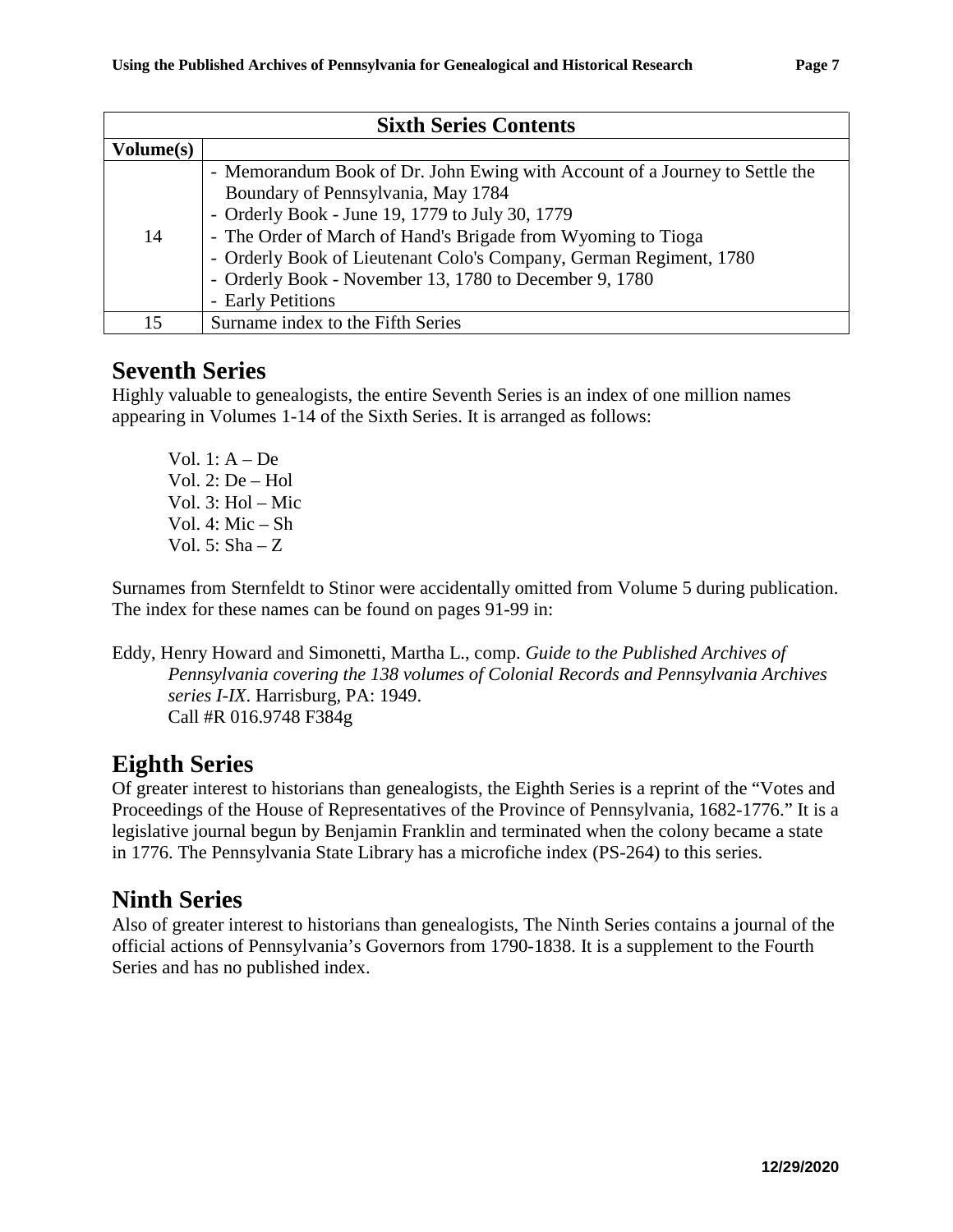# **Land and Military Record Notes**

The following notes provide some basic information on land and military records. Consult the resources below for further guidance on these and other topics.

#### **Acquiring Land**

First title to land in Pennsylvania was usually acquired through a five-step process:

- 1. Application: a request for a certain amount of land in a particular place;
- 2. Warrant: a written order to survey, usually restating the amount and location of land requested in the application;
- 3. Survey: measuring and marking the courses and distances and drawing a tract diagram;
- 4. Return of Survey: a written restatement of the warrant and survey that verifies payment of the purchase price and all fees;
- 5. Patent: the final deed passing ownership of a tract of land to its initial purchaser.

#### **Tax List Terminology**

Freeman: Unmarried man over 21 Inmate: Renter Squatter: Person who owns no land or property and does not appear on the tax list Unseated: Non-resident landowner Window Tax: Early form of taxation based upon the number of windowpanes. Tax savings were realized by replacing windows with multiple panes with large singlepane windows.

#### **Militias**

Pennsylvania did not have a Militia before the official Pennsylvania Militia Act of 1777. This need was met by groups of local volunteers known as "Associators." Men who refused to join their local volunteer units were known as "Non-Associators". These terms were not used after the passage of the 1777 Militia Act.

All able-bodied males between the ages of 18 and 53 joined the County Militia Companies and Regiments of the counties in which they lived. Militia units were mustered to protect their own localities for a limited period of time. Many militia units were called up to active service during the Revolutionary War.

#### **Continental Line/Pennsylvania Line**

Soldiers of the Continental Line were federal troops (enlisted men). Soldiers of the Pennsylvania Line were volunteers.

#### **Pensions**

The Commonwealth of Pennsylvania granted revolutionary War Pensions to invalid servicemen. Most are listed in the Pennsylvania Archives. Congress did not award federal pensions until long after the war was over. Only veterans of the Continental Line or Continental Navy received these federal pensions.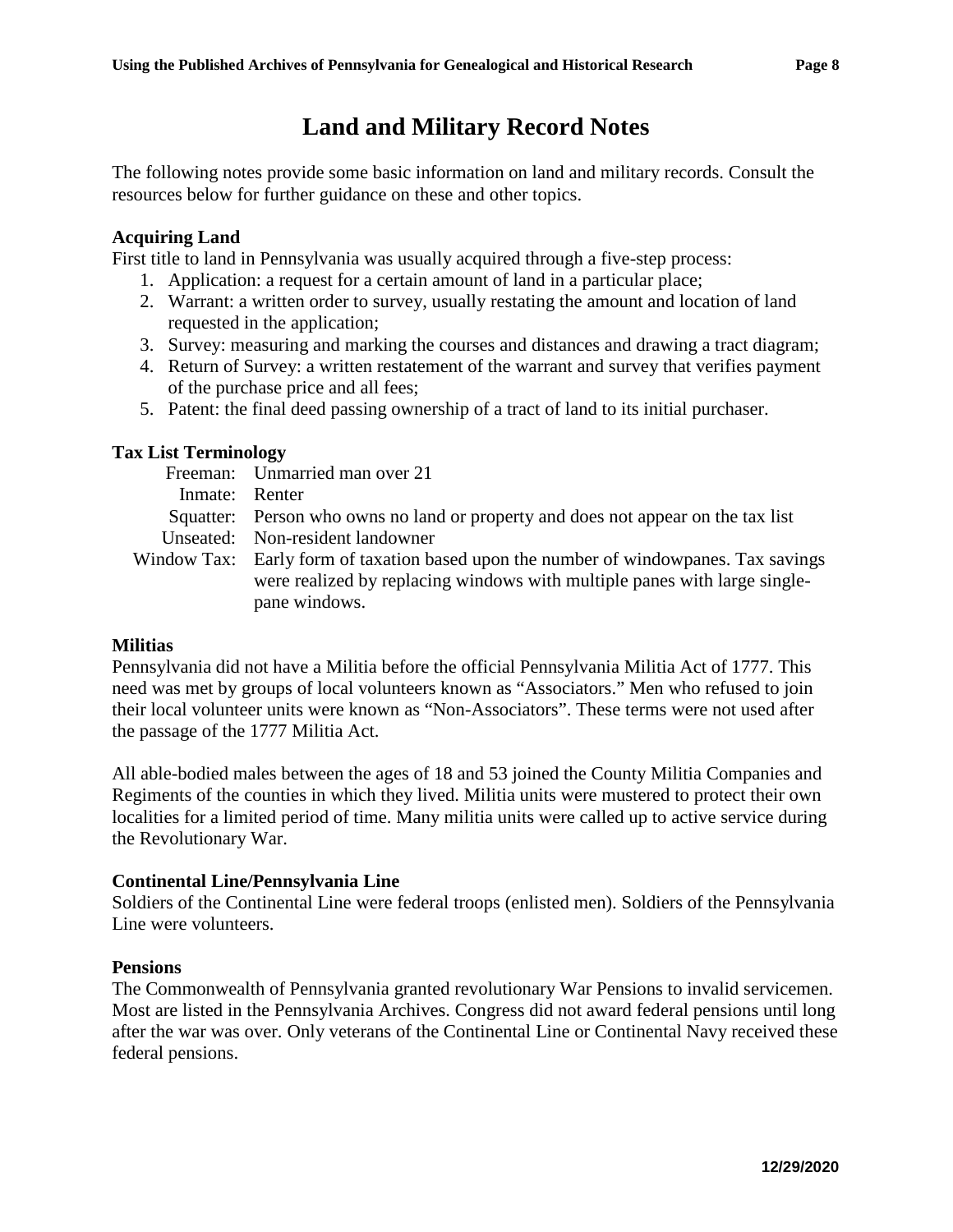#### **Depreciation Pay & Land**

During the Revolutionary War years, military service pay was often long delayed. Runaway inflation prompted the government to grant additional compensation in the form of interest bearing certificates and land in the western part of the Commonwealth.

#### **Donation Lands**

Donation land was granted to members of the Pennsylvania Line for service during the Revolutionary War. Located in the western part of the Commonwealth, the land remained taxfree to soldiers who retained ownership and lived on the land.

### **Miscellaneous Records**

In addition to the records associated with specific counties in Tables 1 and 2, a few miscellaneous records pertain only to certain counties or to Philadelphia City and Liberties. These are listed in the table below. Remember to check parent counties for the existence of additional records.

|                            | - Boundary Disputes: CR Vol. I, 78                                       |
|----------------------------|--------------------------------------------------------------------------|
|                            | - Census, 1784: 3rd Series Vol. XIII, iii                                |
| <b>Bucks County</b>        | - Commission of Safety Minutes, 1774-1776: 2nd Series Vol. XV,           |
|                            | 341-369                                                                  |
|                            | - Assessment Lists, 1785: 3rd Series Vol. XII, 665-823                   |
| <b>Chester County</b>      | - Boundary Disputes: CR Vol. I, 74, 220                                  |
|                            | - Commissioners & Treasurers Accounts, 1785-1790: 3 <sup>rd</sup> Series |
| <b>Fayette County</b>      | Vol. VII, 459-561                                                        |
|                            | - Baptism & Marriage Records of Rev. Waldschmidt, 1752-1786:             |
|                            | $6th$ Series Vol. VI, 149-282                                            |
| <b>Lancaster County</b>    | - Commissioners & Treasurers Accounts, 1782-1792: 3rd Series             |
|                            | Vol. VII, 387-447                                                        |
|                            | - Baptism Records of Egypt Reformed Church, 1734-1834: 6 <sup>th</sup>   |
| Lehigh County              | Series Vol. VI, 3-146                                                    |
| Luzerne and Lycoming       | - Commissioners to Adjust Land Titles 1810: 2 <sup>nd</sup> Series Vol.  |
| Counties                   | XVIII, 573-609                                                           |
| Northumberland County      | - Lottery Warrants, 1785: 3 <sup>rd</sup> Series Vol. XXV, 361-374       |
|                            | - Armed Vessels from Port of, 1776-1777, List with form of Bond:         |
| Philadelphia City and      | 5th Series Vol. I, 608-609                                               |
| Liberties                  | - Confiscated Estates, Register of March 10, 1780: 6th Series Vol.       |
|                            | XIII, facing 312                                                         |
|                            | - Commissioners & Treasurers Accounts, 1777-1790: 3rd Series             |
| Philadelphia County        | Vol. VII, 315-383                                                        |
|                            | - Commissioners & Treasurers Accounts, 1783-1788: 3rd Series             |
| <b>Westmoreland County</b> | Vol. VII, 451-456                                                        |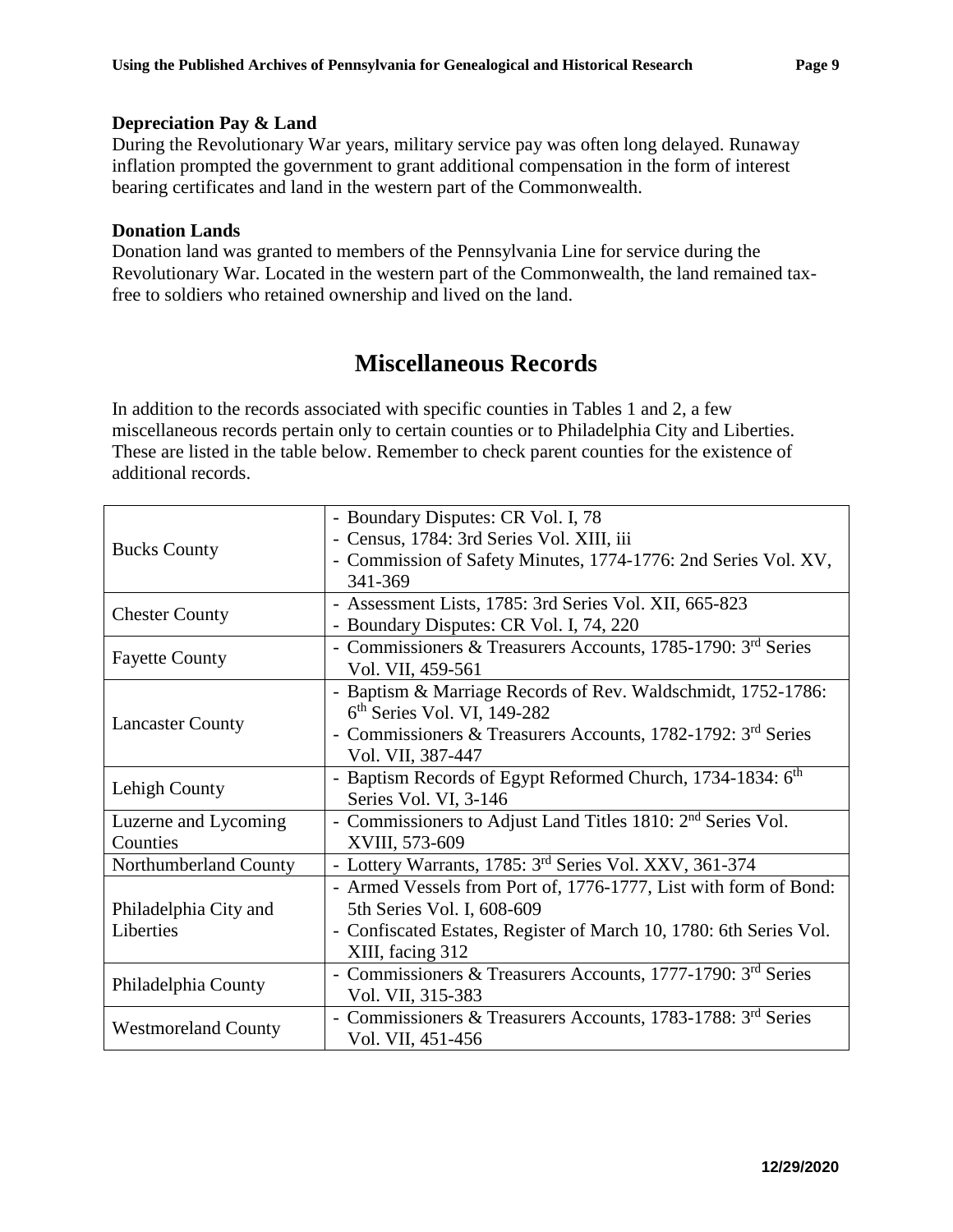### **Additional Resources**

- Carousso, Dorothee H. *How to Search for Your Revolutionary Patriot in Pennsylvania*. Genealogical Society of Pennsylvania, 1975. Call #929.1072 C222h
- Clint, Florence. *Pennsylvania Area Key: A guide to the genealogical records of the state of Pennsylvania, including maps, histories, charts and other helpful materials*. Logan, UT: Everton Publishers, Inc., 1976. Call #929.1072 C617p
- Crawford-Oppenheimer, Christine. *Lost in Pennsylvania? Try the Published Pennsylvania Archives*. Genealogical Society of Pennsylvania, 1999. Call #929.1072 C899Lo
- Eddy, Henry Howard and Simonetti, Martha L., comp. *Guide to the Published Archives of Pennsylvania covering the 138 volumes of Colonial Records and Pennsylvania Archives series I-IX*. Harrisburg, PA: 1949. Call #R 016.9748 F384g

Contains:

- An alphabetical finding list covering all ten series
- An index to maps, portraits, and other illustrations in all ten series
- An index to diaries and journals contained in all ten series
- A publication history of all ten series
- The index of names omitted from Volume 5 of the Seventh Series

Espenshade, Abraham H. *Pennsylvania Place Names*. Baltimore, MD: Genealogical Publishing Company, 1925.

Call #917.48 Es77p

Discusses the origins of names for all counties, county seats, towns with a population of 5,000 or more and noteworthy villages and townships.

Iscrupe, William L. and Iscrupe, Shirley G. M. *Pennsylvania Line: A research guide to Pennsylvania genealogy and local history (4th ed.)*. Southwest Pennsylvania Genealogical Services, 1990. Call #974.8 P415

Contains:

- County formation maps
- Township outline maps
- Information on birth, marriage, death and other records
- An explanation of the Colonial calendar change with instructions on converting between old and new dates
- A list of current townships and when and how they were formed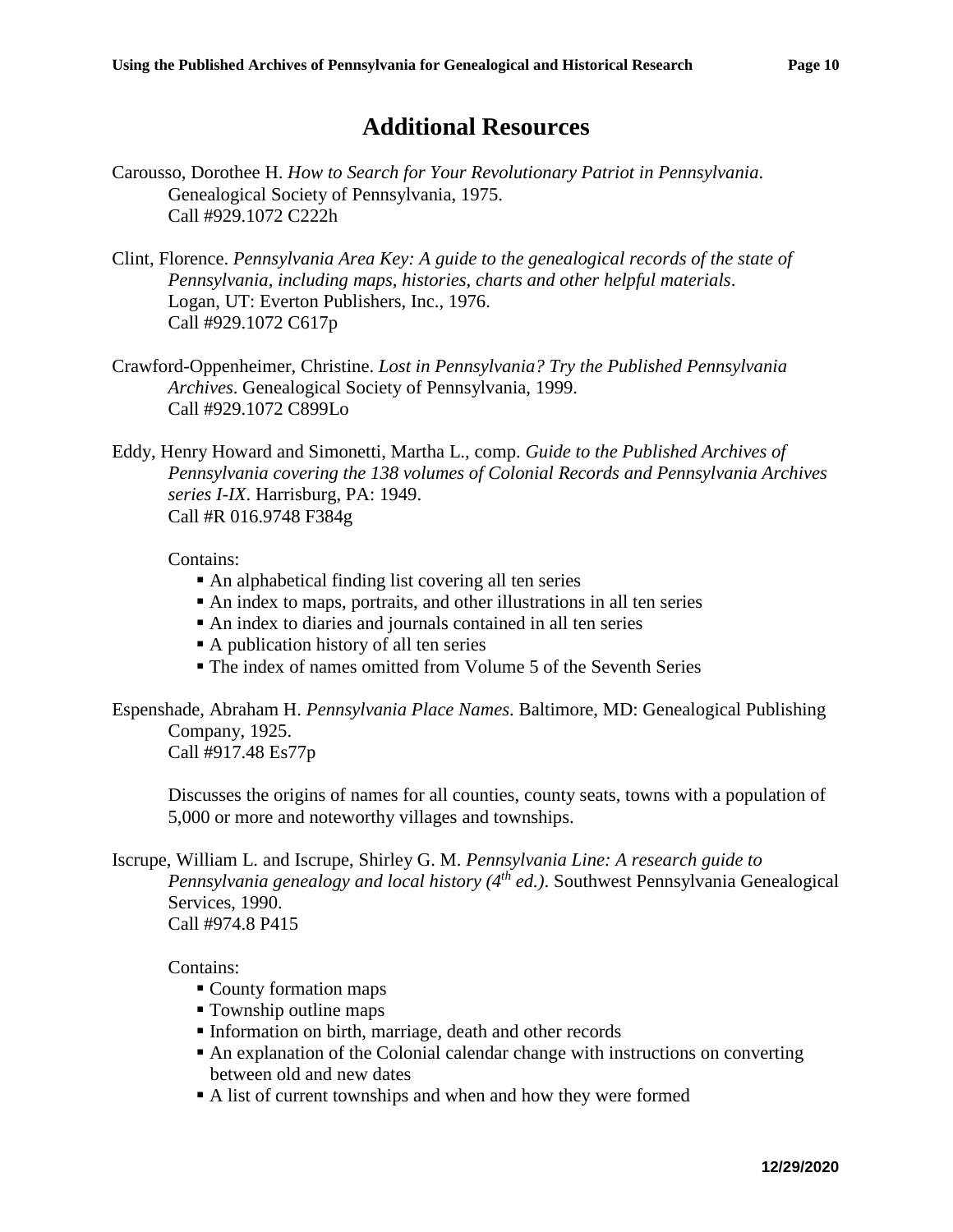- A perpetual calendar for the years 1600-2050. This calendar is specifically designed to display old style dates for territories under English rule from the year 1600 through September 2, 1752.
- Long, John H., ed. and DenBoer, Gordon, comp. *Pennsylvania Atlas of Historical County Boundaries*. New York, NY: Charles Scribner's Sons, 1996. Call #911.748 At881p
- Morris, Jean S., comp. *Use of the Pennsylvania Archives in Genealogical Research*. Special Publication No. 1 of the Western Pennsylvania Genealogical Society, 1978. Call #016.9293748 M832u

Contains:

- A list of abbreviations used in the third series (page 3)
- A subject index (pages 4-12)
- A bibliography of resources covering the War of 1812 (pages 35-36)
- Munger, Donna B. *Pennsylvania Land Records: A history and guide for research*. Wilmington, DE: Scholarly Resources, Inc., 1991. Call #929.3748 M966p
- Russ, William A., Jr. *How Pennsylvania Acquired Its Present Boundaries*. University Park, PA: Pennsylvania Historical Association, Pennsylvania State University, 1966. Call #911.748 R958h

Discusses the evolution of the state's boundaries and the controversies involving the British and U.S. Governments, Maryland, Delaware, Virginia, New York, Connecticut, and West Virginia.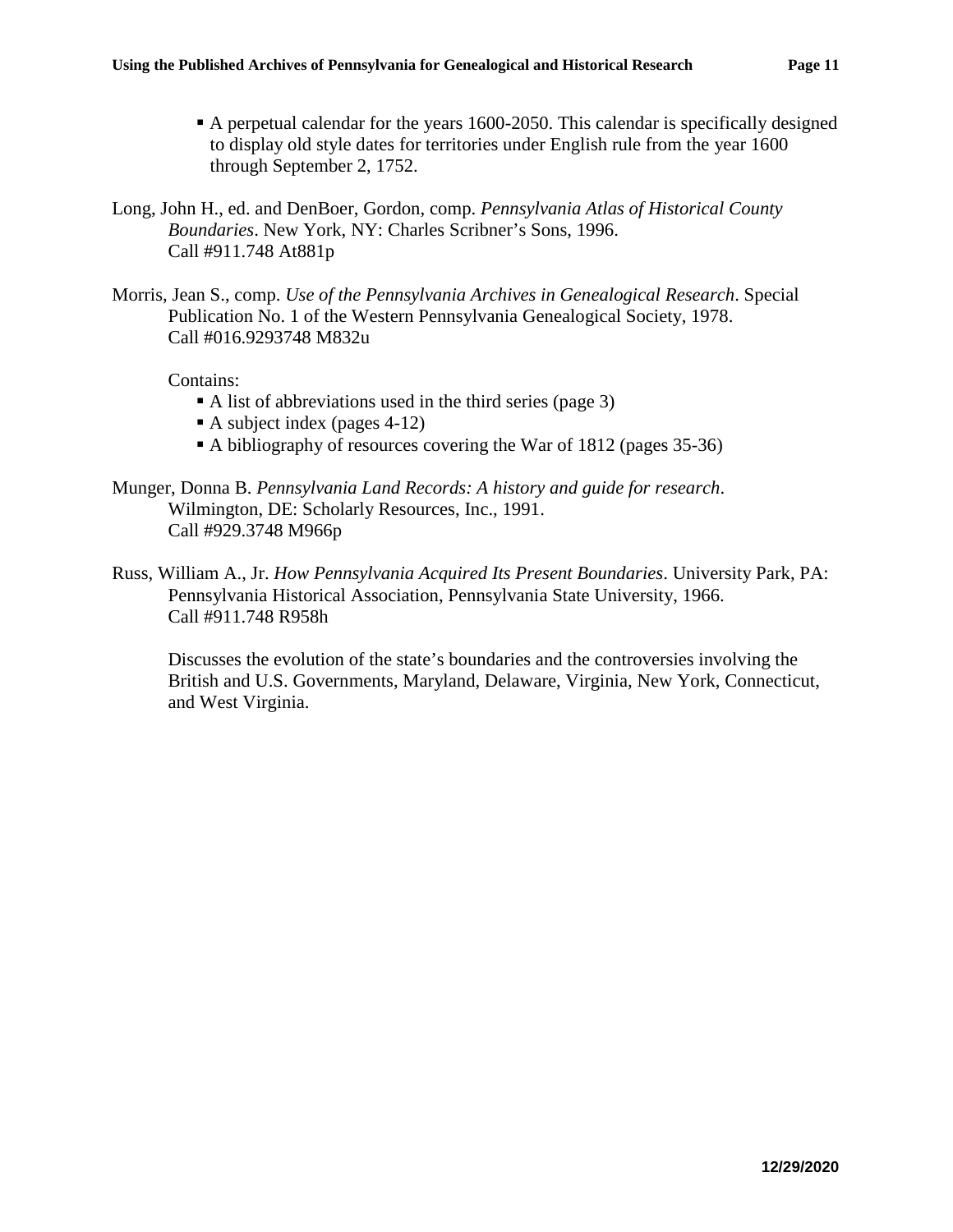# **Timeline of Pennsylvania History**

Successful use of the Pennsylvania Archives requires an understanding of major historical events and the evolution of the counties. Some important dates in the history of Pennsylvania are:

| <b>Date</b>                                                                                                                        | <b>Historical Event</b>                                                                                                                                                                                                                                                       |
|------------------------------------------------------------------------------------------------------------------------------------|-------------------------------------------------------------------------------------------------------------------------------------------------------------------------------------------------------------------------------------------------------------------------------|
| 1643                                                                                                                               | Swedish settlers establish a capital near present-day Philadelphia                                                                                                                                                                                                            |
| 1655                                                                                                                               | Dutch Troops capture New Sweden from the Swedes                                                                                                                                                                                                                               |
| 1664                                                                                                                               | The English take control of the Pennsylvania region from the Dutch                                                                                                                                                                                                            |
| 1681                                                                                                                               | King Charles II of England grants Pennsylvania region to William Penn                                                                                                                                                                                                         |
| 1682                                                                                                                               | Penn sets up government and establishes Philadelphia. He drafts the<br>Frame of Government (first constitution), which provides for a deputy<br>governor and an elected legislature consisting of a Provincial Council<br>(upper house) and a General Assembly (lower house). |
| 1683                                                                                                                               | Legislature drafts second Frame of Government to amend the first                                                                                                                                                                                                              |
| 1701                                                                                                                               | Penn writes new constitution called the Charter of Privileges. This<br>constitution made the General Assembly the chief lawmaking body in<br>the colony and relegated the Provincial Council to an advisory role only.                                                        |
| 1703                                                                                                                               | Delaware separated from Pennsylvania                                                                                                                                                                                                                                          |
| 1754-1763                                                                                                                          | French and Indian War                                                                                                                                                                                                                                                         |
| 1763-1767                                                                                                                          | Survey of Mason-Dixon Line                                                                                                                                                                                                                                                    |
| 1768                                                                                                                               | Pennsylvania buys land from Indians in Fort Stanwix Treaty                                                                                                                                                                                                                    |
| 1774                                                                                                                               | First Continental Congress meets in Philadelphia and votes to stop all<br>trade with Great Britain                                                                                                                                                                            |
| 1775                                                                                                                               | Revolutionary War begins; Second Continental Congress meets in<br>Philadelphia                                                                                                                                                                                                |
| Congress adopts Declaration of Independence in the Pennsylvania State<br>July 4, 1776<br>House (Independence Hall) in Philadelphia |                                                                                                                                                                                                                                                                               |
| July 9, 1778                                                                                                                       | Pennsylvania approves Articles of Confederation                                                                                                                                                                                                                               |
| 1781                                                                                                                               | Revolutionary War Ends with Peace Treaty at Yorktown                                                                                                                                                                                                                          |
| Constitutional Convention meets in Philadelphia; Pennsylvania becomes<br>May-Sept. 1787<br>second state to ratify on December 12   |                                                                                                                                                                                                                                                                               |
| 1788                                                                                                                               | Thomas Mifflin becomes first Governor under new constitution                                                                                                                                                                                                                  |
| 1789                                                                                                                               | Pennsylvania settles boundary line with New York                                                                                                                                                                                                                              |
| 1790-1800                                                                                                                          | Philadelphia serves as nation's capital                                                                                                                                                                                                                                       |
| 1792                                                                                                                               | Erie triangle purchased                                                                                                                                                                                                                                                       |
| 1794                                                                                                                               | Whiskey Rebellion in Western Pennsylvania                                                                                                                                                                                                                                     |
| 1799                                                                                                                               | Capital transferred from Philadelphia to Lancaster                                                                                                                                                                                                                            |
| 1812                                                                                                                               | Capital transferred from Lancaster to Harrisburg.                                                                                                                                                                                                                             |
| 1812-1814                                                                                                                          | War of 1812                                                                                                                                                                                                                                                                   |
| 1838                                                                                                                               | New state constitution adopted; Pennsylvania Hall in Philadelphia<br>burned                                                                                                                                                                                                   |
| 1844                                                                                                                               | Religious riots of Native American Association at Kensington                                                                                                                                                                                                                  |
| 1845-1848                                                                                                                          | Mexican-American War                                                                                                                                                                                                                                                          |
| 1852-1854                                                                                                                          | Birth and death records kept in many counties                                                                                                                                                                                                                                 |
| <b>July 1863</b>                                                                                                                   | Battle of Gettysburg (Civil War)                                                                                                                                                                                                                                              |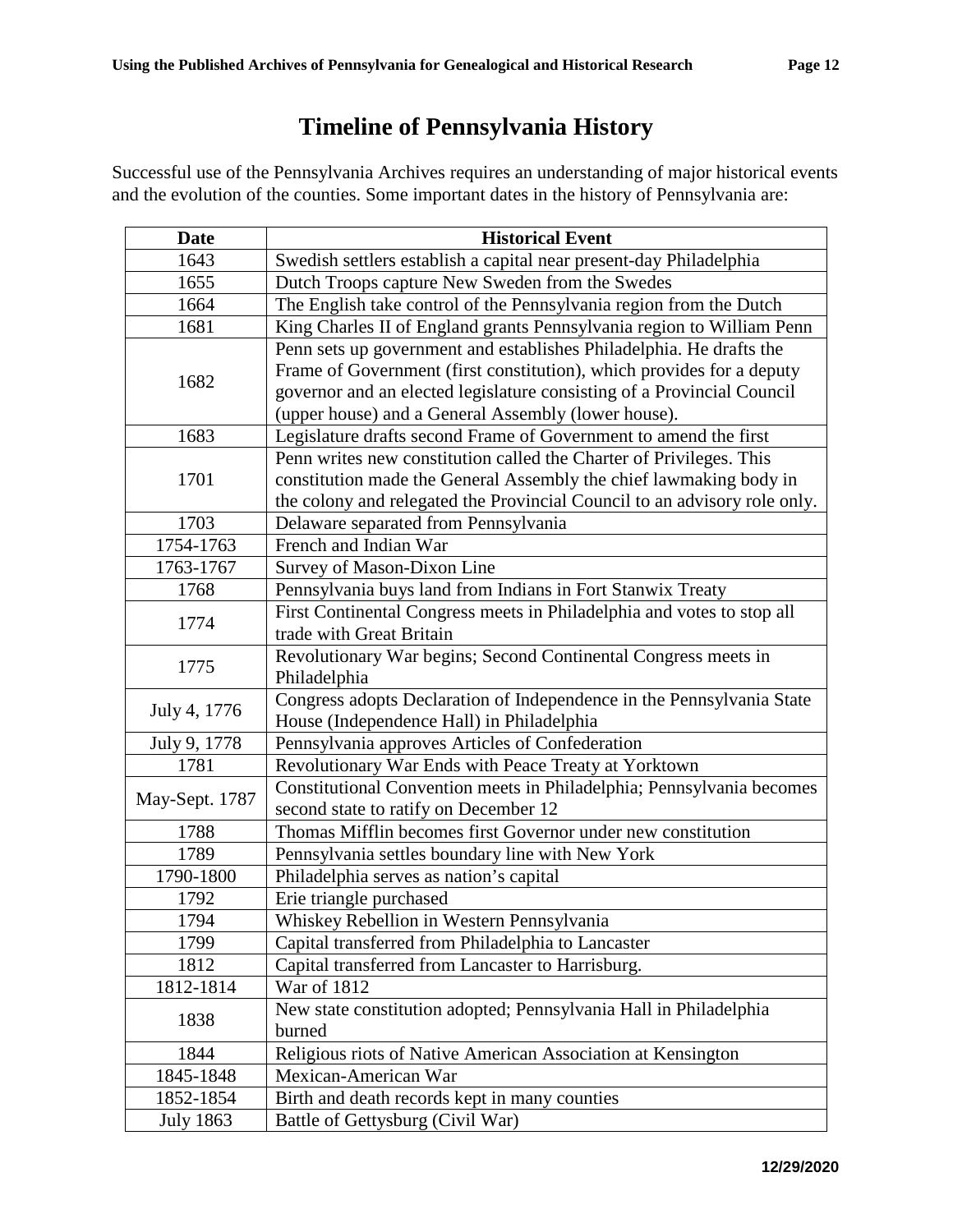# **Evolution of Pennsylvania Counties**

Pennsylvania's three original counties (Bucks, Chester and Philadelphia) were created in 1682. Pennsylvania's remaining counties evolved as indicated in the following table and maps:

| County                           | Year<br><b>Formed</b> | <b>Parent County or Counties</b>              |
|----------------------------------|-----------------------|-----------------------------------------------|
|                                  |                       |                                               |
| <b>Adams</b>                     | 1800                  | York                                          |
| Allegheny                        | 1788                  | Washington, Westmoreland                      |
| Armstrong                        | 1800                  | Allegheny, Lycoming, Westmoreland             |
| Beaver                           | 1800                  | Allegheny, Washington                         |
| <b>Bedford</b>                   | 1771                  | Cumberland                                    |
| <b>Berks</b>                     | 1752                  | Chester, Lancaster, Philadelphia              |
| Blair                            | 1846                  | Bedford, Huntingdon                           |
| Bradford (Ontario until 1812)    | 1810                  | Luzerne, Lycoming                             |
| <b>Bucks - Original County</b>   | 1682                  |                                               |
| <b>Butler</b>                    | 1800                  | Allegheny                                     |
| Cambria                          | 1804                  | Bedford, Huntingdon, Somerset                 |
| Cameron                          | 1860                  | Clinton, McKean, Potter                       |
| Carbon                           | 1843                  | Monroe, Northampton                           |
| Centre                           | 1800                  | Huntingdon, Lycoming, Mifflin, Northumberland |
| <b>Chester - Original County</b> | 1682                  |                                               |
| Clarion                          | 1839                  | Armstrong, Venango                            |
| Clearfield                       | 1804                  | Huntingdon, Lycoming                          |
| Clinton                          | 1839                  | Centre, Lycoming                              |
| Columbia                         | 1813                  | Northumberland                                |
| Crawford                         | 1800                  | Allegheny                                     |
| Cumberland                       | 1750                  | Lancaster                                     |
| Dauphin                          | 1785                  | Lancaster                                     |
| Delaware                         | 1789                  | Chester                                       |
| Elk                              | 1843                  | Clearfield, Jefferson, McKean                 |
| Erie                             | 1800                  | Allegheny                                     |
| Fayette                          | 1783                  | Westmoreland                                  |
| Forest                           | 1848                  | Jefferson, Venango                            |
| Franklin                         | 1784                  | Cumberland                                    |
| Fulton                           | 1851                  | <b>Bedford</b>                                |
| Greene                           | 1796                  | Washington                                    |
| Huntingdon                       | 1787                  | <b>Bedford</b>                                |
| Indiana                          | 1803                  | Lycoming, Westmoreland                        |
| Jefferson                        | 1804                  | Lycoming                                      |
| Juniata                          | 1831                  | Mifflin                                       |
| Lackawanna                       | 1878                  | Luzerne                                       |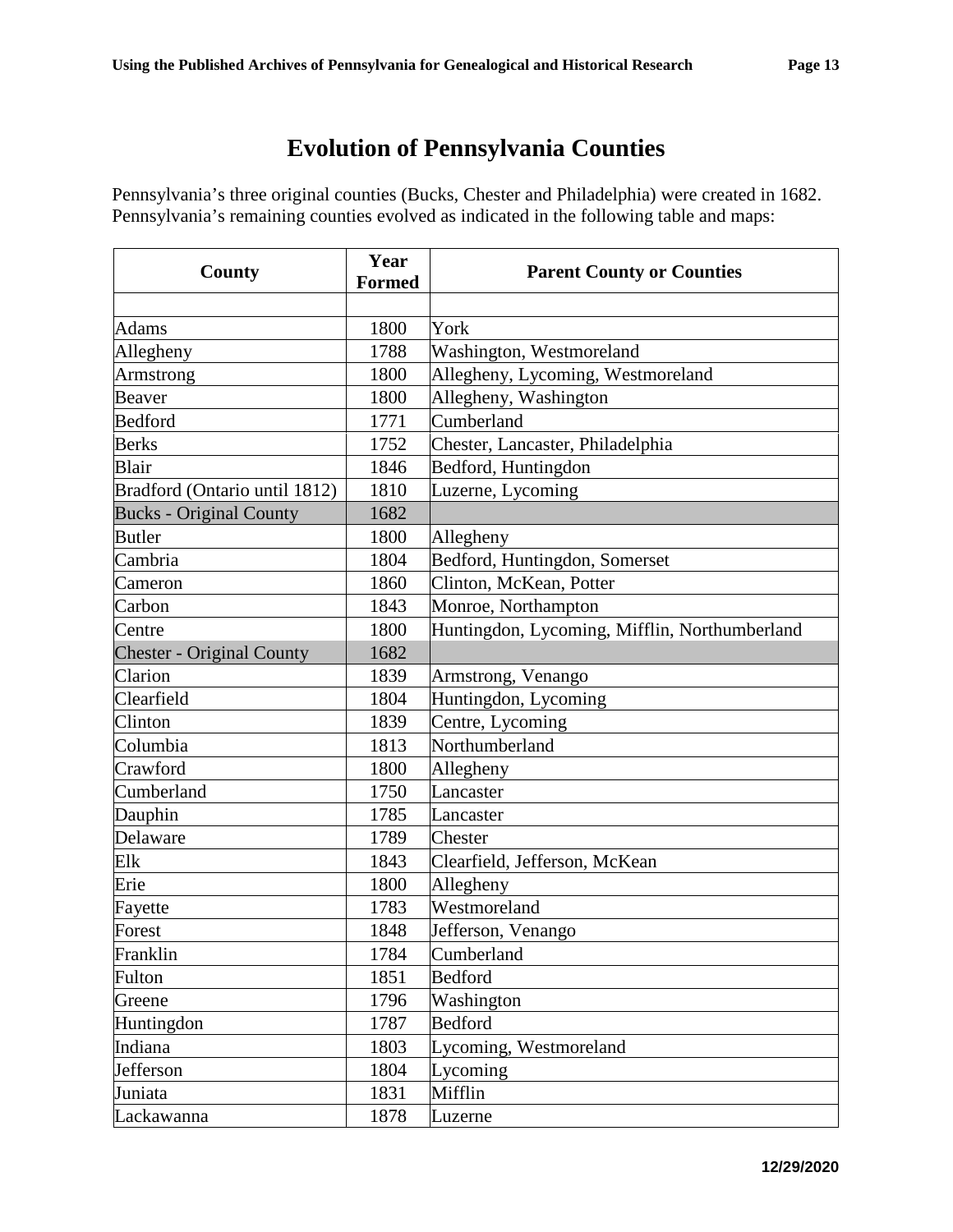| <b>County</b>                  | Year<br><b>Formed</b> | <b>Parent County or Counties</b>                   |
|--------------------------------|-----------------------|----------------------------------------------------|
| Lancaster                      | 1729                  | Chester                                            |
| Lawrence                       | 1849                  | Beaver, Mercer                                     |
| Lebanon                        | 1813                  | Dauphin, Lancaster                                 |
|                                |                       |                                                    |
| Lehigh                         | 1812                  | Northampton<br>Northumberland                      |
| Luzerne                        | 1786                  |                                                    |
| Lycoming                       | 1795                  | Northumberland                                     |
| McKean                         | 1804                  | Lycoming                                           |
| Mercer                         | 1800                  | Allegheny                                          |
| Mifflin                        | 1789                  | Cumberland, Northumberland                         |
| Monroe                         | 1836                  | Northampton, Pike                                  |
| Montgomery                     | 1784                  | Philadelphia                                       |
| Montour                        | 1850                  | Columbia                                           |
| Northampton                    | 1752                  | <b>Bucks</b>                                       |
| Northumberland                 | 1772                  | Bedford, Berks, Cumberland, Lancaster, Northampton |
| Perry                          | 1820                  | Cumberland                                         |
| Philadelphia - Original County | 1682                  |                                                    |
| Pike                           | 1814                  | Wayne                                              |
| Potter                         | 1804                  | Lycoming                                           |
| Schuylkill                     | 1811                  | Berks, Northampton                                 |
| Snyder                         | 1855                  | Union                                              |
| Somerset                       | 1795                  | <b>Bedford</b>                                     |
| Sullivan                       | 1847                  | Lycoming                                           |
| Susquehanna                    | 1810                  | Luzerne                                            |
| Tioga                          | 1804                  | Lycoming                                           |
| Union                          | 1813                  | Northumberland                                     |
| Venango                        | 1800                  | Allegheny, Lycoming                                |
| Warren                         | 1800                  | Allegheny, Lycoming                                |
| Washington                     | 1781                  | Westmoreland                                       |
| Wayne                          | 1798                  | Northampton                                        |
| Westmoreland                   | 1773                  | <b>Bedford</b>                                     |
| Wyoming                        | 1842                  | Luzerne                                            |
| York                           | 1749                  | Lancaster                                          |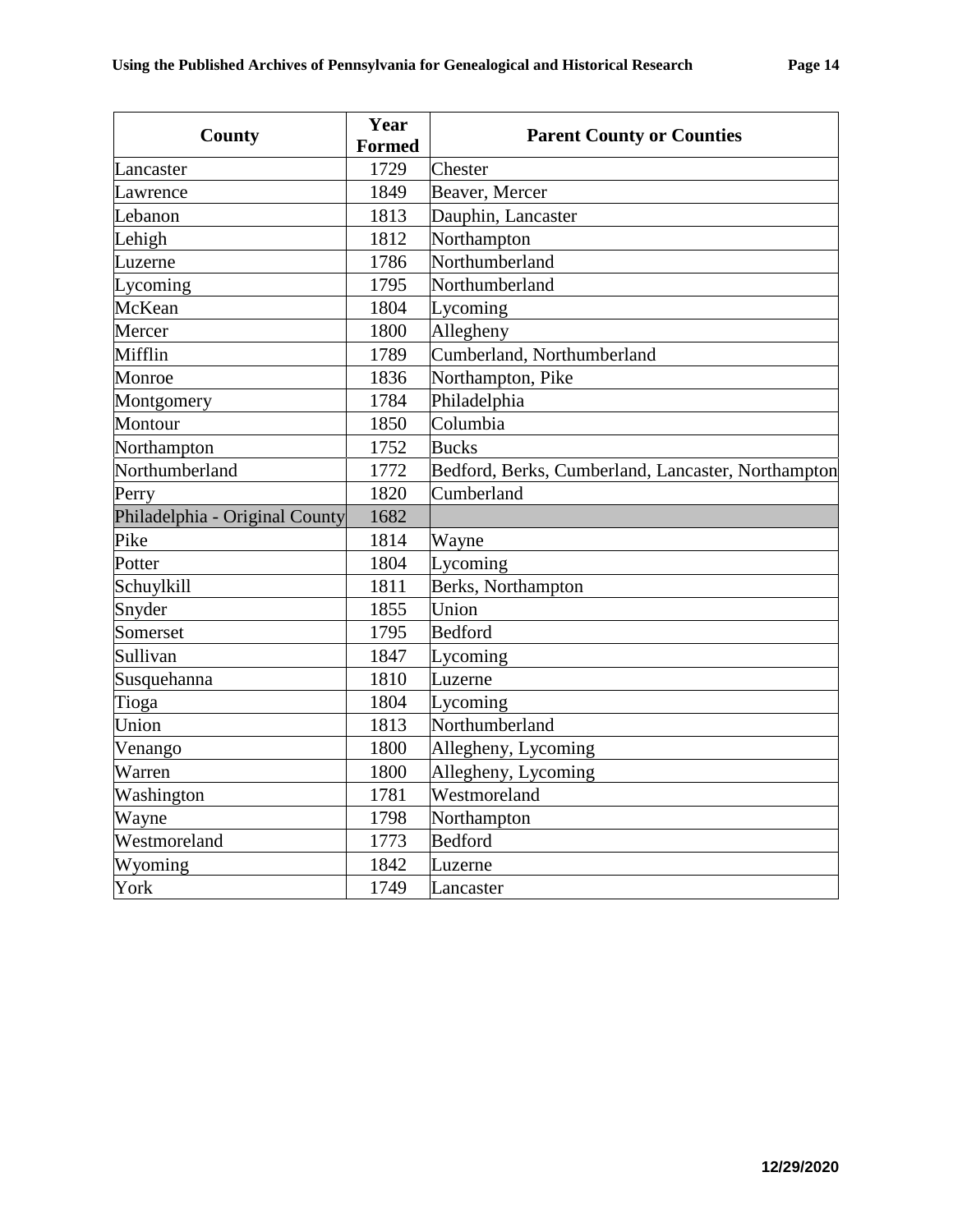Evolution of Pennsylvania Counties















Source: http://freepages.genealogy.rootsweb.com/~treasures/pa/maps/index.htm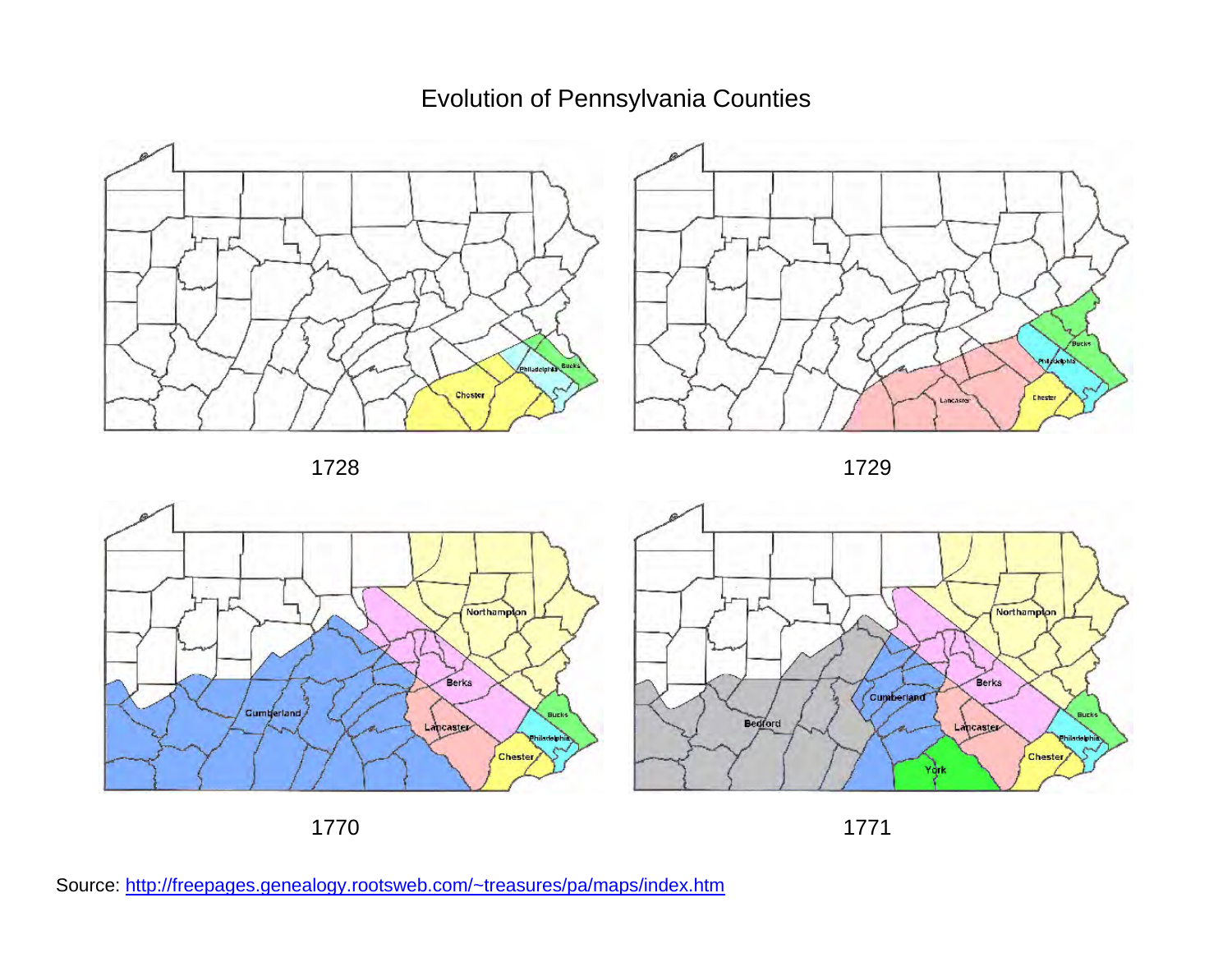# Evolution of Pennsylvania Counties













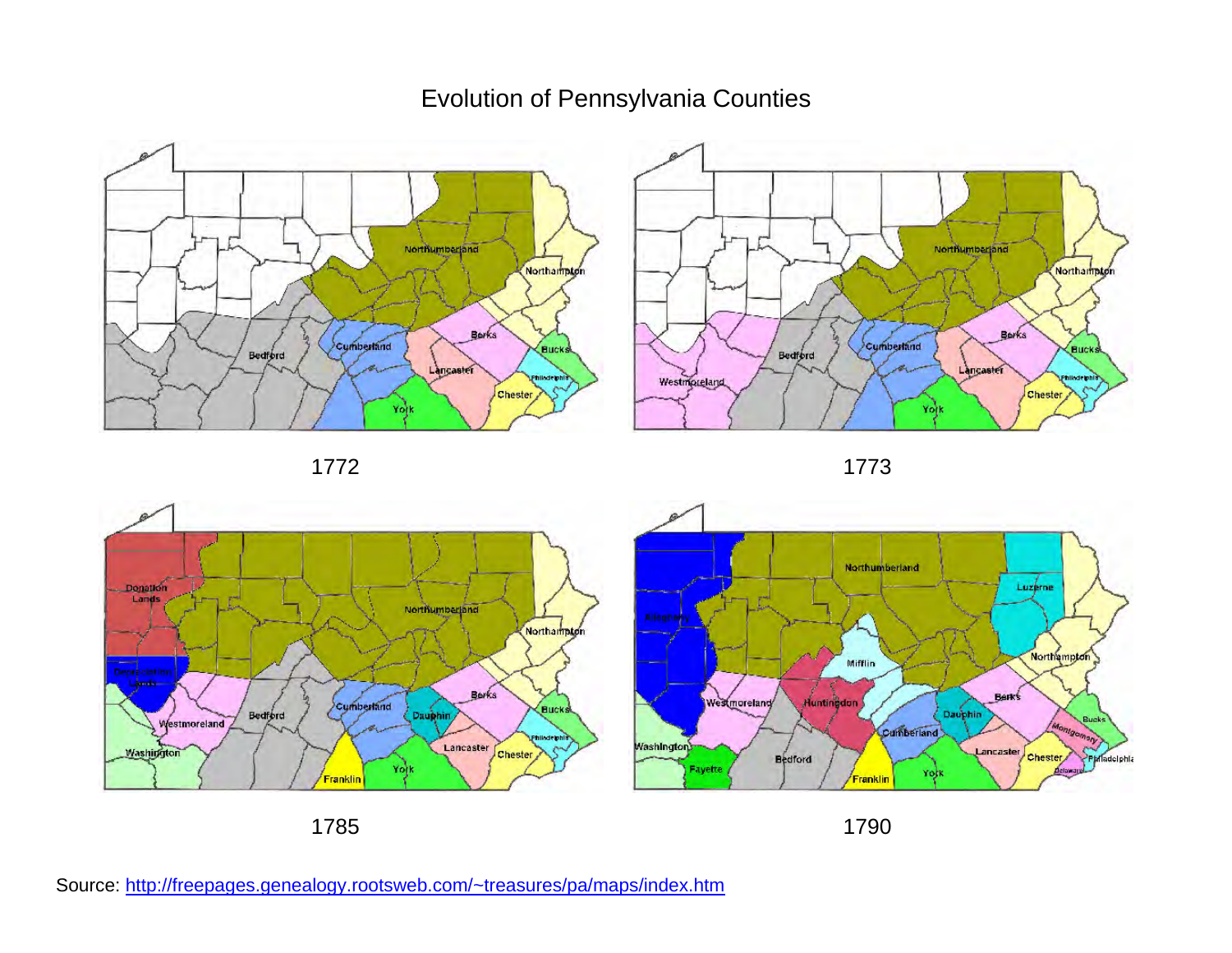#### Erie Warren Luzenne Crawford Lycoming Wayne Venando Mercer meterne Centre<sup>1</sup> **Butler** Northumberland Northampten Beaver Mifthn **Berks Huntingdon** Dauphin **Bucks Westmoreland** Cumberland Washingto Lancaster Chester  $\left(\frac{1}{2}\right)$ Philosopria Bedford somersel Fayette Greane **ranklin** Adams York

# Evolution of Pennsylvania Counties











1820 1840

Source: http://freepages.genealogy.rootsweb.com/~treasures/pa/maps/index.htm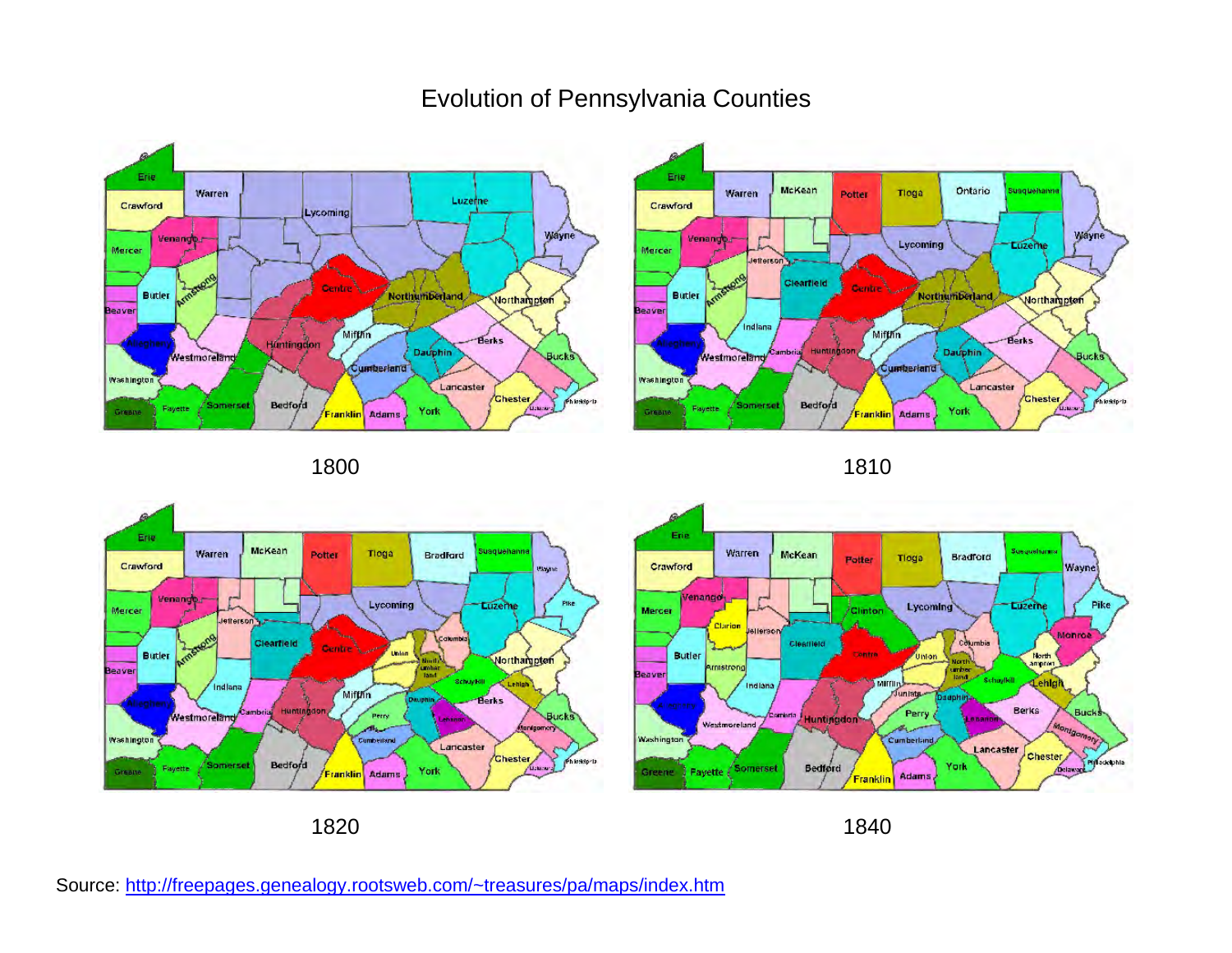#### Erle Warren McKean **Bradford** Susquehanns Potter Tloga Crawford **Wayne** mina **Jenango** Elk Sullivan **Pike** Cunton Mercer **Lycoming** Luzetne Clarion lefferso **Multipolishing** Monroe Clearfield Butler Centre Unlon North mistrong umber<br>Jandi North Lehight Beaver Schuylkill **Million** Indiana Juniața-Blair Berks Perry Bucks dhand Westmoreland  $^{2}$ 90 $-$ Washington Cumberland **Lancaster** Chester er<br>Delaware Plandelphia Bedford Fayette Somerset York Greene **Adams Franklin**

### Evolution of Pennsylvania Counties







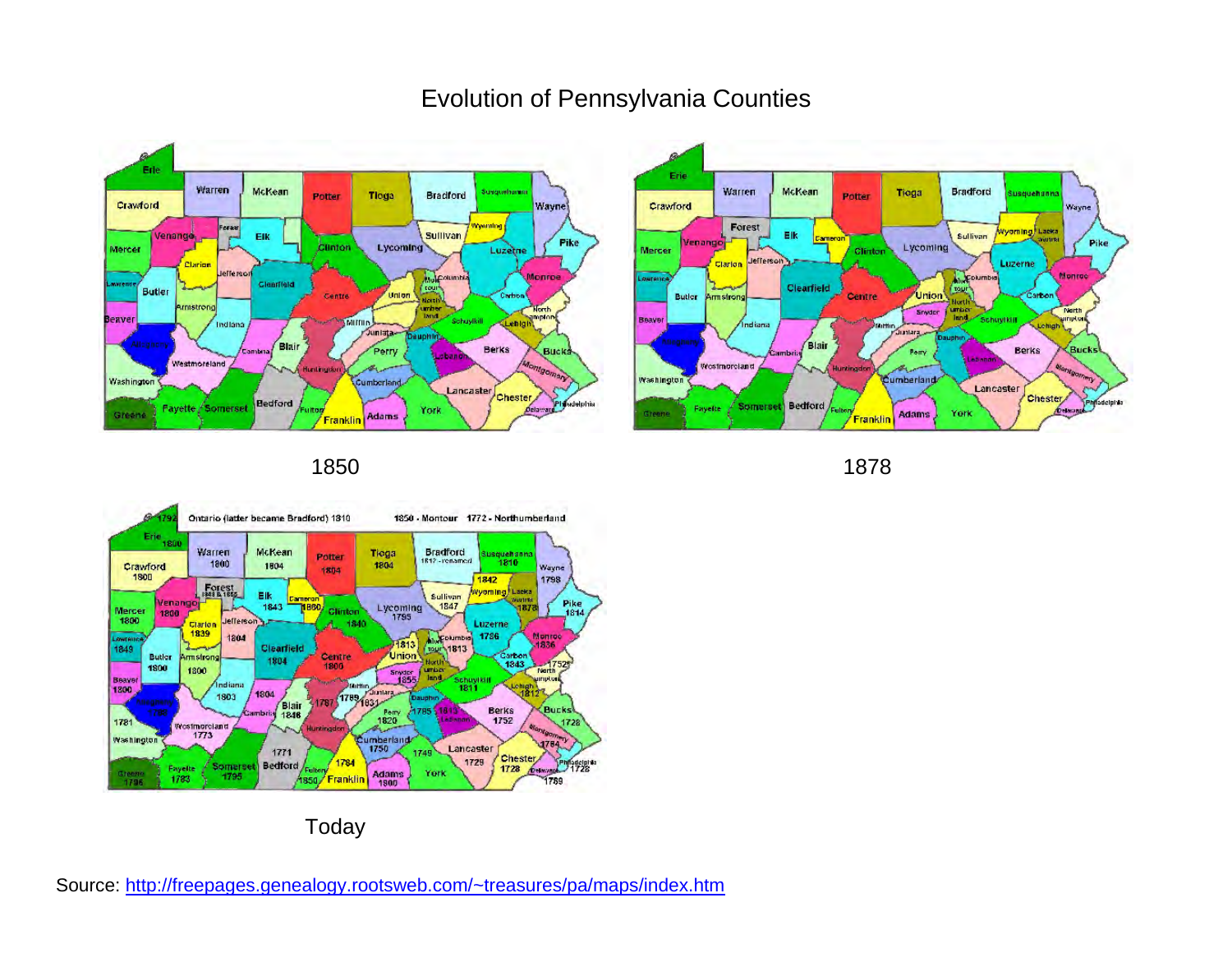# **Pennsylvania Archives**

### **Second Series Contents**

#### **Volume 1**

| List of Officers and Men of the Pennsylvania Navy, 1775-1781               |  |
|----------------------------------------------------------------------------|--|
|                                                                            |  |
|                                                                            |  |
|                                                                            |  |
| Memorandum Book of the Committee and Council of Safety, 1776-1777 467      |  |
|                                                                            |  |
| Journal of Col. Samuel Miles Concerning the Battle of Long Island, 1776517 |  |
|                                                                            |  |
|                                                                            |  |
| Plans for the Construction and Raising of the Chevaux de Frize             |  |
|                                                                            |  |
|                                                                            |  |

#### **Volume 2**

| Names of Persons For Whom Marriage Licenses Were Issued in the                      |  |
|-------------------------------------------------------------------------------------|--|
|                                                                                     |  |
|                                                                                     |  |
|                                                                                     |  |
|                                                                                     |  |
| Officers and Soldiers in the Service of the Province of Pennsylvania, 1744-1764 419 |  |
|                                                                                     |  |
| Journal of Col. James Burd While Building Fort Augusta at Shamokin, 1756-1757       |  |
|                                                                                     |  |

| Names of Persons who took the Oath of Allegiance to the          |  |
|------------------------------------------------------------------|--|
|                                                                  |  |
|                                                                  |  |
|                                                                  |  |
|                                                                  |  |
| Memorials Against Calling a Convention, 1779                     |  |
| (Remonstrances from inhabitants of Berks, Cumberland,            |  |
|                                                                  |  |
|                                                                  |  |
|                                                                  |  |
| Resolves of the Committee for the Province with the Instructions |  |
| to their Representatives in Assembly, and an Essay               |  |
|                                                                  |  |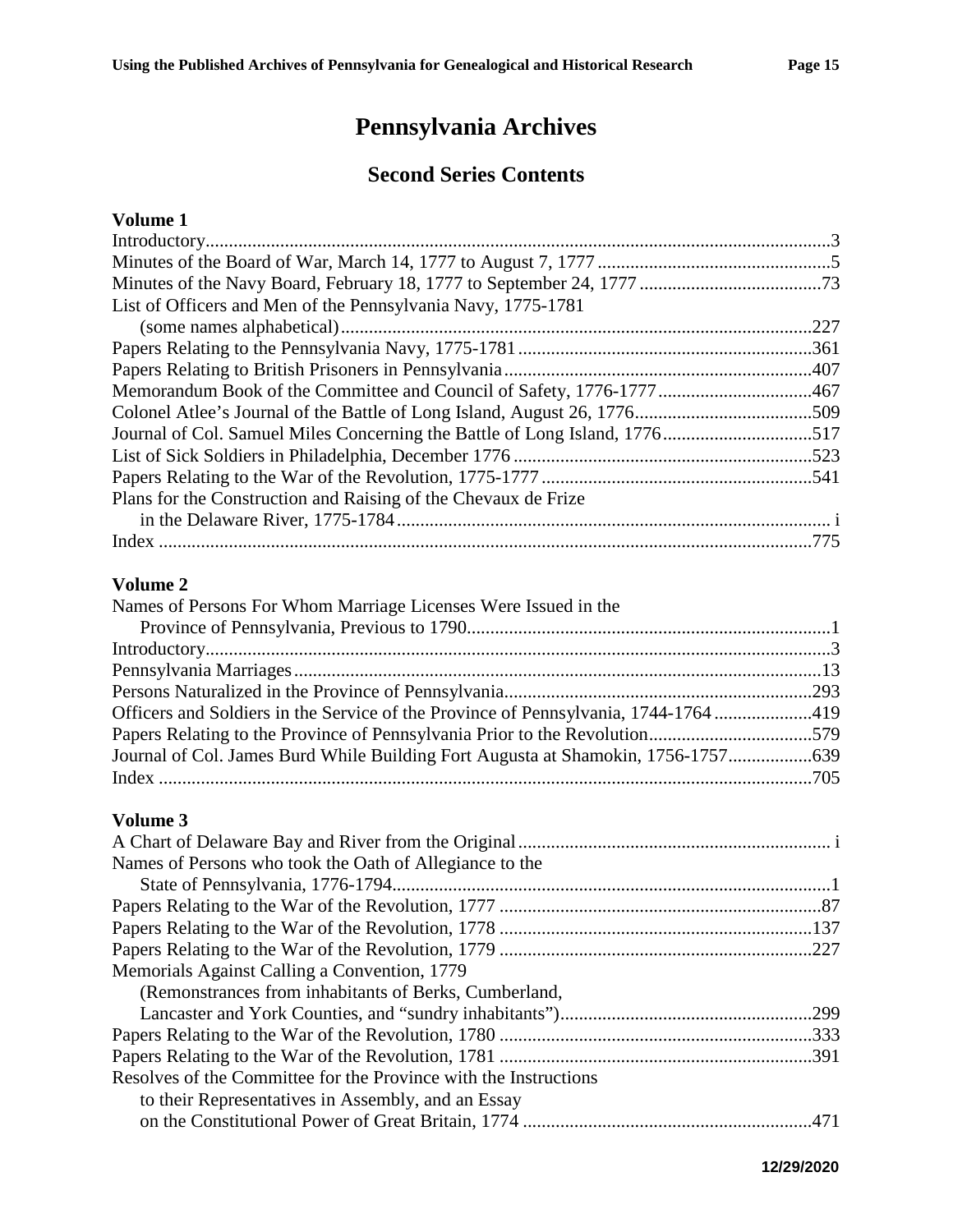| Proceedings of the Convention for the Province of Pennsylvania,              |  |
|------------------------------------------------------------------------------|--|
|                                                                              |  |
| Proceedings of the Conference of Committees of the Province of Pennsylvania, |  |
|                                                                              |  |
| Officers of the State of Pennsylvania in the Revolution and                  |  |
|                                                                              |  |
|                                                                              |  |
|                                                                              |  |

| Papers Relating to What is Known as the Whiskey Insurrection                              |  |
|-------------------------------------------------------------------------------------------|--|
|                                                                                           |  |
| Narrative of the Journey of Col. Thomas Proctor to the Indians of the North-West, 1791551 |  |
|                                                                                           |  |
|                                                                                           |  |

#### **Volume 5**

#### **Volume 6**

#### **Volume 7**

| Papers relating to the Boundary Dispute Between Pennsylvania and Maryland, 1734-1760 299 |  |
|------------------------------------------------------------------------------------------|--|
|                                                                                          |  |
|                                                                                          |  |
|                                                                                          |  |
|                                                                                          |  |
| Papers Relating to the Dutch and Swedish Settlements on the Delaware River               |  |
|                                                                                          |  |
|                                                                                          |  |

| Marriage Record of the First Presbyterian Church, At Carlisle, 1785-1812 563 |  |
|------------------------------------------------------------------------------|--|
|                                                                              |  |
| Marriage Record of The Reformed Church, Falkner Swamp,                       |  |
|                                                                              |  |
|                                                                              |  |
|                                                                              |  |
|                                                                              |  |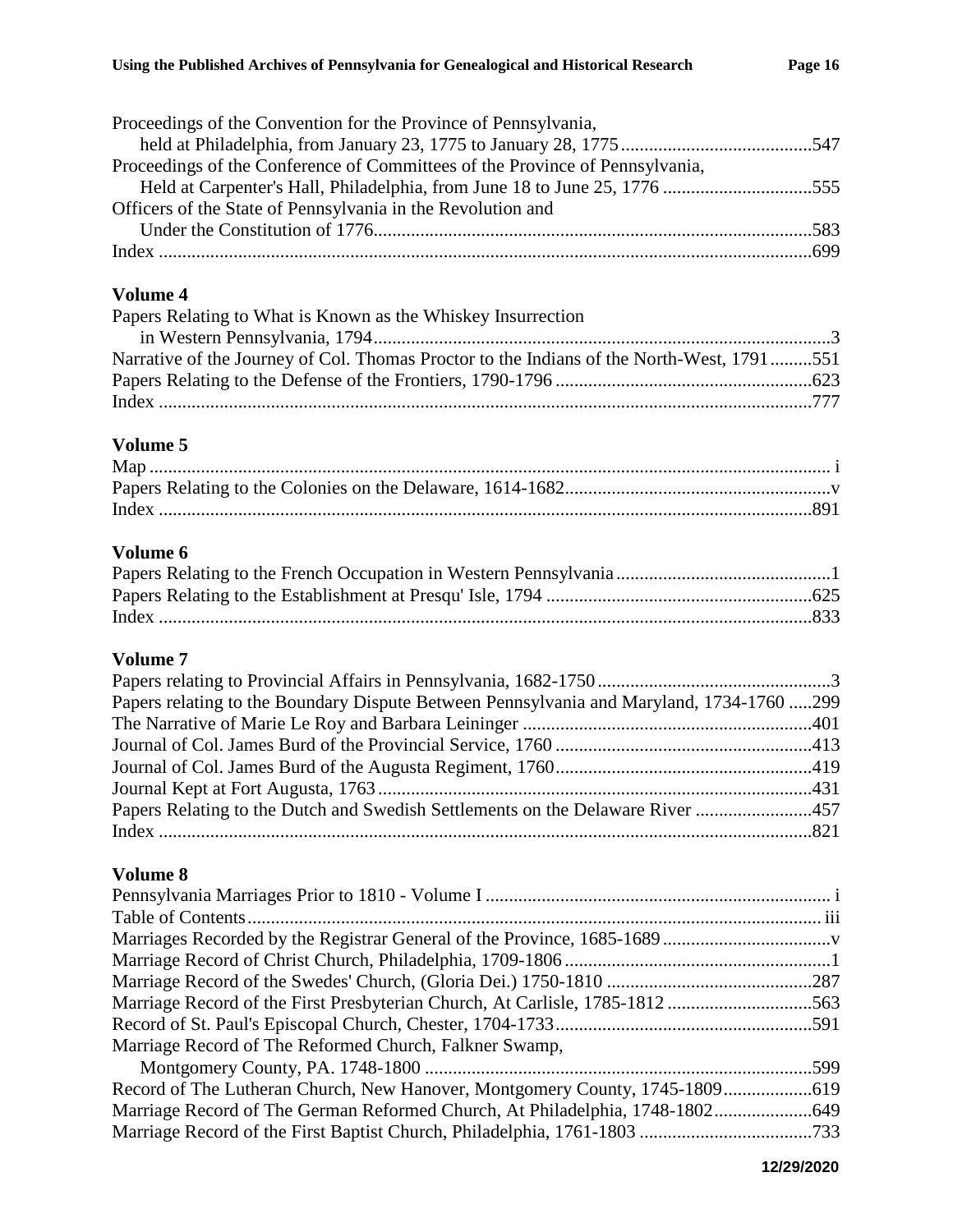| Volume 9                                                                             |  |
|--------------------------------------------------------------------------------------|--|
|                                                                                      |  |
|                                                                                      |  |
| Marriage Record of the First Presbyterian Church of Philadelphia,                    |  |
|                                                                                      |  |
|                                                                                      |  |
|                                                                                      |  |
|                                                                                      |  |
|                                                                                      |  |
| Marriage Record of the Neshaminy Presbyterian Church,                                |  |
|                                                                                      |  |
| Marriage Record of St. James' Episcopal Church,                                      |  |
|                                                                                      |  |
| Marriage Record of the Abington Presbyterian Church,                                 |  |
|                                                                                      |  |
| Marriages Authorized in the Philadelphia Monthly Meeting of Friends, 1682-1756205    |  |
| Marriages Authorized by the Middletown Monthly Meeting of Friends, 1685-1810221      |  |
| Marriages Authorized by the Falls Monthly Meeting of Friends, 1700-1800235           |  |
| Marriages Authorized by the Buckingham Monthly Meeting of Friends, 1730-1810 253     |  |
| Marriages Authorized by the Quakertown Monthly Meeting of Friends, 1752-1810273      |  |
| Marriages Authorized by the Wrightstown Monthly Meeting of Friends, 1744-1809277     |  |
| Marriages Authorized by the Richland Monthly Meeting of Friends, 1800-1810 287       |  |
|                                                                                      |  |
|                                                                                      |  |
| Marriage Record of the Presbyterian Church, Churchville, Bucks County, 1738-1810 513 |  |
| Marriage Record of the Third Presbyterian Church Philadelphia, 1785-1799 531         |  |
| Marriage Record of the Second Presbyterian Church, Philadelphia, 1763-1812571        |  |
| List of Officers of the Colonies on the Delaware and the                             |  |
|                                                                                      |  |
|                                                                                      |  |
|                                                                                      |  |
| Provincial Officers of the Three Lower Counties: New Castle, Kent and Sussex         |  |
| Provincial Officers for the Three Original Counties:                                 |  |
|                                                                                      |  |
|                                                                                      |  |
| Volume 10                                                                            |  |
| Pennsylvania in the War of the Revolution - Battalions and Line,                     |  |

| Col. William Thompson's Battalion of Riflemen, June 25, 1775 to July 1, 1776         |  |
|--------------------------------------------------------------------------------------|--|
| First Pennsylvania Battalion - Col. John Philip De Haas,                             |  |
|                                                                                      |  |
| Second Pennsylvania Battalion - Col. Arthur St. Clair, January 1776 to January, 1777 |  |
|                                                                                      |  |

#### **12/29/2020**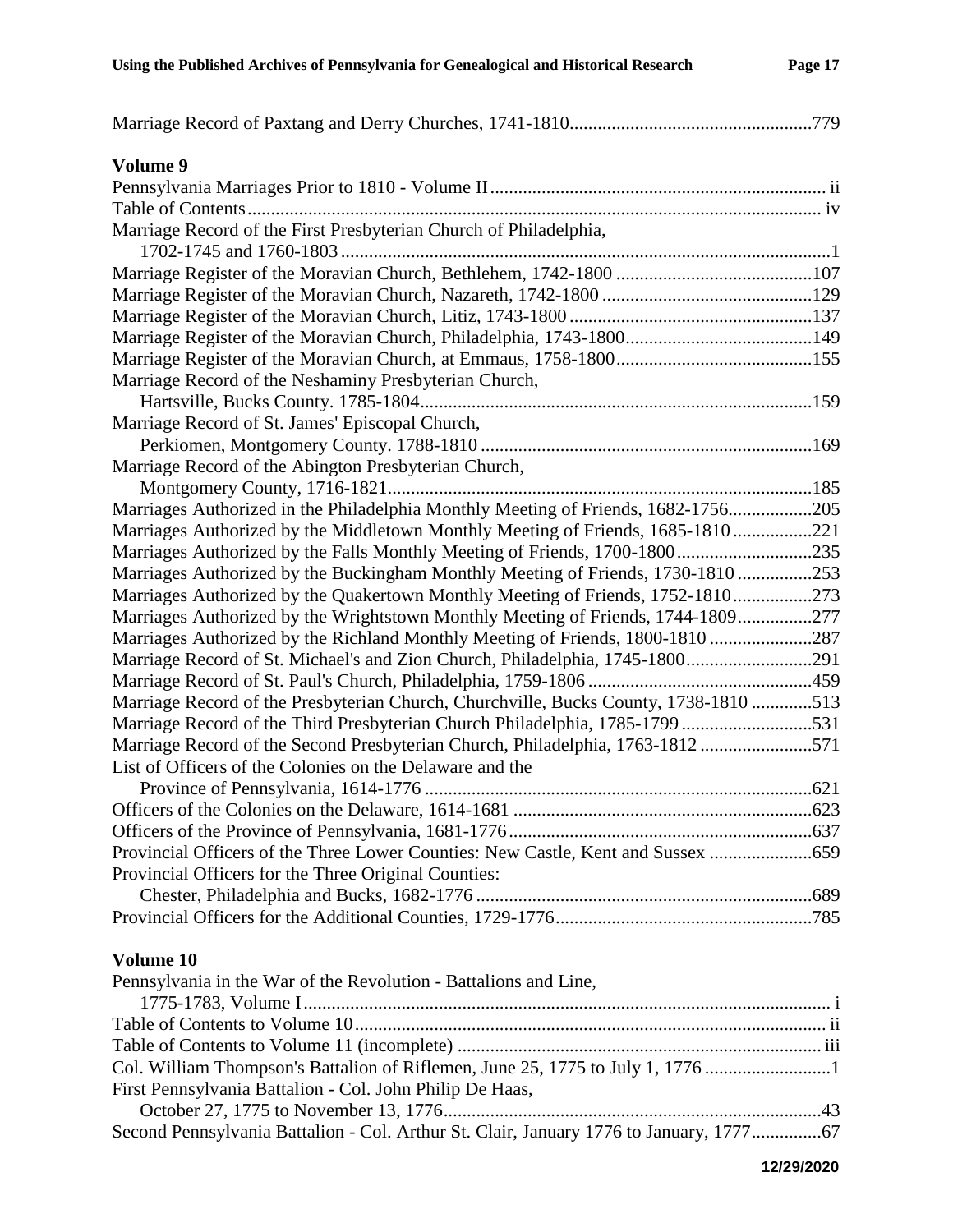| Third Pennsylvania Battalion - Col. John Shee, January 5, 1776 to January 3, 1777 103 |  |
|---------------------------------------------------------------------------------------|--|
| Fourth Pennsylvania Battalion - Col. Anthony Wayne,                                   |  |
|                                                                                       |  |
| Fifth Pennsylvania Battalion - Colonel Robert Magaw,                                  |  |
|                                                                                       |  |
| Sixth Pennsylvania Battalion - Col William Irvine,                                    |  |
|                                                                                       |  |
|                                                                                       |  |
|                                                                                       |  |
| The State Regiment of Foot - Cols. John Bull & Walter Stewart,                        |  |
|                                                                                       |  |
|                                                                                       |  |
| Continental Line - First Pennsylvania Regiment,                                       |  |
|                                                                                       |  |
| Continental Line - Second Pennsylvania Regiment,                                      |  |
|                                                                                       |  |
| Continental Line - Third Pennsylvania Regiment,                                       |  |
|                                                                                       |  |
| Continental Line - Fourth Pennsylvania Regiment,                                      |  |
|                                                                                       |  |
| Continental Line - Fifth Pennsylvania Regiment,                                       |  |
|                                                                                       |  |
| Continental Line - Sixth Pennsylvania Regiment,                                       |  |
|                                                                                       |  |
| Continental Line - Seventh Pennsylvania Regiment,                                     |  |
|                                                                                       |  |
| Continental Line - Eighth Pennsylvania Regiment,                                      |  |
|                                                                                       |  |
| Continental Line - Ninth Pennsylvania Regiment,                                       |  |
|                                                                                       |  |
| Continental Line - Tenth Pennsylvania Regiment,                                       |  |
|                                                                                       |  |
| Continental Line - Eleventh Pennsylvania Regiment,                                    |  |
|                                                                                       |  |
| Continental Line - Twelfth Pennsylvania Regiment,                                     |  |
|                                                                                       |  |
| Continental Line - Thirteenth Pennsylvania Regiment,                                  |  |
|                                                                                       |  |
| Additional Regiment of Col. Thomas Hartley, January 11, 1777 to January 13, 1779793   |  |
| Additional Regiment of Col. John Patton, January 11, 1777 to January 13, 1779         |  |
|                                                                                       |  |

| Pennsylvania in the War of the Revolution - Battalions and Line,       |  |
|------------------------------------------------------------------------|--|
|                                                                        |  |
| Continental Line - The New Eleventh, Lieutenant Col. Adam Hurley, Jr., |  |
|                                                                        |  |
|                                                                        |  |
|                                                                        |  |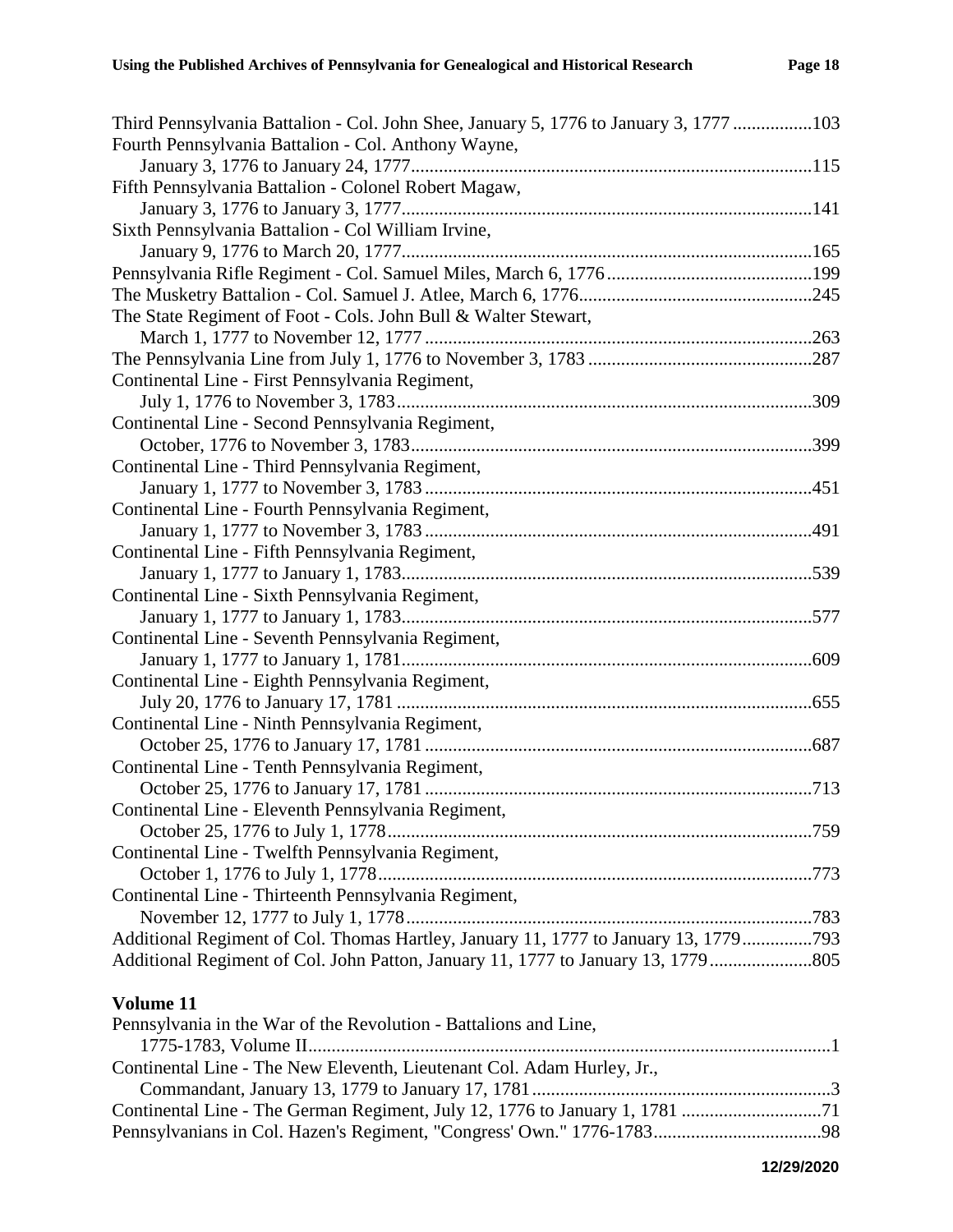| Independent Companies raised in the Valley of Wyoming                                 |  |
|---------------------------------------------------------------------------------------|--|
|                                                                                       |  |
|                                                                                       |  |
| Pennsylvania Regiment of Calvary Colonel Stephen Moylan, 1777-1783 125                |  |
|                                                                                       |  |
|                                                                                       |  |
|                                                                                       |  |
| Provost Guard - Von Heer's Light Dragoons, June 1, 1778 to November 3, 1783 163       |  |
| Continental Line - Pennsylvania Artillery, October 21, 1775 to October 27, 1776 171   |  |
| Continental Line - Fourth Regiment of Artillery,                                      |  |
|                                                                                       |  |
|                                                                                       |  |
|                                                                                       |  |
| Continental Line - The Invalid Regiment, Col. Lewis Nicola, June 20, 1777 to 1783 259 |  |
|                                                                                       |  |
| Orderly Book of the First Pennsylvania Regiment, Col. James Chambers                  |  |
|                                                                                       |  |
| Orderly Book of the Seventh Pennsylvania Regiment,                                    |  |
|                                                                                       |  |
| Orderly Book of the First Pennsylvania Regiment,                                      |  |
|                                                                                       |  |
| Orderly Book of the Seventh Pennsylvania Regiment,                                    |  |
|                                                                                       |  |
| Orderly Book of the First Pennsylvania Regiment, Col. James Chambers                  |  |
|                                                                                       |  |
| Diary of Events in the Army of the Revolution, August 1, 1780 to December 31, 1780571 |  |
| Orderly Book of the First Pennsylvania Regiment,                                      |  |
|                                                                                       |  |
|                                                                                       |  |
|                                                                                       |  |
| Muster Rolls of Ranging Companies with lists of Pennsylvania                          |  |
|                                                                                       |  |
|                                                                                       |  |

| Pennsylvania in the War of the Revolution - Associated Battalions |  |
|-------------------------------------------------------------------|--|
|                                                                   |  |
|                                                                   |  |
|                                                                   |  |
|                                                                   |  |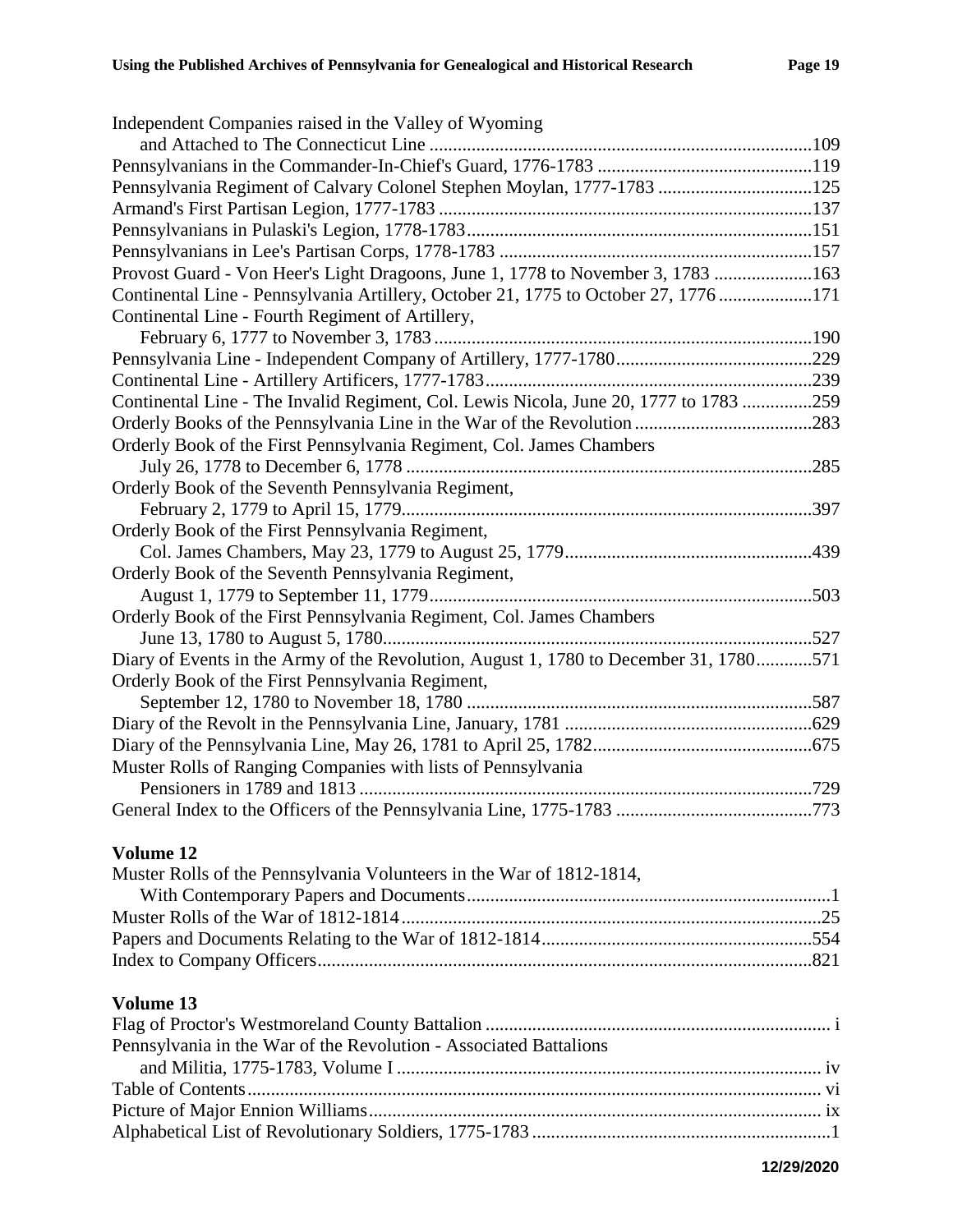| Muster Rolls and Papers Relating to the Associators and Militia   |  |
|-------------------------------------------------------------------|--|
| Muster Rolls and Papers Relating to the Associators and Militia   |  |
|                                                                   |  |
| Volume 14                                                         |  |
| Pennsylvania in the War of the Revolution - Associated Battalions |  |
|                                                                   |  |
|                                                                   |  |
|                                                                   |  |
| Muster Rolls and Papers Relating to the Associators and Militia   |  |
|                                                                   |  |
| Muster Rolls and Papers Relating to the Associators and Militia   |  |
|                                                                   |  |
| Muster Rolls and Papers Relating to the Associators and Militia   |  |
|                                                                   |  |
| Muster Rolls and Papers Relating to the Associators and Militia   |  |
|                                                                   |  |
| Muster Rolls and Papers Relating to the Associators and Militia   |  |
|                                                                   |  |
| Muster Rolls and Papers Relating to the Associators and Militia   |  |
|                                                                   |  |
| Muster Rolls and Papers Relating to the Associators and Militia   |  |
|                                                                   |  |
| Muster Rolls and Papers Relating to the Associators and Militia   |  |
|                                                                   |  |
| Muster Rolls and Papers Relating to the Associators and Militia   |  |
|                                                                   |  |
| Muster Rolls and Papers Relating to the Associators and Militia   |  |
|                                                                   |  |
| Muster Rolls and Papers Relating to the Associators and Militia   |  |
|                                                                   |  |
| Offices of the Flying Camp and Ranging Companies with             |  |
|                                                                   |  |
|                                                                   |  |
|                                                                   |  |

| Journals and Diaries of the War of the Revolution with                                 |  |
|----------------------------------------------------------------------------------------|--|
|                                                                                        |  |
|                                                                                        |  |
|                                                                                        |  |
| Journal of Major Ennion Williams on His Journey to the                                 |  |
|                                                                                        |  |
| Journal of Captain William Hendricks from Carlisle to Boston, Thence to Quebec, 177521 |  |
| A Journal of the March of a Party of Provincials from Carlisle to                      |  |
|                                                                                        |  |
|                                                                                        |  |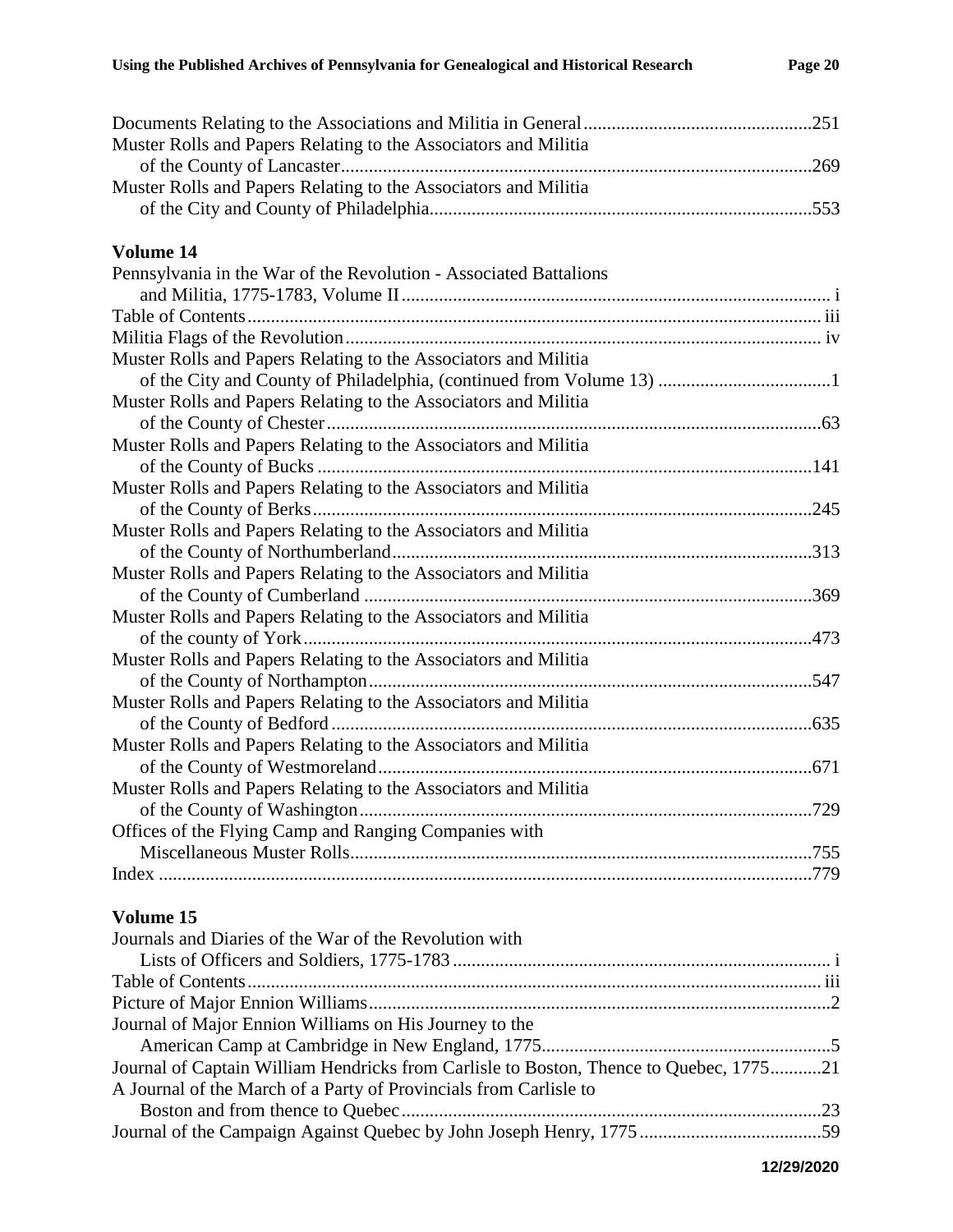| Diary of Lieutenant James McMichael of the Pennsylvania Line, 1776-1778193  |      |
|-----------------------------------------------------------------------------|------|
| Journal of Lieutenant Erkuries Beatty in the Expedition Against             |      |
|                                                                             | .219 |
| Journal of Rev. William Rogers, D. D., Chaplin of Gen. Hand's               |      |
|                                                                             | .255 |
| Letter of Captain William Gray of the Fourth Pennsylvania Regiment,         |      |
|                                                                             | .289 |
| Journal of Lieutenant William McDowell of the First Pennsylvania            |      |
|                                                                             |      |
|                                                                             |      |
| Rolls of Soldiers of the Revolution, Pennsylvania Line,                     |      |
|                                                                             | .371 |
|                                                                             |      |
|                                                                             |      |
| Lists of Persons Pensioned by the United States who resided in Pennsylvania |      |
|                                                                             |      |
| Diary of Captain James Duncan of Colonel Moses Hazen's Regiment,            |      |
|                                                                             |      |
|                                                                             |      |
|                                                                             |      |
|                                                                             |      |
|                                                                             |      |

#### **Volume 17**

| Names of Foreigners who took the Oath of Allegiance to the |  |
|------------------------------------------------------------|--|
|                                                            |  |
|                                                            |  |
|                                                            |  |

| The Dutch Records of New Netherlands in Connection                       |  |
|--------------------------------------------------------------------------|--|
|                                                                          |  |
|                                                                          |  |
| Letters from the Secretary of the Land Office to the State Commissioners |  |
|                                                                          |  |
|                                                                          |  |
|                                                                          |  |
|                                                                          |  |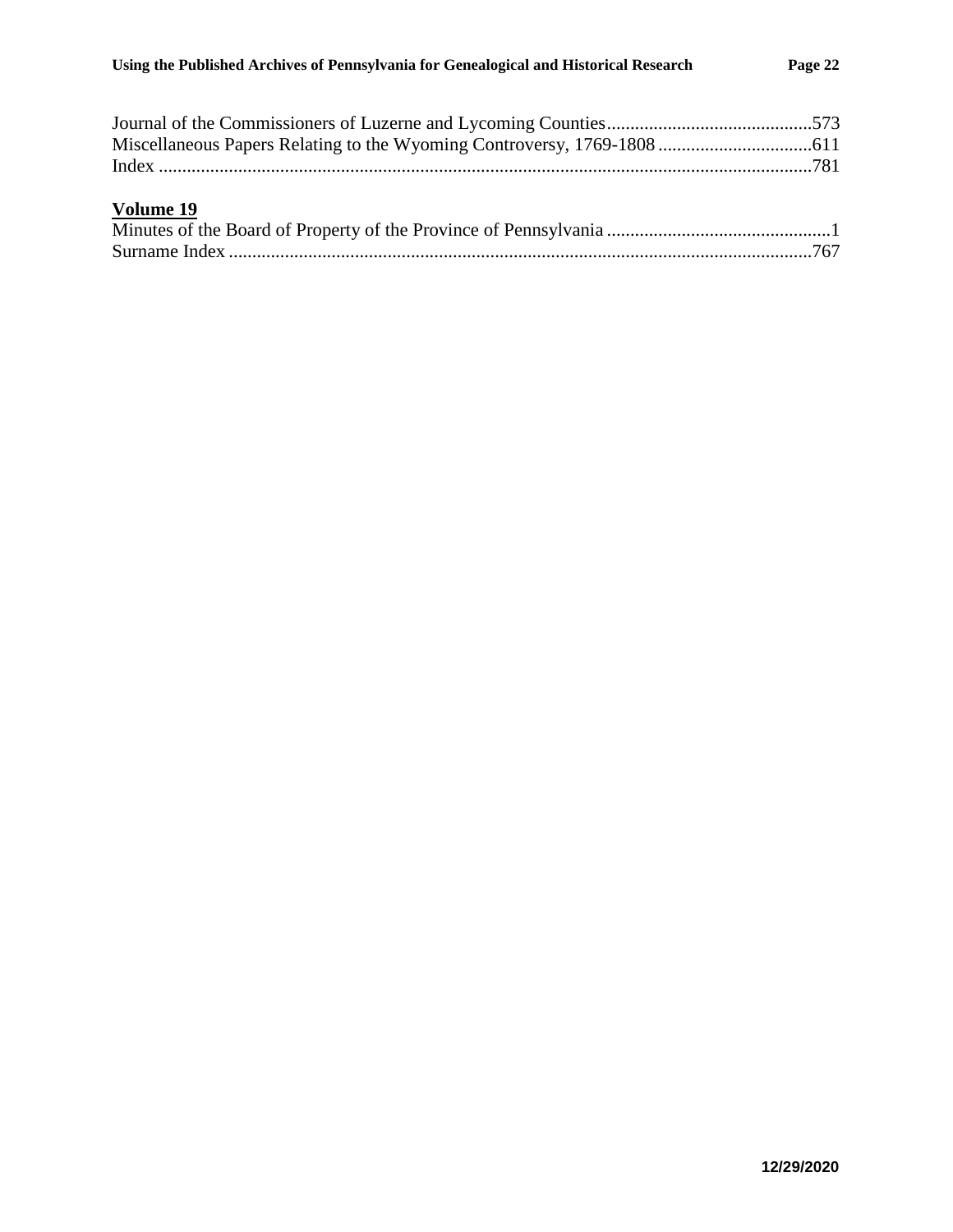# Pennsylvania Archives

### **Third Series Contents**

#### Volume 1

| Minutes of the Board of Property and Other References to Lands in Pennsylvania |  |
|--------------------------------------------------------------------------------|--|
|                                                                                |  |
|                                                                                |  |
|                                                                                |  |
|                                                                                |  |

#### Volume 2

#### Volume 3

#### Volume 4 - not available

#### Volume 5

| State of the Accounts of the County Lieutenants During the |  |
|------------------------------------------------------------|--|
|                                                            |  |
|                                                            |  |
|                                                            |  |

| State of the Accounts of John Gill, Esquire,        |  |
|-----------------------------------------------------|--|
|                                                     |  |
| State of the Accounts of Joseph Hart, Esquire,      |  |
|                                                     |  |
| State of the Accounts of Hon. George Wall, Esquire, |  |
|                                                     |  |
| State of the Accounts of Joshua Anderson, Esquire,  |  |
|                                                     |  |
| State of the Accounts of William McHenry, Esquire,  |  |
|                                                     |  |
|                                                     |  |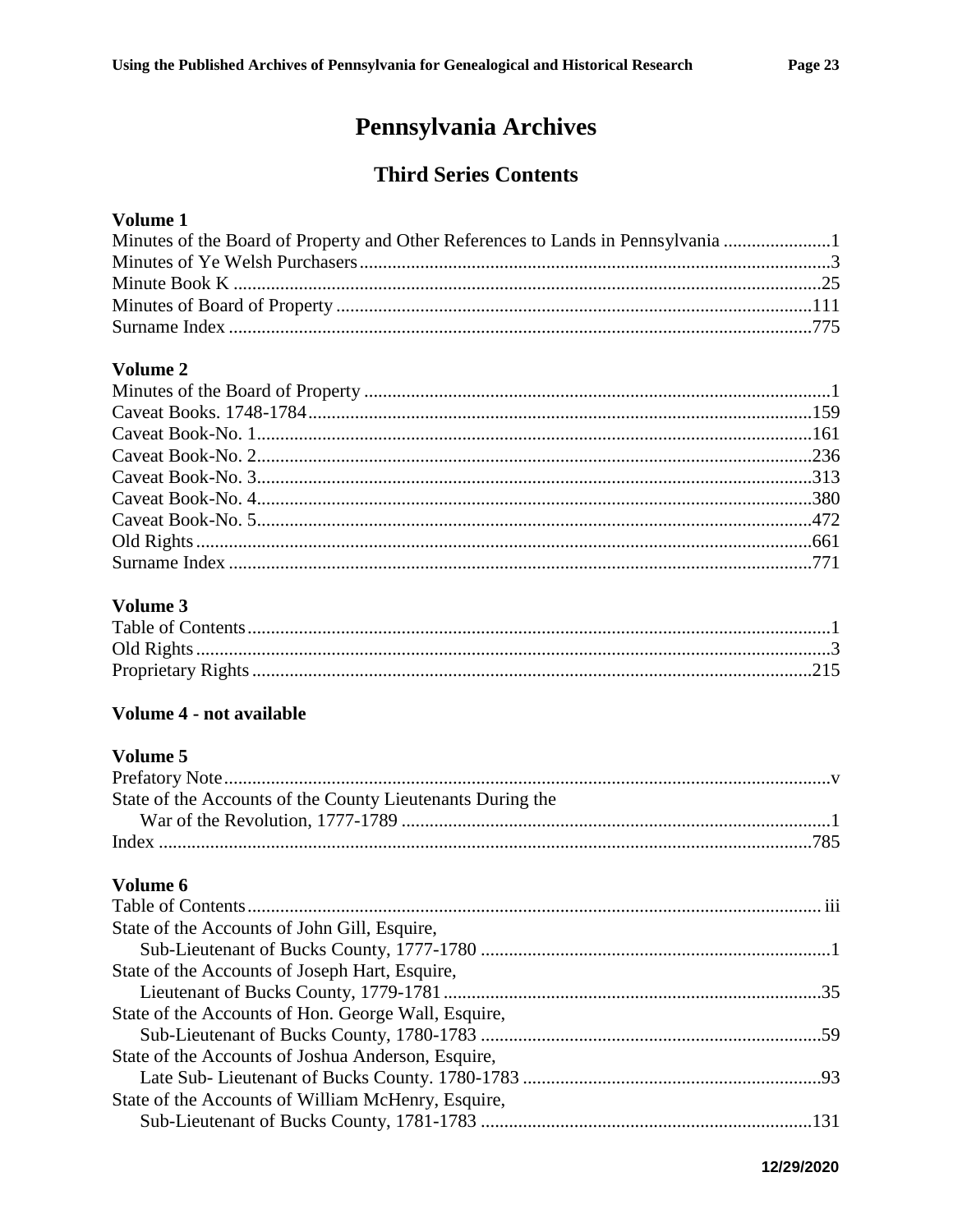| State of the Accounts of Joseph Hart, Esquire,             |  |
|------------------------------------------------------------|--|
|                                                            |  |
| State of the Accounts of Andrew Boyd, Esquire,             |  |
|                                                            |  |
| State of the Accounts of Benjamin Brannon, Esquire,        |  |
|                                                            |  |
| State of the Accounts of Thomas Levis,                     |  |
|                                                            |  |
| State of the Accounts of Lieutenant and                    |  |
|                                                            |  |
| State of the Accounts of Jacob Morgan,                     |  |
|                                                            |  |
| State of the Accounts of the Lieutenant and                |  |
|                                                            |  |
| State of the Accounts of the Lieutenant and                |  |
|                                                            |  |
| State of the Accounts of the Lieutenant and                |  |
|                                                            |  |
| State of the Accounts of the Lieutenant and                |  |
|                                                            |  |
| State of the Accounts of Adam Orth, Esquire,               |  |
|                                                            |  |
| State of the Accounts of Joshua Elder, Esquire,            |  |
|                                                            |  |
| State of the Accounts of Adam Hubley, Esquire,             |  |
|                                                            |  |
| State of the Accounts of Jarnes Ross, Esquire,             |  |
|                                                            |  |
| State of the Accounts of the Hon. William A. Attlee, Esq., |  |
| Late Chairman and Treasurer of the Committee of            |  |
|                                                            |  |
| State of the Accounts of the Lieutenant and                |  |
|                                                            |  |
| State of the Accounts of the Lieutenant and                |  |
|                                                            |  |
| State of the Accounts of Samuel Rhea, Esquire,             |  |
|                                                            |  |
| State of the Accounts of Peter Burkholder, Esquire         |  |
|                                                            |  |
|                                                            |  |
| Volume 7                                                   |  |
|                                                            |  |
| State of the Accounts of Colonel Samuel Hunter,            |  |
|                                                            |  |
| State of the Accounts of Walter Clarke and William Murray, |  |
|                                                            |  |
|                                                            |  |

State of the Accounts of the Lieutenant and Sub-Lieutenants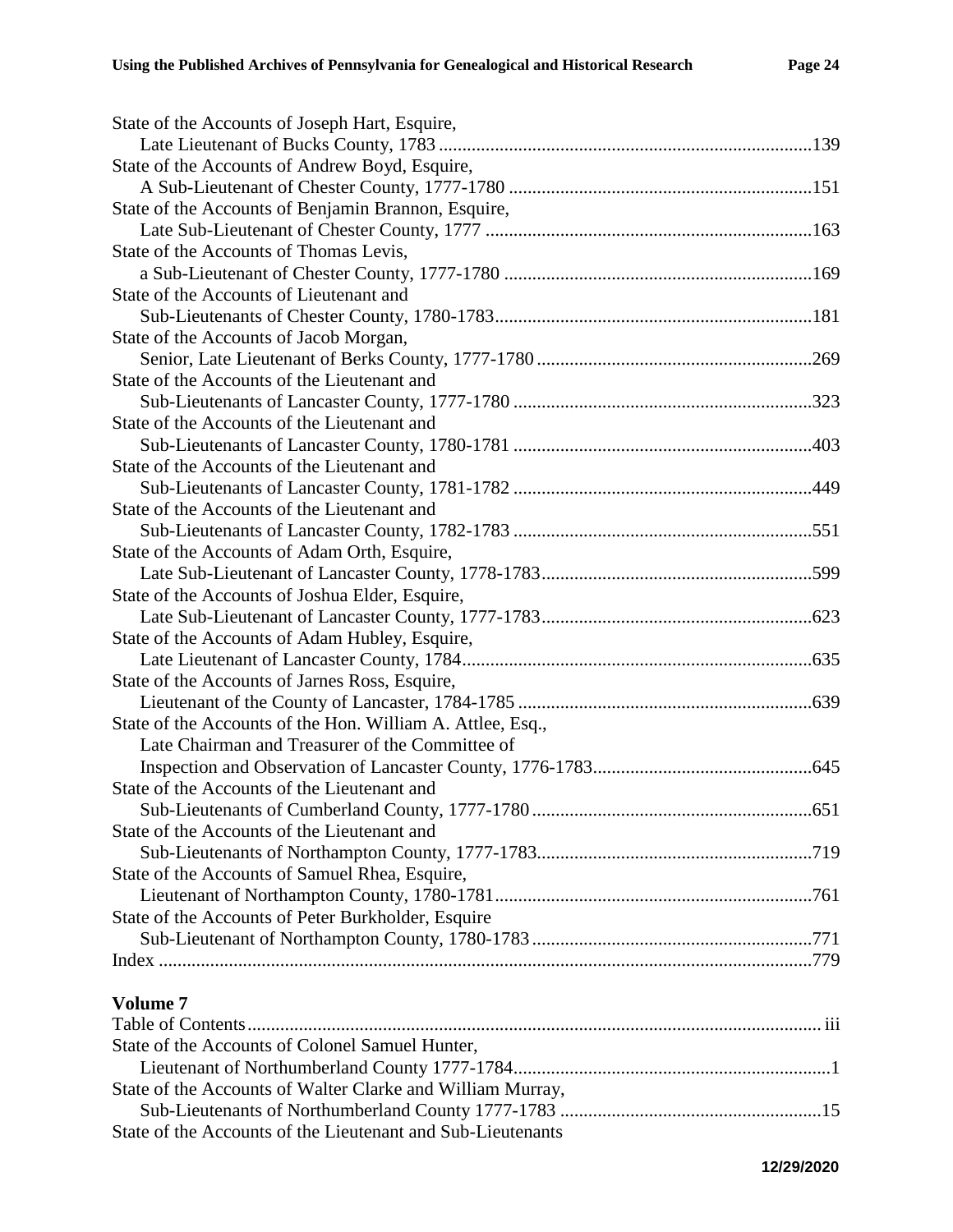| State of the Accounts of William Scott, Esquire, Lieutenant of York County93  |  |
|-------------------------------------------------------------------------------|--|
| State of the Accounts of John Hay, Esquire, Sub-Lieutenant of York County 103 |  |
| State of the Accounts of the Lieutenants and Sub-Lieutenants                  |  |
|                                                                               |  |
| of the Accounts of Edward Cook, Esquire,                                      |  |
|                                                                               |  |
|                                                                               |  |
| State of the Accounts of John Gloninger, Esquire,                             |  |
|                                                                               |  |
| State of the Accounts of Georte Clingan, Esquire,                             |  |
|                                                                               |  |
| State of the Accounts of David Rittenhouse, Esq.,                             |  |
|                                                                               |  |
| State of the Accounts of David Rittenhouse, Esq.,                             |  |
|                                                                               |  |
| The Accounts of Isaac Snowden, Esq., Treasurer of the                         |  |
|                                                                               |  |
| State of the Accounts of John Baker, Esquire Treasurer of the                 |  |
|                                                                               |  |
| Report of the Auditors of Public Accounts of the Commissioners                |  |
|                                                                               |  |
| State of the Accounts of William Perry, Esquire,                              |  |
|                                                                               |  |
| State of the Accounts of Ephraim Douglas, Esquire,                            |  |
|                                                                               |  |
| State of the Accounts of Fees Received by the Secretary                       |  |
|                                                                               |  |
|                                                                               |  |
| Report of the Register-General Relative to the Revenue and                    |  |
|                                                                               |  |
|                                                                               |  |
|                                                                               |  |
|                                                                               |  |
|                                                                               |  |
| Donation of Military Tracts of Land Granted the                               |  |
|                                                                               |  |
|                                                                               |  |
|                                                                               |  |

| Commissions issued by the Province of Pennsylvania |          |
|----------------------------------------------------|----------|
|                                                    | $\cdots$ |
|                                                    |          |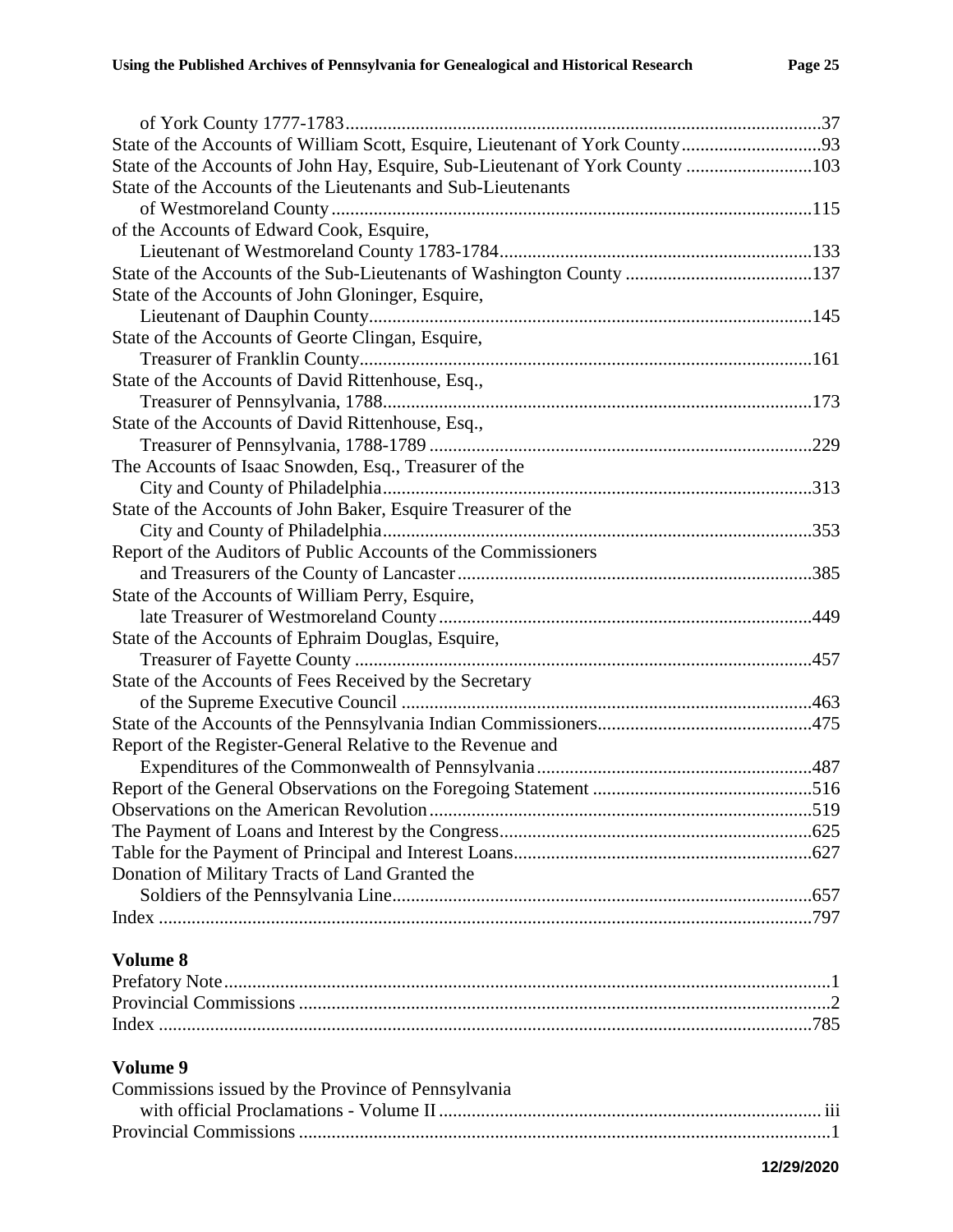| Volume 10                                                                              |  |
|----------------------------------------------------------------------------------------|--|
| Commissions issued by the Province of Pennsylvania                                     |  |
|                                                                                        |  |
|                                                                                        |  |
|                                                                                        |  |
|                                                                                        |  |
|                                                                                        |  |
|                                                                                        |  |
|                                                                                        |  |
|                                                                                        |  |
| Volume 11                                                                              |  |
| Provincial Papers: Proprietary Tax Lists of the County of Chester                      |  |
|                                                                                        |  |
|                                                                                        |  |
|                                                                                        |  |
|                                                                                        |  |
| Transcript of the Eighth Eighteenth Pence Rate for the County of Chester, 1765 1       |  |
| Transcript of the Ninth Eighteenth Pence Rate for the County of Chester, 1766135       |  |
| Transcript of the Tenth Eighteenth Pence Rate for the County of Chester, 1767 263      |  |
|                                                                                        |  |
| Transcript of the Eleventh Eighteenth Pence Rate for the County of Chester, 1768391    |  |
| Transcript of the Twelfth Eighteenth Pence Rate for the County of Chester, 1769 523    |  |
| Transcript of the Fourteenth Eighteenth Pence Rate for the County of Chester, 1771 655 |  |
| Volume 12                                                                              |  |
|                                                                                        |  |
|                                                                                        |  |
|                                                                                        |  |
| Provincial Papers: Proprietary and Other Tax Lists of the County of Chester            |  |
|                                                                                        |  |
| Volume 13                                                                              |  |
|                                                                                        |  |
|                                                                                        |  |
|                                                                                        |  |
| Provincial Papers: Proprietary and Other Tax Lists of the County of Bucks              |  |
|                                                                                        |  |
|                                                                                        |  |

| Provincial Papers: Proprietary, Supply and State Tax Lists of the City and |  |
|----------------------------------------------------------------------------|--|
|                                                                            |  |
|                                                                            |  |
|                                                                            |  |
|                                                                            |  |
|                                                                            |  |
|                                                                            |  |
|                                                                            |  |
|                                                                            |  |

**12/29/2020**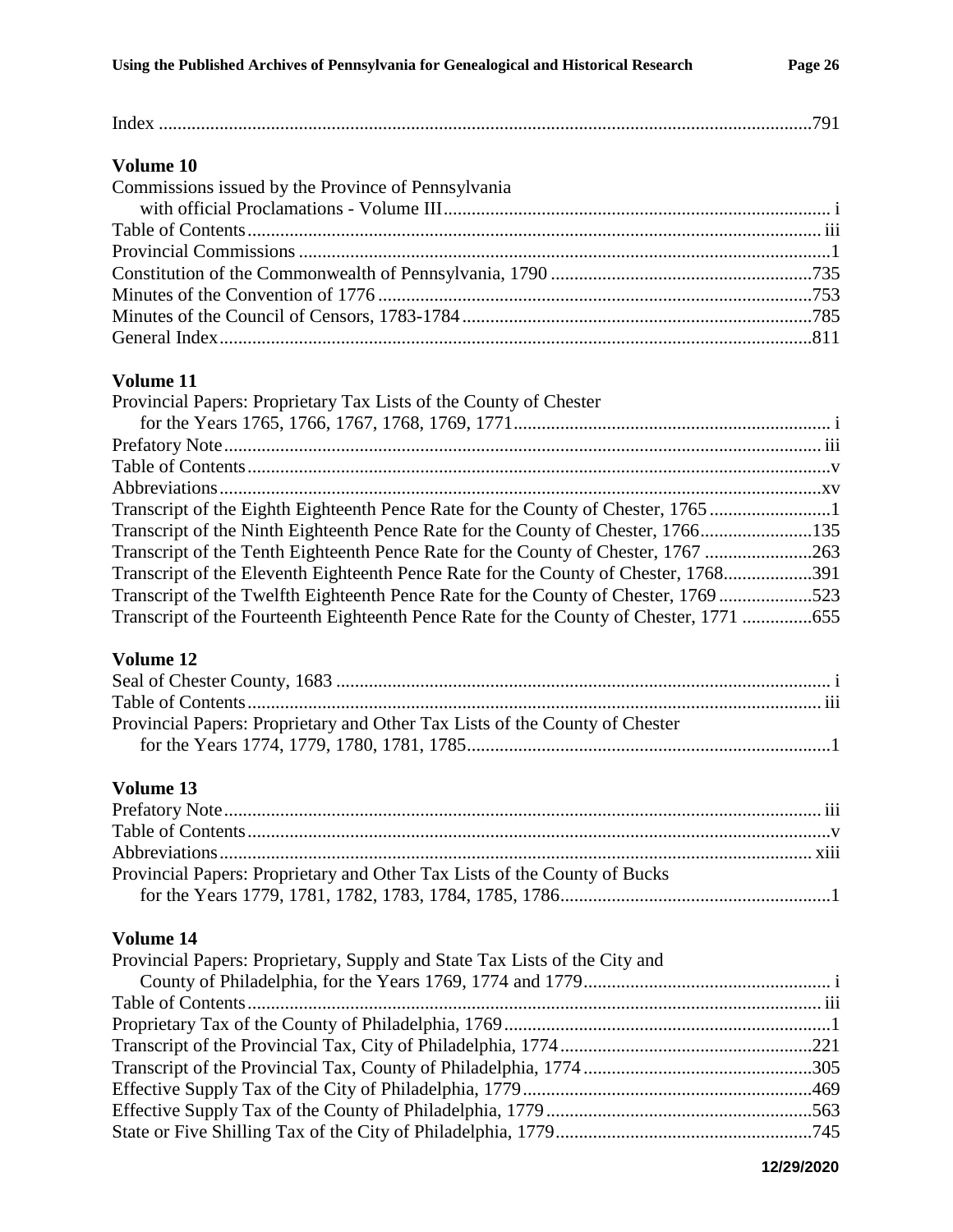| Volume 16                                                                          |            |
|------------------------------------------------------------------------------------|------------|
|                                                                                    |            |
| Provincial Papers: Supply and State Tax Lists of the City and County               |            |
|                                                                                    |            |
| <b>Volume 17</b>                                                                   |            |
| Returns and Assessments for the Fourteenth Eighteen-Penny                          |            |
|                                                                                    |            |
| Returns for the Fifteenth Eighteen-Penny Tax for the County of Lancaster, 1772167  |            |
| Returns for the Sixteenth Eighteen-Penny Tax for the County of Lancaster, 1773 323 |            |
|                                                                                    |            |
|                                                                                    |            |
| Volume 18                                                                          |            |
|                                                                                    |            |
|                                                                                    |            |
|                                                                                    |            |
|                                                                                    |            |
| Register of Property of the Inhabitants of Berks County for                        |            |
|                                                                                    |            |
|                                                                                    |            |
|                                                                                    |            |
|                                                                                    |            |
|                                                                                    |            |
| Volume 19                                                                          |            |
|                                                                                    |            |
| Proprietary Supply and State Tax Lists of the County of Northampton                |            |
|                                                                                    |            |
| Supply and State Tax Lists of the County of Northumberland                         |            |
|                                                                                    |            |
| <b>Volume 20</b>                                                                   |            |
|                                                                                    |            |
|                                                                                    |            |
| Transcript of Supply Rates for the County of Cumberland for the Year 1779115       |            |
|                                                                                    |            |
|                                                                                    | 12/29/2020 |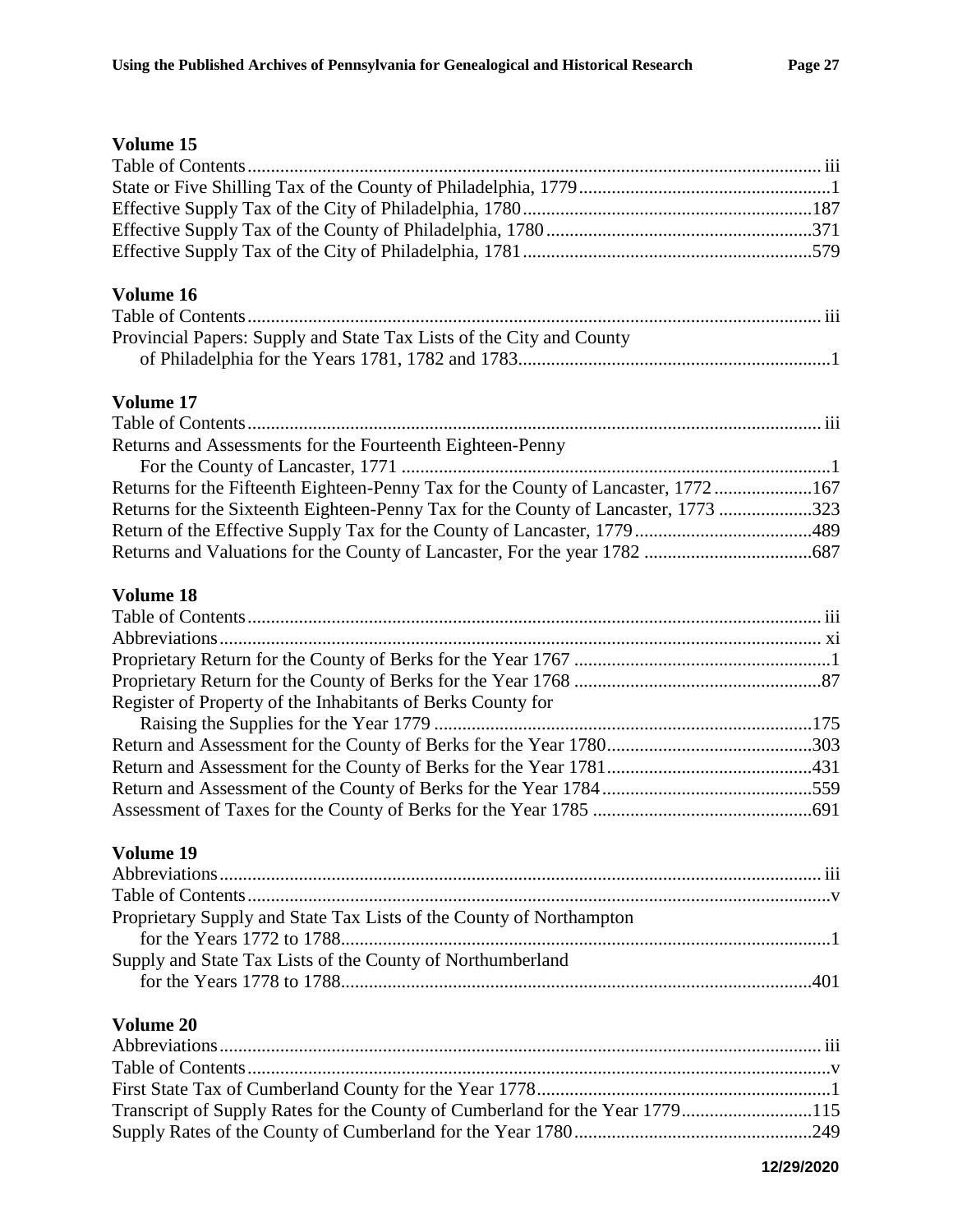| Transcripts and Taxables of the County of Cumberland, for the Year 1781385 |  |
|----------------------------------------------------------------------------|--|
| Transcripts and Taxables of the County of Cumberland for the Year 1782533  |  |
|                                                                            |  |

|                                                              | . |
|--------------------------------------------------------------|---|
| Provincial Papers: Returns of Taxables of the County of York |   |
|                                                              |   |

### **Volume 22**

| Return of Lands and Number of Inhabitants in the County of Bedford, 1784 271              |  |
|-------------------------------------------------------------------------------------------|--|
|                                                                                           |  |
| Transcript of Property with Number of Inhabitants in the County of Westmoreland, 1783 367 |  |
|                                                                                           |  |
|                                                                                           |  |
|                                                                                           |  |
|                                                                                           |  |
|                                                                                           |  |
| Volume 23                                                                                 |  |
|                                                                                           |  |

| Muster Rolls of the Navy and Line, Militia and Rangers, 1775-1783 |  |
|-------------------------------------------------------------------|--|
|                                                                   |  |
|                                                                   |  |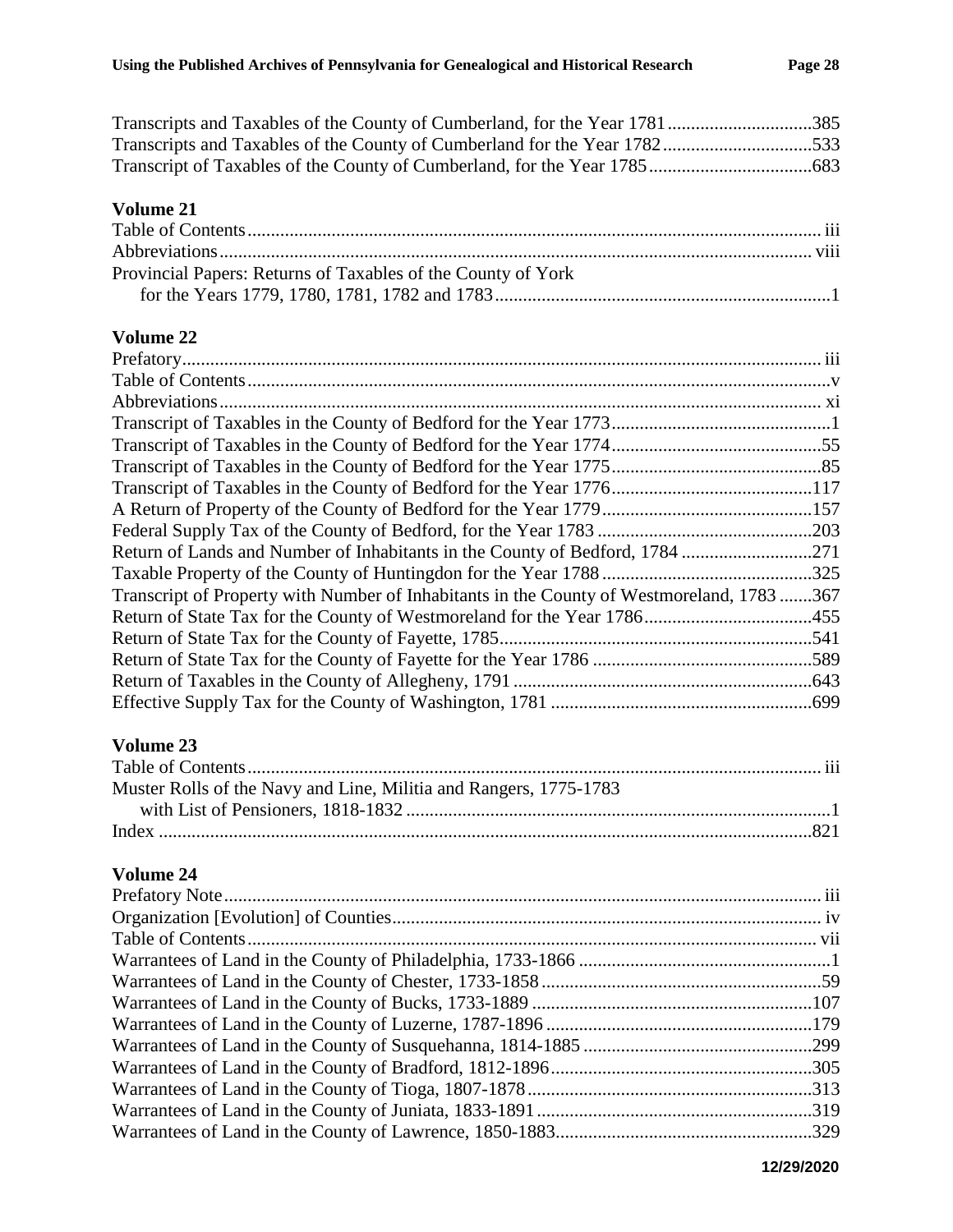#### **Volume 26**

| Provincial Papers: Warrantees of Land in the Several Counties of the |  |
|----------------------------------------------------------------------|--|
|                                                                      |  |
|                                                                      |  |
|                                                                      |  |
|                                                                      |  |
|                                                                      |  |
|                                                                      |  |
|                                                                      |  |
|                                                                      |  |
|                                                                      |  |
|                                                                      |  |
|                                                                      |  |
|                                                                      |  |
|                                                                      |  |
|                                                                      |  |
|                                                                      |  |
|                                                                      |  |
|                                                                      |  |
|                                                                      |  |
|                                                                      |  |
|                                                                      |  |
|                                                                      |  |
|                                                                      |  |
|                                                                      |  |
|                                                                      |  |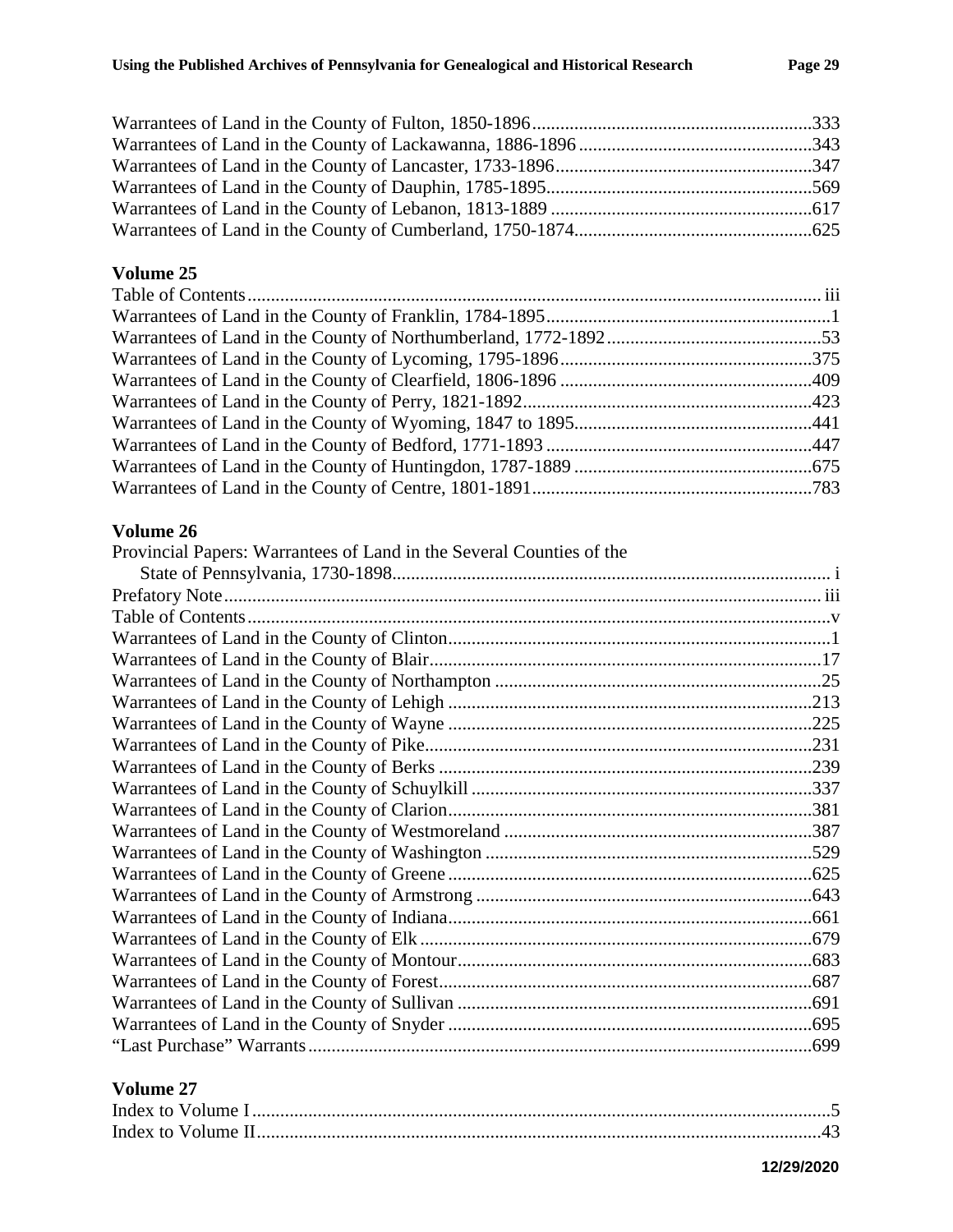| <b>Volume 28</b> |  |
|------------------|--|
|                  |  |
|                  |  |
| <b>Volume 29</b> |  |
|                  |  |
|                  |  |
| Volume 30        |  |
|                  |  |
|                  |  |
|                  |  |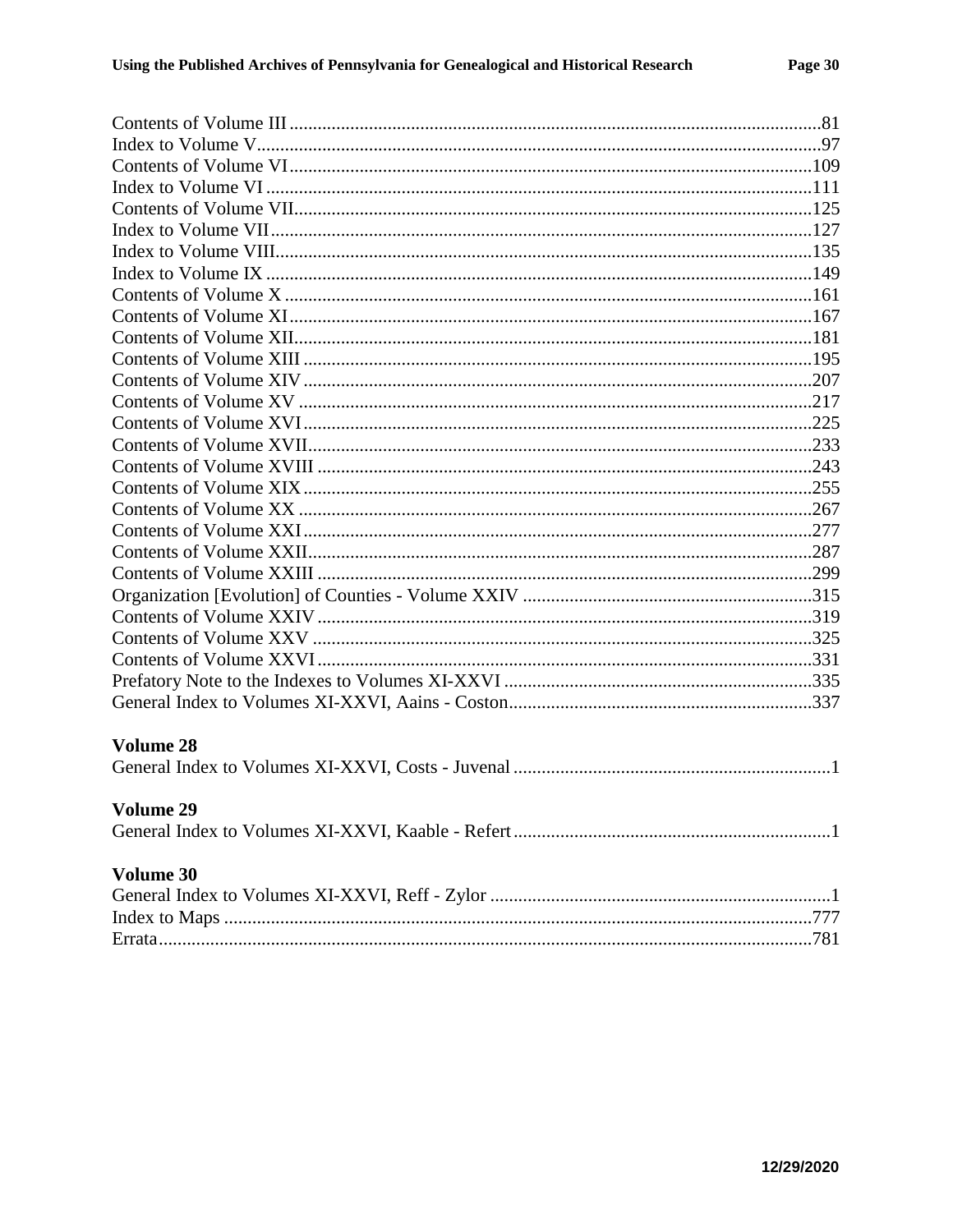# **Pennsylvania Archives**

### **Fifth Series Contents**

#### **Volume 1**

| Officers and Soldiers in the Service of the Province of Pennsylvania, 1744-1765 |  |
|---------------------------------------------------------------------------------|--|
|                                                                                 |  |
|                                                                                 |  |
|                                                                                 |  |
|                                                                                 |  |
|                                                                                 |  |
|                                                                                 |  |
|                                                                                 |  |
|                                                                                 |  |

| First Pennsylvania Battalion - Col. John Philip De Hass,                                    |  |
|---------------------------------------------------------------------------------------------|--|
|                                                                                             |  |
| Second Pennsylvania Battalion - Col. Arthur St. Clair, January, 1776 to January, 177779     |  |
| Third Pennsylvania Battalion - Col. John Shee, January 5, 1776 to January 3, 1777 121       |  |
| Fourth Pennsylvania Battalion - Col. Anthony Wayne, January 3, 1776 to January 24, 1777 135 |  |
| Fifth Pennsylvania Battalion - Col. Robert Magaw, January 3,1776 to January 3,1777163       |  |
| Sixth Pennsylvania Battalion - Col. William Irvine, January 9, 1776 to March 20, 1777 193   |  |
|                                                                                             |  |
|                                                                                             |  |
| The State Regiment of Foot - Colonels John Bull & Walter Stewart,                           |  |
|                                                                                             |  |
|                                                                                             |  |
|                                                                                             |  |
|                                                                                             |  |
|                                                                                             |  |
| Continental Line - First Pennsylvania Regiment, July 1, 1776 to November 1783 607           |  |
|                                                                                             |  |
|                                                                                             |  |
| Continental Line - Non- Commissioned Officers and Privates, First Regiment 707              |  |
|                                                                                             |  |
|                                                                                             |  |
| Continental Line - Second Pennsylvania Regiment,                                            |  |
|                                                                                             |  |
| (This is incorrectly listed as the Fourth Regiment on page 771)                             |  |
| Continental Line - Roster of Field and Staff Officers, Second Regiment 779                  |  |
|                                                                                             |  |
| Continental Line - Non-Commissioned Officers and Privates, Second Regiment 861              |  |
|                                                                                             |  |
| Continental Line - Fourth Pennsylvania Regiment,                                            |  |
|                                                                                             |  |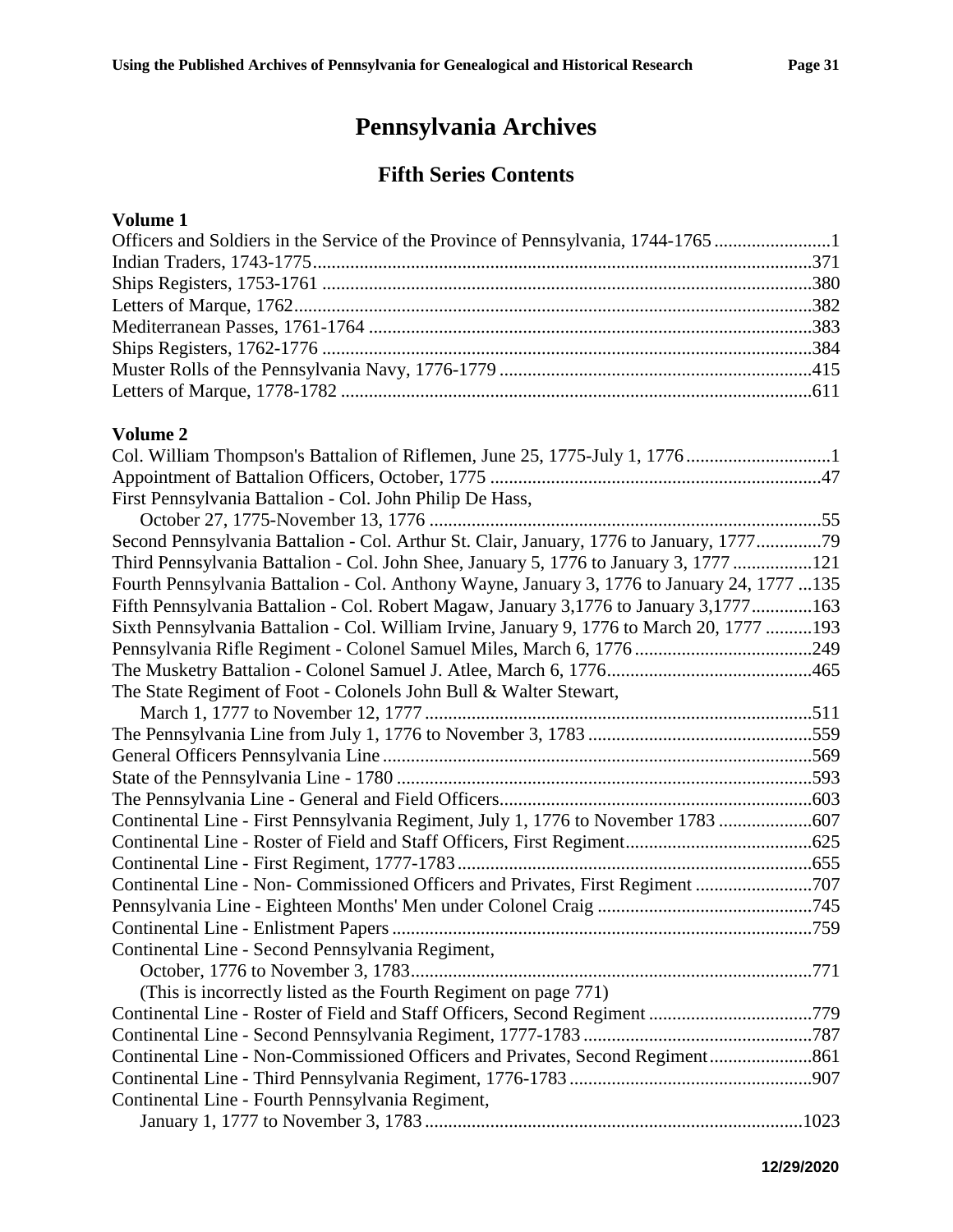| Continental Line - Seventh Pennsylvania, January 1, 1777 to January 17, 1781 197          |       |
|-------------------------------------------------------------------------------------------|-------|
| Continental Line - Eighth Pennsylvania, July 20, 1776 to January 17, 1781 303             |       |
| Continental Line - Ninth Pennsylvania, October 25, 1776 to January 17, 1781 377           |       |
| Continental Line - Tenth Pennsylvania, October 25, 1776 to January 17, 1781 465           |       |
| Continental Line - Eleventh Pennsylvania, October 25, 1776 to July 1, 1778585             |       |
|                                                                                           |       |
| Continental Line - Thirteenth Pennsylvania, November 12, 1777 to July 1, 1778             |       |
| Additional Regiment of Col. Thomas Hartley, January 11, 1777 to January 13, 1779735       |       |
|                                                                                           |       |
|                                                                                           |       |
|                                                                                           |       |
|                                                                                           |       |
|                                                                                           |       |
|                                                                                           |       |
|                                                                                           |       |
| Provost Guard - Von Heer's Light Dragoons, June 1, 1778 to November 3, 1783 915           |       |
|                                                                                           |       |
| Continental Line - Pennsylvania Artillery, October 21, 1775 to October 27, 1776           |       |
| Continental Line - Fourth Regiment of Artillery, February 6, 1777 to November 3, 1783 959 |       |
|                                                                                           |       |
|                                                                                           | .1083 |
|                                                                                           |       |

#### **Volume 4**

| Continental Line - The Invalid Regiment, Col. Lewis Nicola, June 20, 1777 to 1783 |
|-----------------------------------------------------------------------------------|
|                                                                                   |
|                                                                                   |
|                                                                                   |
|                                                                                   |
|                                                                                   |
|                                                                                   |
|                                                                                   |
|                                                                                   |
|                                                                                   |
|                                                                                   |
|                                                                                   |
|                                                                                   |

| Muster Rolls and Papers Relating to the Associators and Militia of Bedford County 47 |  |
|--------------------------------------------------------------------------------------|--|
| Muster Rolls and Papers Relating to the Associators and Militia of Berks County123   |  |
| Muster Rolls and Papers Relating to the Associators and Militia of Bucks County 297  |  |
|                                                                                      |  |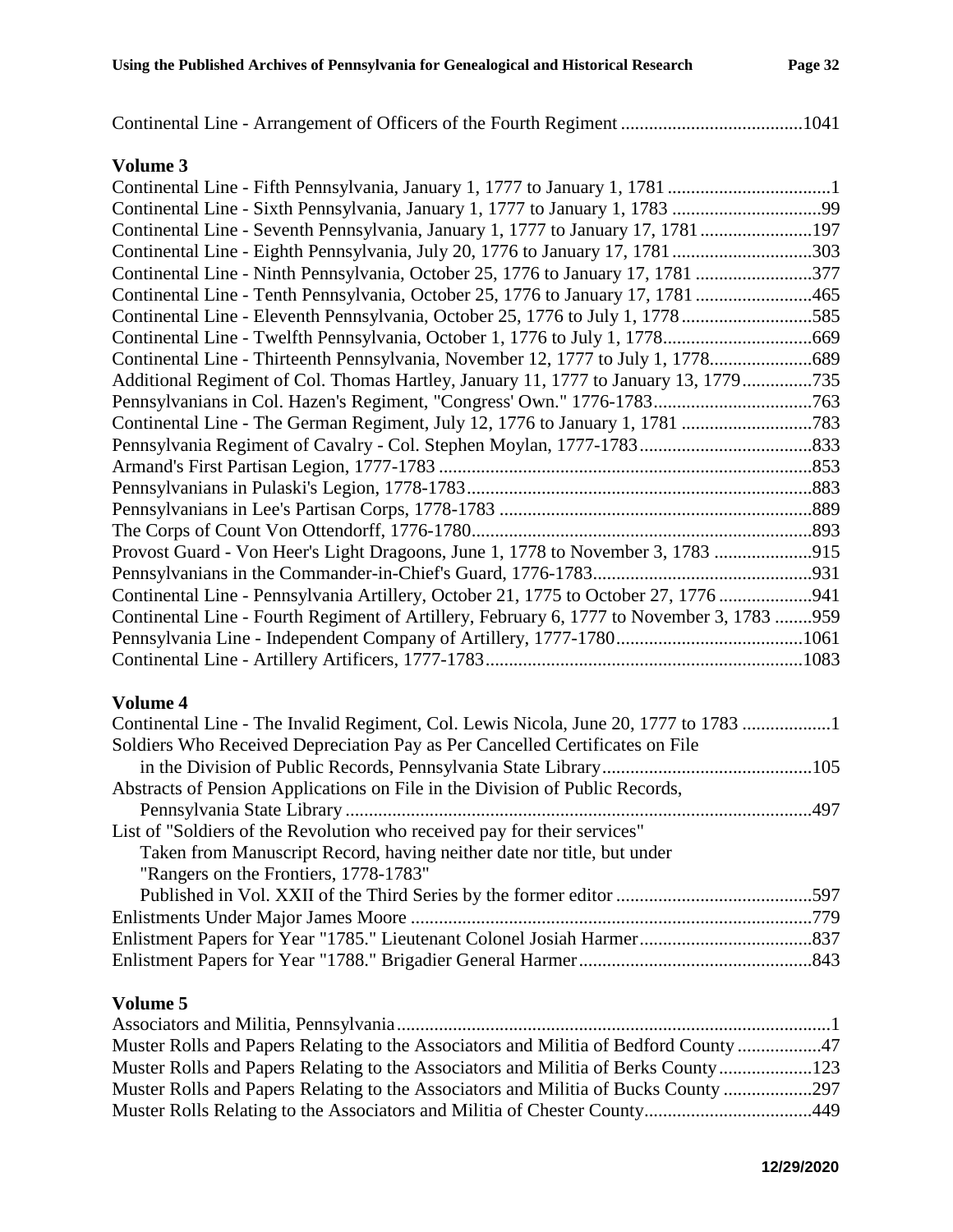| Volume 7 |  |
|----------|--|
|          |  |
|          |  |
|          |  |
|          |  |
|          |  |
|          |  |
|          |  |
|          |  |
|          |  |
|          |  |
|          |  |
|          |  |
|          |  |

| Muster Rolls Relating to the Associators and Militia of Northampton County    |  |
|-------------------------------------------------------------------------------|--|
|                                                                               |  |
|                                                                               |  |
|                                                                               |  |
|                                                                               |  |
|                                                                               |  |
|                                                                               |  |
|                                                                               |  |
|                                                                               |  |
| Muster Rolls Relating to the Associators and Militia of Northumberland County |  |
|                                                                               |  |
|                                                                               |  |
|                                                                               |  |
|                                                                               |  |
|                                                                               |  |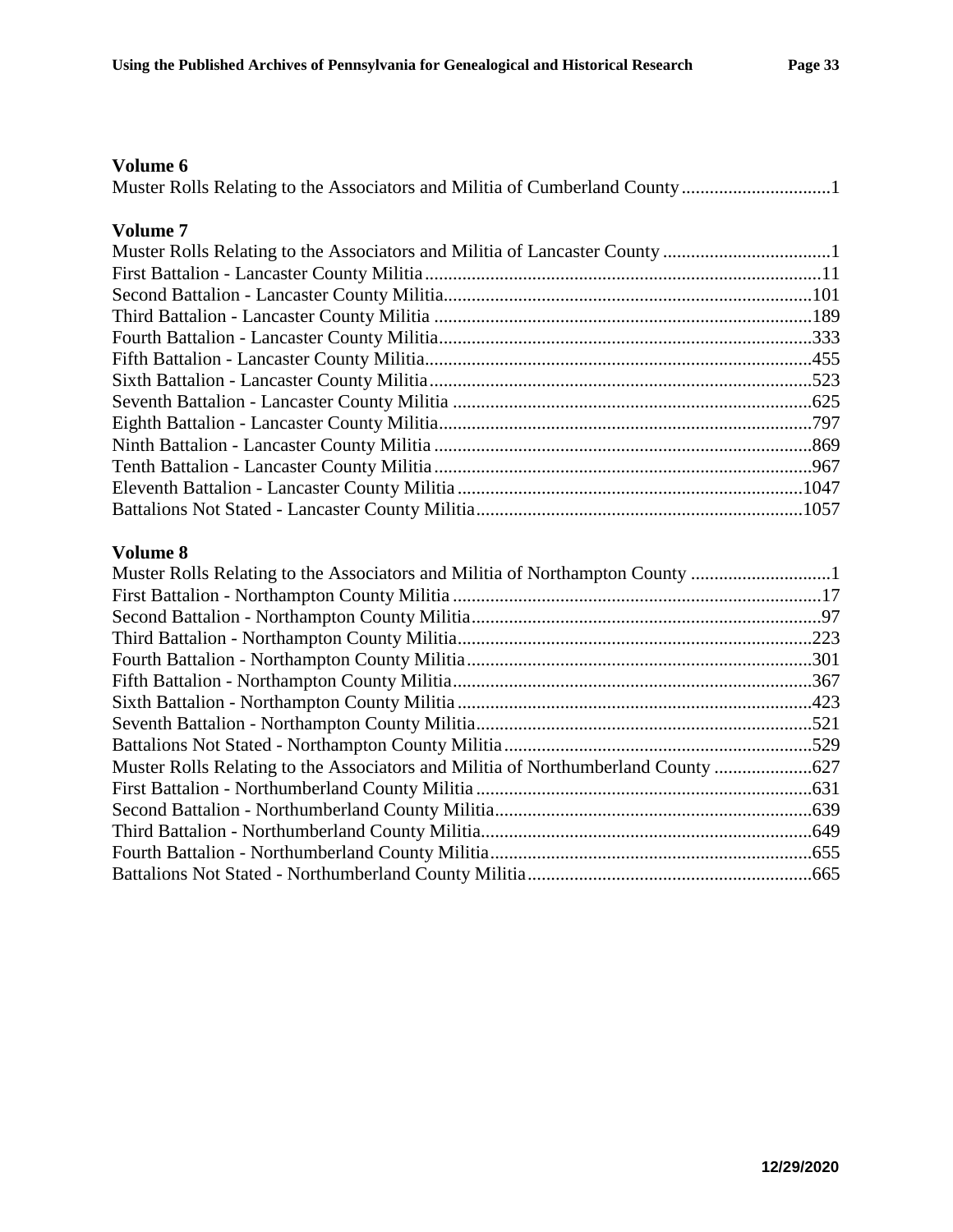# **Pennsylvania Archives**

### **Sixth Series Contents**

#### **Volume 1**

| Muster Rolls Relating to the Associators and Militia of the County of Philadelphia 599 |  |
|----------------------------------------------------------------------------------------|--|

#### **Volume 2**

#### **Volume 3**

| Volume 4 |  |
|----------|--|

#### Military Abstracts from Executive Minutes, Vols. 1-9 Inclusive, 1790-1817................................ 1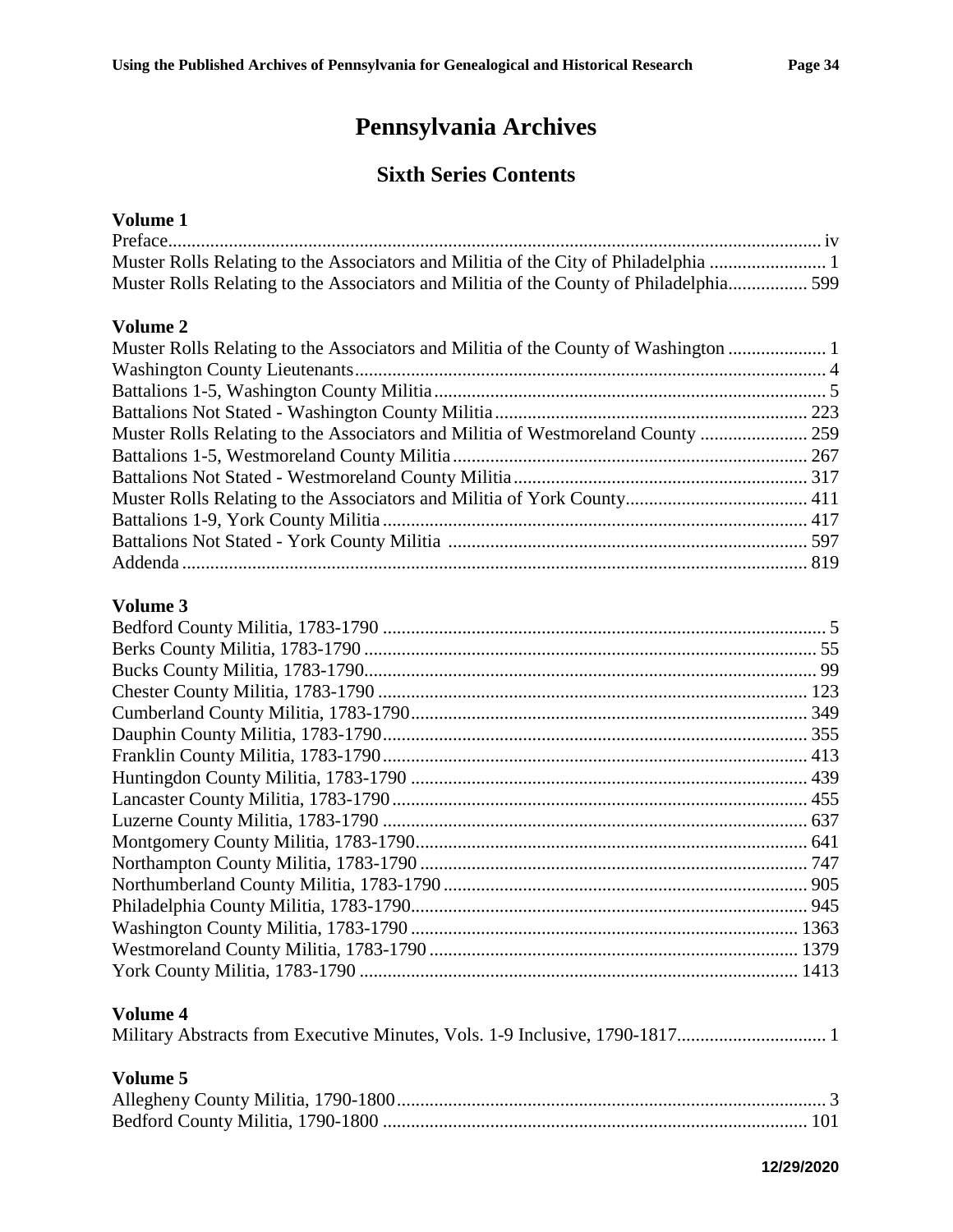| Baptismal and Marriage Records - Rev. John Waldschmidt, 1752-1786 147          |  |
|--------------------------------------------------------------------------------|--|
| Baptismal and Marriage Records - Rev. John Waldschmidt: Cocalico, Moden Krick, |  |
| Weisseichenland and Seltenreich. Gemeinde. Lancaster County, 1752-1786 153     |  |
|                                                                                |  |
|                                                                                |  |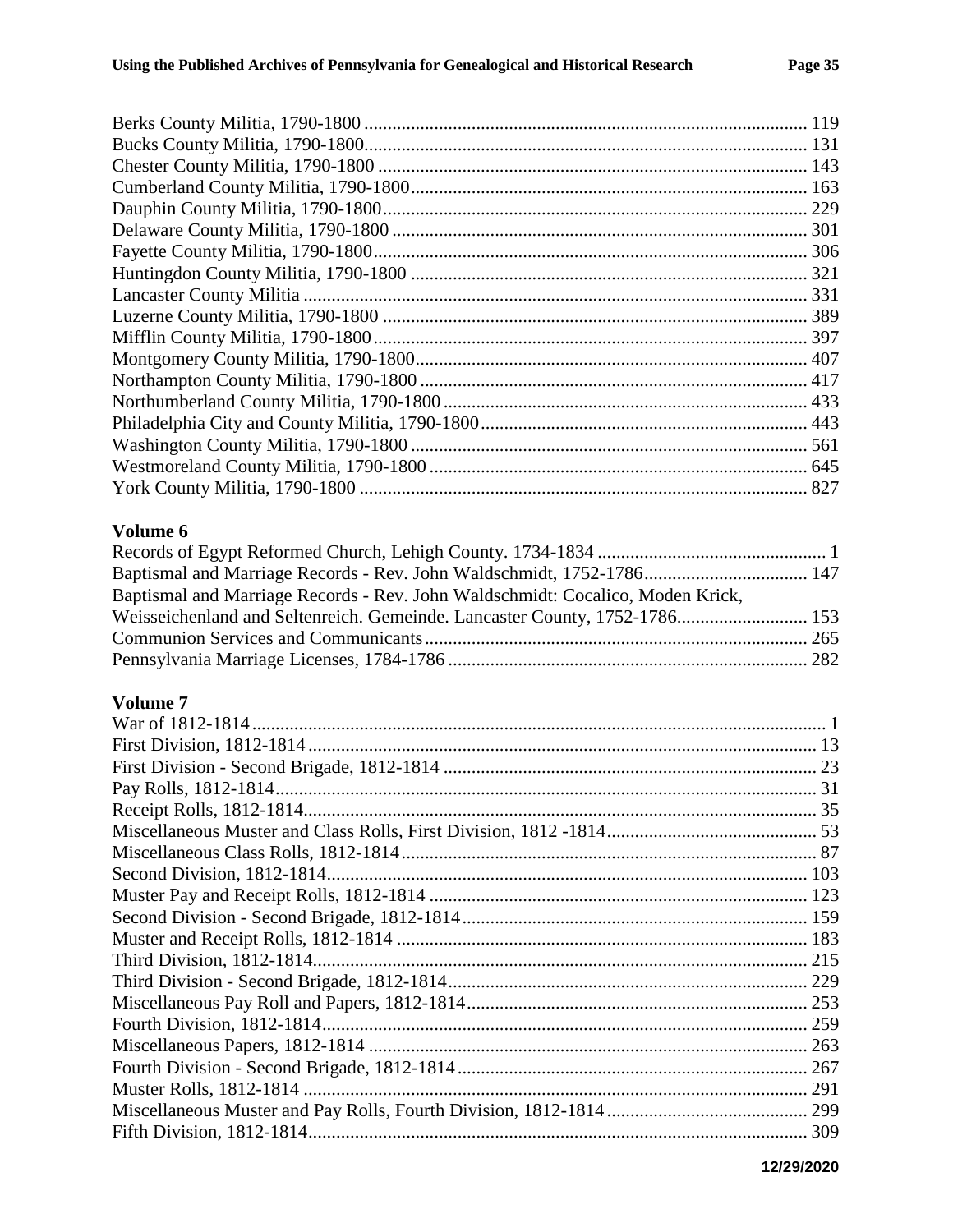| Miscellaneous Muster Pay and Receipt Rolls, Seventh Division, 1812-1814 451         |  |
|-------------------------------------------------------------------------------------|--|
|                                                                                     |  |
|                                                                                     |  |
| Return of Officers and Men, Eighth Division - Second Brigade, 1812-1814 559         |  |
|                                                                                     |  |
|                                                                                     |  |
|                                                                                     |  |
|                                                                                     |  |
| Regimental Numbers, Tenth Division: Lycoming, Tioga, Potter,                        |  |
|                                                                                     |  |
|                                                                                     |  |
|                                                                                     |  |
|                                                                                     |  |
| Twelfth Division: Bedford, Somerset and Cambria Counties, 1812-1814 669             |  |
| Twelfth Division - Second Brigade, Return of Officers and Men, 1812-1814 673        |  |
|                                                                                     |  |
|                                                                                     |  |
|                                                                                     |  |
| Thirteenth Division - Miscellaneous Muster Pay and Receipt Rolls, 1812-1814 725     |  |
|                                                                                     |  |
|                                                                                     |  |
|                                                                                     |  |
| Fifteenth Division: Allegheny, Armstrong and Indiana Counties,                      |  |
|                                                                                     |  |
|                                                                                     |  |
|                                                                                     |  |
| Sixteenth Division - Return of Men Drafted from the 141st Regiment, 1812-1814  795  |  |
| Sixteenth Division: Beaver, Butler, Crawford, Erie, Venango and Warren Counties 799 |  |
| Sixteenth Division - Return of a Volunteer Troop Horse from the 125th Regiment 801  |  |
|                                                                                     |  |
| Sixteenth Division - Miscellaneous Muster Pay and Receipt Rolls, 1812-1814  807     |  |
|                                                                                     |  |
|                                                                                     |  |
|                                                                                     |  |
|                                                                                     |  |
|                                                                                     |  |
|                                                                                     |  |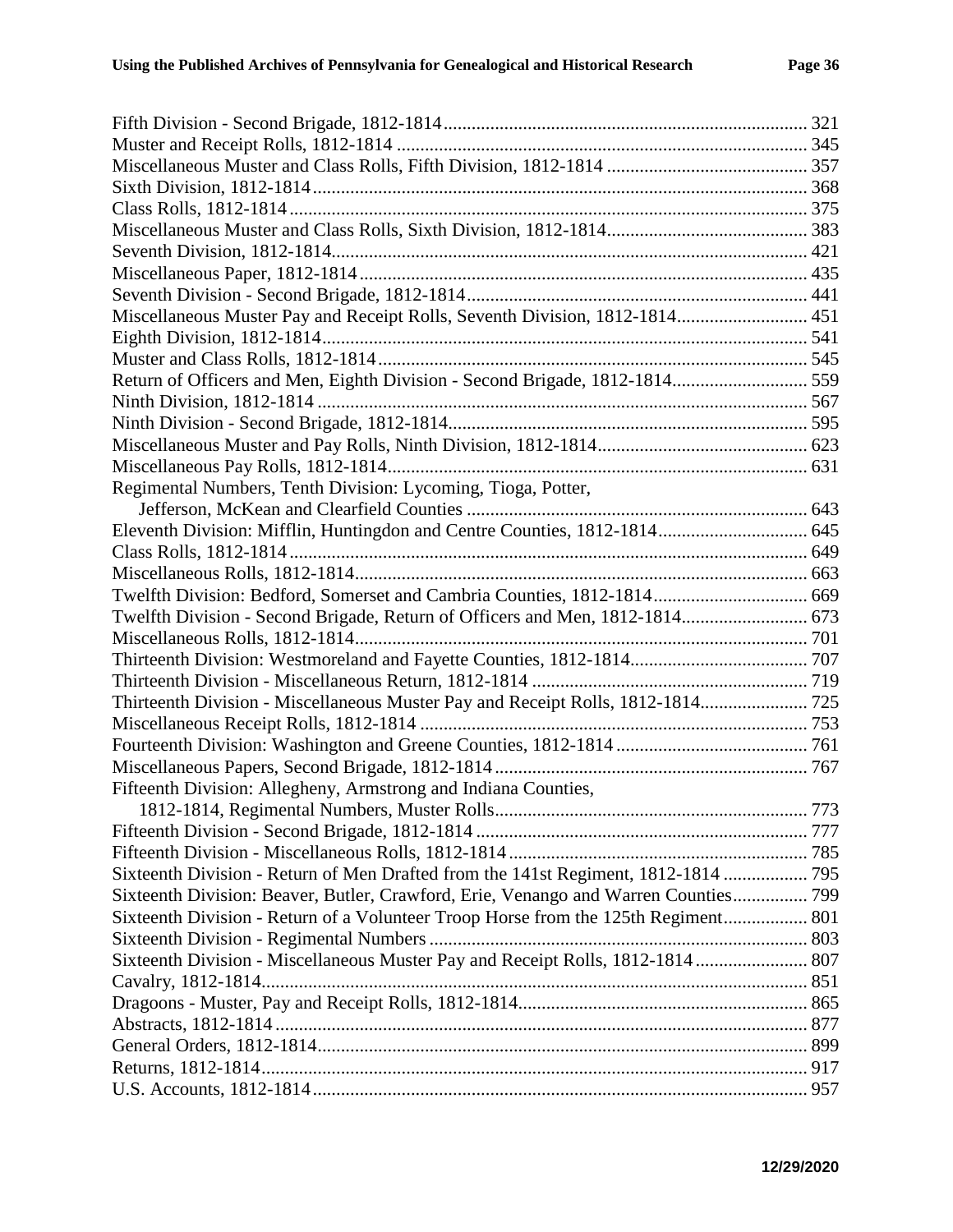#### Volume 9

| Expenditures by the State of Pennsylvania on Account |  |
|------------------------------------------------------|--|
|                                                      |  |

#### Volume 10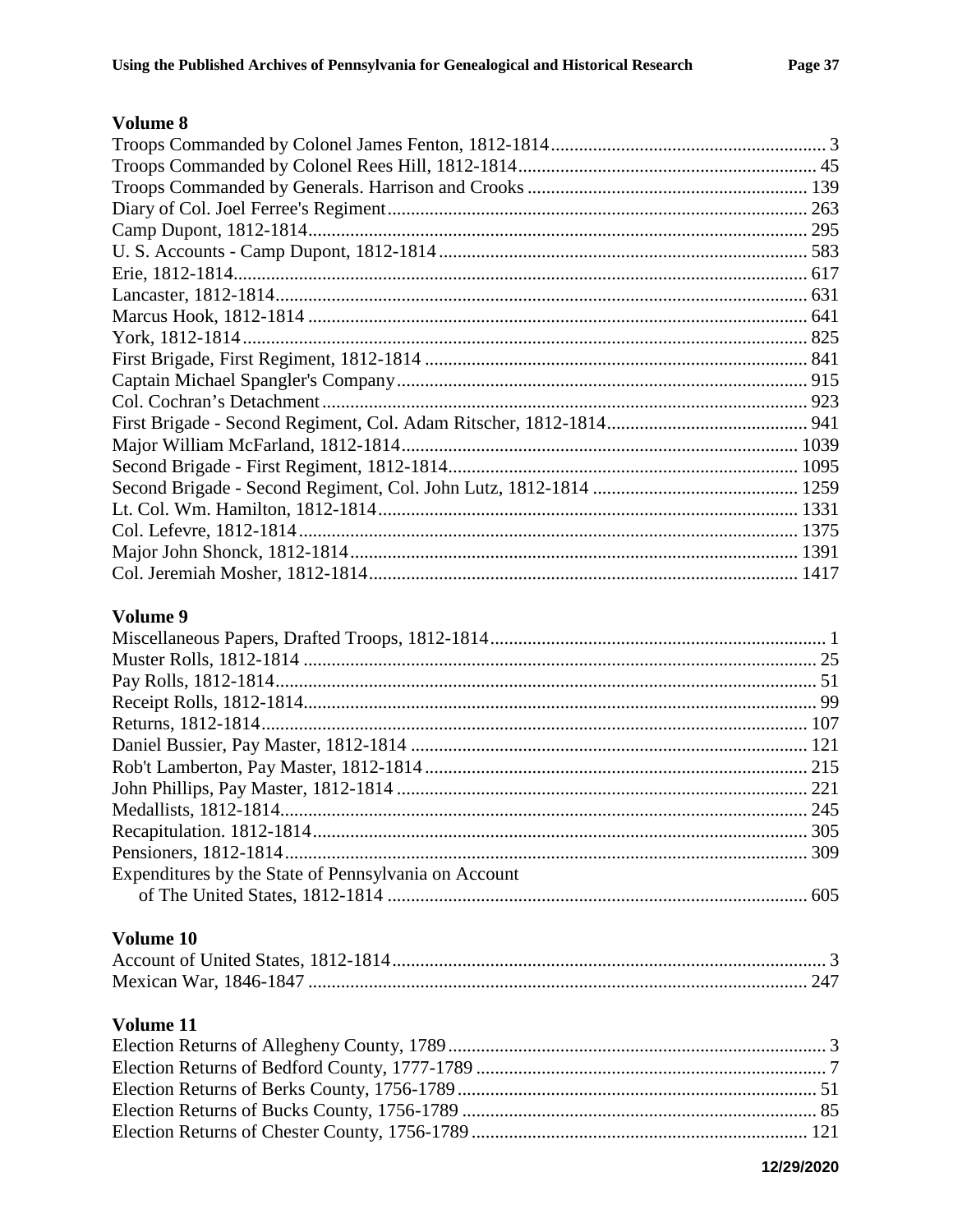| Volume 12                                                            |  |
|----------------------------------------------------------------------|--|
|                                                                      |  |
| Volume 13                                                            |  |
|                                                                      |  |
| Volume 14                                                            |  |
| Memorandum Book of Dr. John Ewing with Account of a Journey          |  |
|                                                                      |  |
|                                                                      |  |
|                                                                      |  |
| Orderly Book of Lieutenant Colo's Company, German Regiment, 1780 123 |  |
|                                                                      |  |
|                                                                      |  |
| Volume 15                                                            |  |
|                                                                      |  |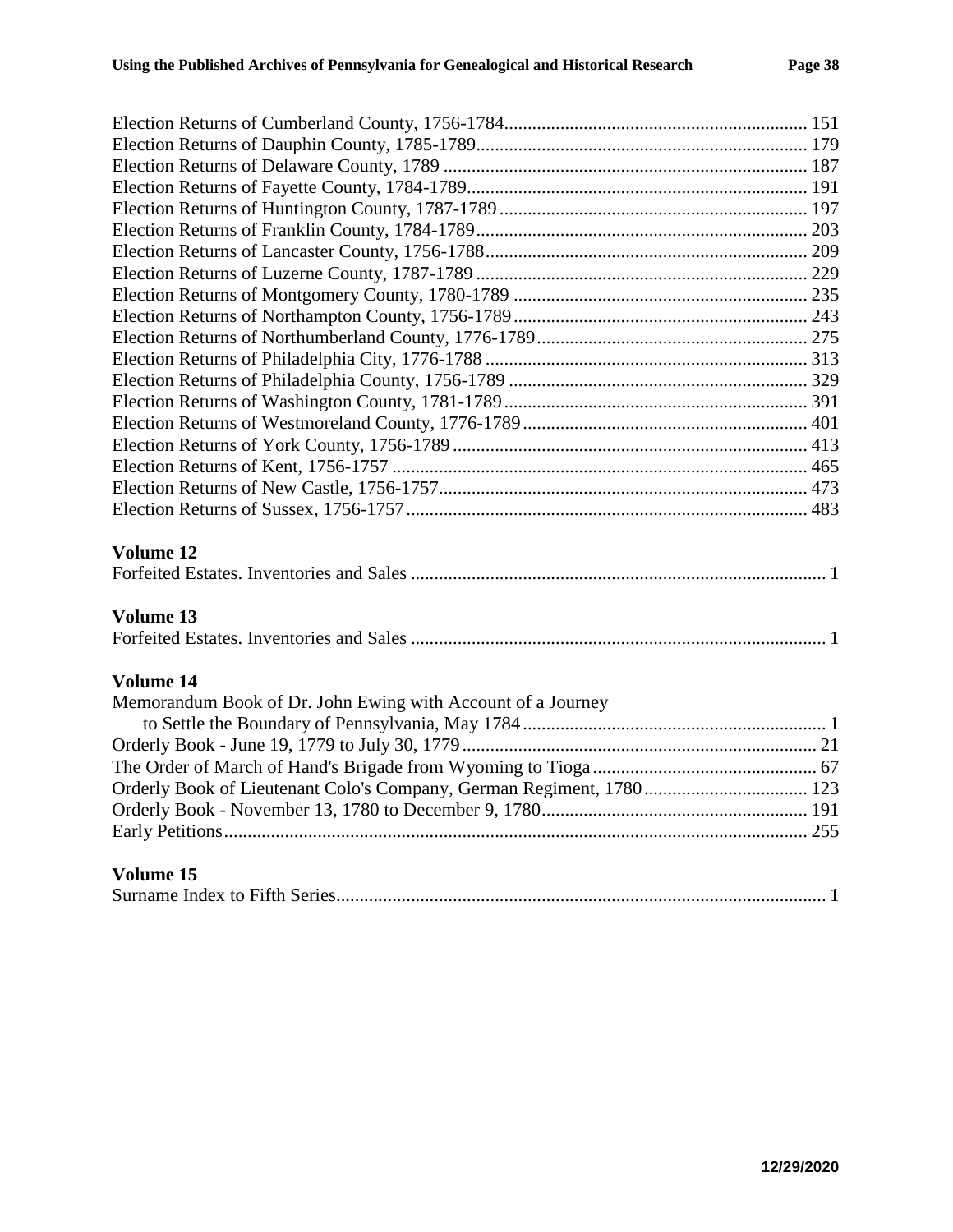This table was created from an index appearing in:

Morris, Jean S., comp. *Use of the Pennsylvania Archives in Genealogical Research* .

Special Publication No. 1 of the Western Pennsylvania Genealogical Society, 1978.

| <b>County</b> | Associators & Militia,                                                                          | <b>Lieutenants</b>                                           | Militia Muster & Pay Militia Officer                                                   | <b>Returns</b>                   | <b>War of 1812</b>                                            |
|---------------|-------------------------------------------------------------------------------------------------|--------------------------------------------------------------|----------------------------------------------------------------------------------------|----------------------------------|---------------------------------------------------------------|
| Adams         | <b>Muster Rolls</b>                                                                             | <b>Accounts</b>                                              | <b>Rolls</b>                                                                           |                                  | Returns of 5th Division: 6th<br>Series Vol. VII, 311-368      |
| Allegheny     |                                                                                                 |                                                              | 1790-1800: 6th Series<br>Vol. V, 5-100                                                 | 1790-1817: 6th<br>Series Vol. IV | Returns of the 15th Division:<br>6th Series Vol. VII, 775-793 |
| Armstrong     |                                                                                                 |                                                              |                                                                                        |                                  | Returns of the 15th Division:<br>6th Series Vol. VII, 775-793 |
| Beaver        |                                                                                                 |                                                              |                                                                                        |                                  | Returns of the 16th Division:<br>6th Series Vol. VII, 797-835 |
| Bedford       | 1775-1787: 2nd Series Vol. XIV;<br>3rd Series Vol. XXIII, 456-457;<br>5th Series Vol. V, 49-121 | 1777-1783: 3rd Series<br>Vol. VII, 23-25                     | 1783-1790: 6th Series<br>Vol. III, 5-51; 1790-<br>1800: 6th Series Vol.<br>V, 103-117  | 1790-1817: 6th<br>Series Vol. IV | Returns of the 12th Division:<br>6th Series Vol. VII, 671-706 |
| <b>Berks</b>  | 1774-1782: 2nd Series Vol. XIV;<br>5th Series Vol. V, 125-295                                   | 1777-1780: 3rd Series<br>Vol. VI, 271-322                    | 1783-1790: 6th Series<br>Vol. III, 55-96; 1790-<br>1800: 6th Series Vol.<br>V, 121-129 |                                  | Returns of the 6th Division:<br>6th Series Vol. VII, 371-419  |
| <b>Bucks</b>  | 1775-1783: 2nd Series Vol. XIV;<br>5th Series Vol. V, 299-448                                   | 1777-1783: 3rd Series<br>Vol. V, 765-784 &<br>Vol. VI, 1-149 | 1783-1790: 6th Series<br>Vol. III, 99-119;1790-<br>1800: 6th Series Vol.<br>V, 133-141 | 1790-1817: 6th<br>Series Vol. IV | Returns of 2nd Division: 6th<br>Series Vol. VII, 105-214      |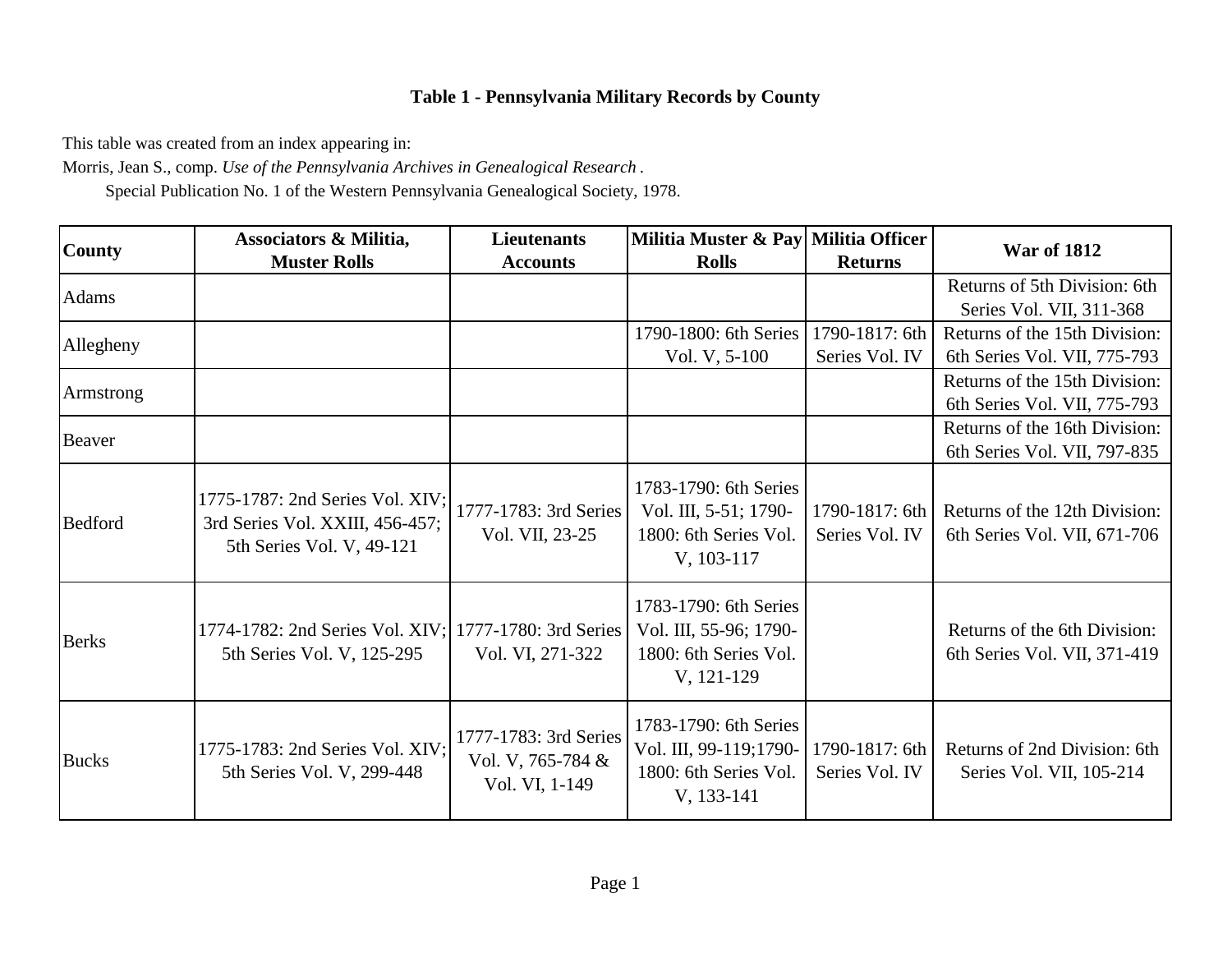| <b>County</b> | Associators & Militia,                                                                                                                       | <b>Lieutenants</b>                         | Militia Muster & Pay Militia Officer                                                                                                      |                                  | <b>War of 1812</b>                                        |
|---------------|----------------------------------------------------------------------------------------------------------------------------------------------|--------------------------------------------|-------------------------------------------------------------------------------------------------------------------------------------------|----------------------------------|-----------------------------------------------------------|
|               | <b>Muster Rolls</b>                                                                                                                          | <b>Accounts</b>                            | <b>Rolls</b>                                                                                                                              | <b>Returns</b>                   |                                                           |
| <b>Butler</b> |                                                                                                                                              |                                            |                                                                                                                                           |                                  | Returns of 16th Division: 6th                             |
|               |                                                                                                                                              |                                            |                                                                                                                                           |                                  | Series Vol. VII, 797-835                                  |
| Cambria       |                                                                                                                                              |                                            |                                                                                                                                           |                                  | Returns of 12th Division: 6th                             |
|               |                                                                                                                                              |                                            |                                                                                                                                           |                                  | Series Vol. VII, 671-706                                  |
| Centre        |                                                                                                                                              |                                            |                                                                                                                                           |                                  | Returns of 11th Division: 6th                             |
|               |                                                                                                                                              |                                            |                                                                                                                                           |                                  | Series Vol. VII, 647-667                                  |
| Chester       | 1774-1782: 2nd Series Vol. XIV,<br>63-139; 1780-1782: 3rd Series<br>Vol. XXIII, 402-423; 1777-1782:<br>5th Series Vol. V, 451-888            | 1777-1783: 3rd Series<br>Vol. VI, 151-268  | 1783-1790: 6th Series<br>Vol. III, 123-345;<br>1790-1800: 6th Series<br>Vol. V, 145-161                                                   | 1790-1817: 6th<br>Series Vol. IV | Returns of 3rd Division: 6th<br>Series Vol. VII, 217-257  |
| Crawford      |                                                                                                                                              |                                            |                                                                                                                                           |                                  | Returns of 16th Division: 6th<br>Series Vol. VII, 797-835 |
| Cumberland    | 1774-1783: 2nd Series Vol. XIV,<br>369-472 & Vol. XV, 563-624;<br>3rd Series Vol. XXIII, 444-454<br>& 611-807; 5th Series Vol. VI, 3-<br>658 | 1777-1783: 3rd Series<br>Vol. VI, 653-717  | 1777-1782: 3rd Series<br>Vol. XXIII, 611-809;<br>1783-1790: 6th Series<br>Vol. III, 349-351;<br>1790-1800: 6th Series,<br>Vol. V, 165-227 | 1790-1817: 6th<br>Series Vol. IV | Returns of 7th Division: 6th<br>Series Vol. VII, 423-540  |
| Dauphin       |                                                                                                                                              | 1785-1788: 3rd Series<br>Vol. VII, 147-159 | 1783-1790: 6th Series<br>Vol. III, 355-409;<br>1790-1800: 6th Series<br>Vol. V, 231-299                                                   | 1790-1817: 6th<br>Series Vol. IV | Returns of 6th Division: 6th<br>Series Vol. VII, 371-419  |
| Delaware      |                                                                                                                                              |                                            | 1790-1800: 6th Series<br>Vol. V, 303-306                                                                                                  | 1790-1817: 6th<br>Series Vol. IV | Returns of 3rd Division: 6th<br>Series Vol. VII, 217-257  |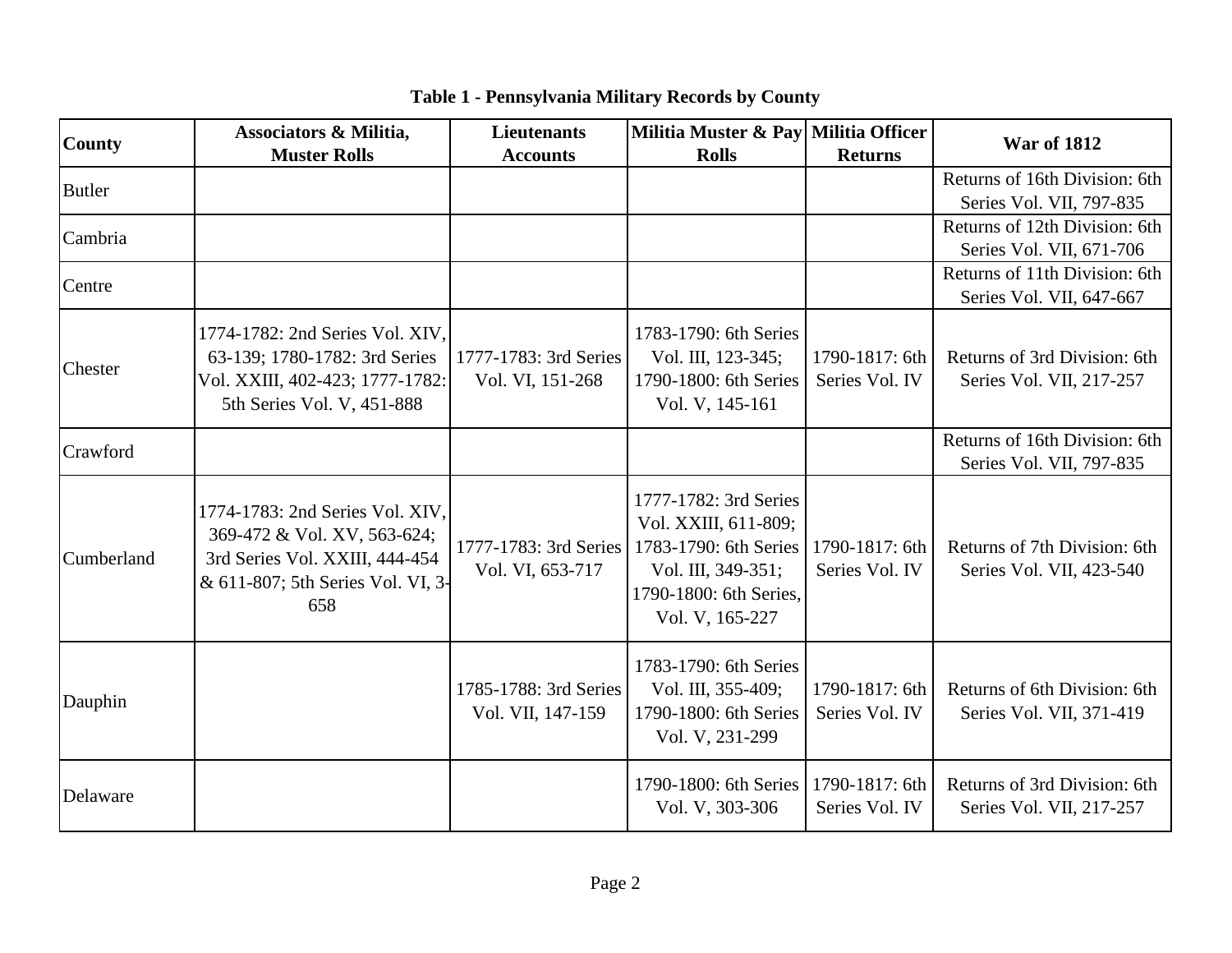| County     | <b>Associators &amp; Militia,</b><br><b>Muster Rolls</b>                                                                             | <b>Lieutenants</b><br><b>Accounts</b>      | Militia Muster & Pay Militia Officer<br><b>Rolls</b>                                    | <b>Returns</b>                   | <b>War of 1812</b>                                        |
|------------|--------------------------------------------------------------------------------------------------------------------------------------|--------------------------------------------|-----------------------------------------------------------------------------------------|----------------------------------|-----------------------------------------------------------|
| Erie       |                                                                                                                                      |                                            |                                                                                         |                                  | Returns of 16th Division: 6th<br>Series Vol. VII, 797-835 |
| Fayette    |                                                                                                                                      |                                            | 1790-1800: 6th Series<br>Vol. V, 309-320                                                | 1790-1817: 6th<br>Series Vol. IV | Returns of 13th Division: 6th<br>Series Vol. VII, 709-759 |
| Franklin   |                                                                                                                                      | 1785-1788: 3rd Series<br>Vol. VII, 163-172 | 1783-1790: 6th Series<br>Vol. III, 413-435                                              | 1790-1817: 6th<br>Series Vol. IV | Returns of 7th Division: 6th<br>Series Vol. VII, 423-540  |
| Greene     |                                                                                                                                      |                                            |                                                                                         |                                  | Returns of 14th Division: 6th<br>Series Vol. VII, 763-771 |
| Huntingdon |                                                                                                                                      |                                            | 1783-1790: 6th Series<br>Vol. III, 439-451;<br>1790-1800: 6th Series<br>Vol. V, 323-329 | 1790-1817: 6th<br>Series Vol. IV | Returns of 11th Division: 6th<br>Series Vol. VII, 647-667 |
| Indiana    |                                                                                                                                      |                                            |                                                                                         |                                  | Returns of 15th Division: 6th<br>Series Vol. VII, 775-793 |
| Lancaster  | 1774-1783: 2nd Series Vol. XIII,<br>269-552; 1775-1781: 3rd Series<br>Vol. XXIII, 423-443; 1777-1782:<br>5th Series Vol. VII, 3-1150 | 1777-1785: 3rd Series<br>Vol. VI, 325-650  | 1783-1790: 6th Series<br>Vol. III, 455-634;<br>1790-1800: 6th Series<br>Vol. V, 333-388 | 1790-1817: 6th<br>Series Vol. IV | Returns of 4th Division: 6th<br>Series Vol. VII, 261-307  |
| Luzerne    |                                                                                                                                      |                                            | 1783-1790: 6th Series<br>Vol. III, 637-638;<br>1790-1800: 6th Series<br>Vol. V, 391-396 | 1790-1817: 6th<br>Series Vol. IV | Returns of 9th Division: 6th<br>Series Vol. VII, 569-641  |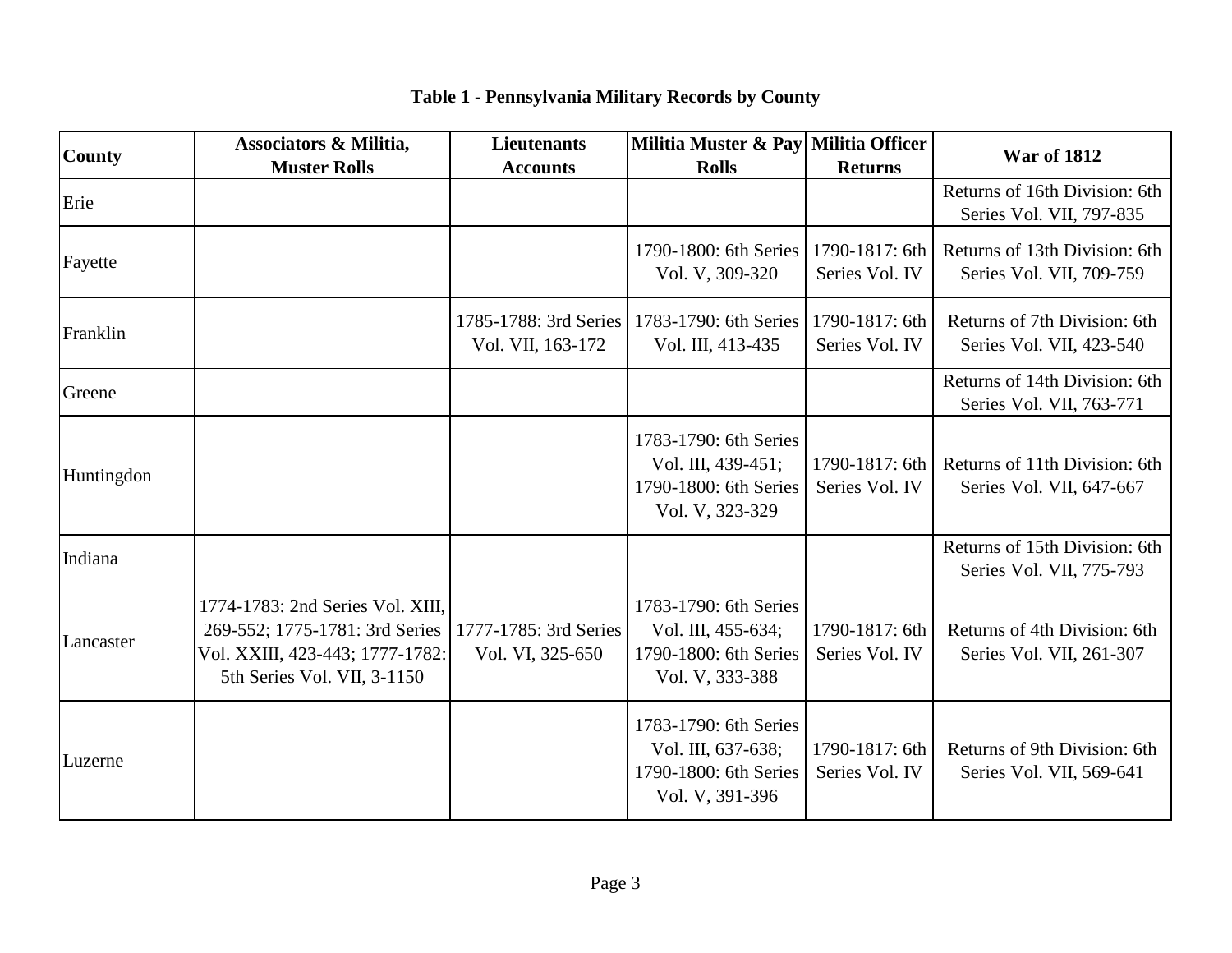| <b>County</b>  | <b>Associators &amp; Militia,</b><br><b>Muster Rolls</b>                                                                            | <b>Lieutenants</b><br><b>Accounts</b>     | Militia Muster & Pay Militia Officer<br><b>Rolls</b>                                     | <b>Returns</b>                   | <b>War of 1812</b>                                            |
|----------------|-------------------------------------------------------------------------------------------------------------------------------------|-------------------------------------------|------------------------------------------------------------------------------------------|----------------------------------|---------------------------------------------------------------|
| Mifflin        |                                                                                                                                     |                                           | 1790-1800: 6th Series<br>Vol. V, 399-405                                                 | 1790-1817: 6th<br>Series Vol. IV | Returns of 11th Division: 6th<br>Series Vol. VII, 647-667     |
| Montgomery     |                                                                                                                                     |                                           | 1783-1790: 6th Series<br>Vol. III, 641-743;<br>1790-1800: 6th Series<br>Vol. V, 409-417  | 1790-1817: 6th<br>Series Vol. IV | Returns of 2nd Division: 6th<br>Series Vol. VII, 105-214      |
| Northampton    | 1774-1786: 2nd Series Vol. XIV,<br>547-633; 1776-1777: 3rd Series<br>Vol. XXIII, 455-456; 1777-1783:<br>5th Series Vol. VIII, 3-626 | 1777-1783: 3rd Series<br>Vol. VI, 721-778 | 1783-1790: 6th Series<br>Vol. III, 747-901;<br>1790-1800: 6th Series<br>Vol. V, 421-432  | 1790-1817: 6th<br>Series Vol. IV | Returns of 8th Division: 6th<br>Series Vol. VII, 543-566      |
| Northumberland | 1776-1789: 2nd Series Vol. XIV, 1777-1784: 3rd Series<br>313-367                                                                    | Vol. VII, 1-19                            | 1783-1790: 6th Series<br>Vol. III, 905-939;<br>1790-1800: 6th Series<br>Vol. V, 435-441  | 1790-1817: 6th<br>Series Vol. IV | Returns of 9th Division: 6th<br>Series Vol. VII, 569-641      |
| Philadelphia   | 1775-1783: 2nd Series Vol. XIII,<br>553-794 & Vol. XIV, 1-61; 3rd<br>Series Vol. XXIII, 401-402; 6th<br>Series Vol. I, 3-987        | 1777-1780: 3rd Series<br>Vol. V, 375-763  | 1783-1790: 6th Series<br>Vol. III, 945-1360;<br>1790-1800: 6th Series<br>Vol. V, 445-560 | 1790-1817: 6th<br>Series Vol. IV | Returns of 1st Division: 6th<br>Series Vol. VII, 15-102       |
| Somerset       |                                                                                                                                     |                                           |                                                                                          | 1790-1817: 6th<br>Series Vol. IV | Returns of the 12th Division:<br>6th Series Vol. VII, 671-706 |
| Venango        |                                                                                                                                     |                                           |                                                                                          |                                  | Returns of 16th Division: 6th<br>Series Vol. VII, 797-835     |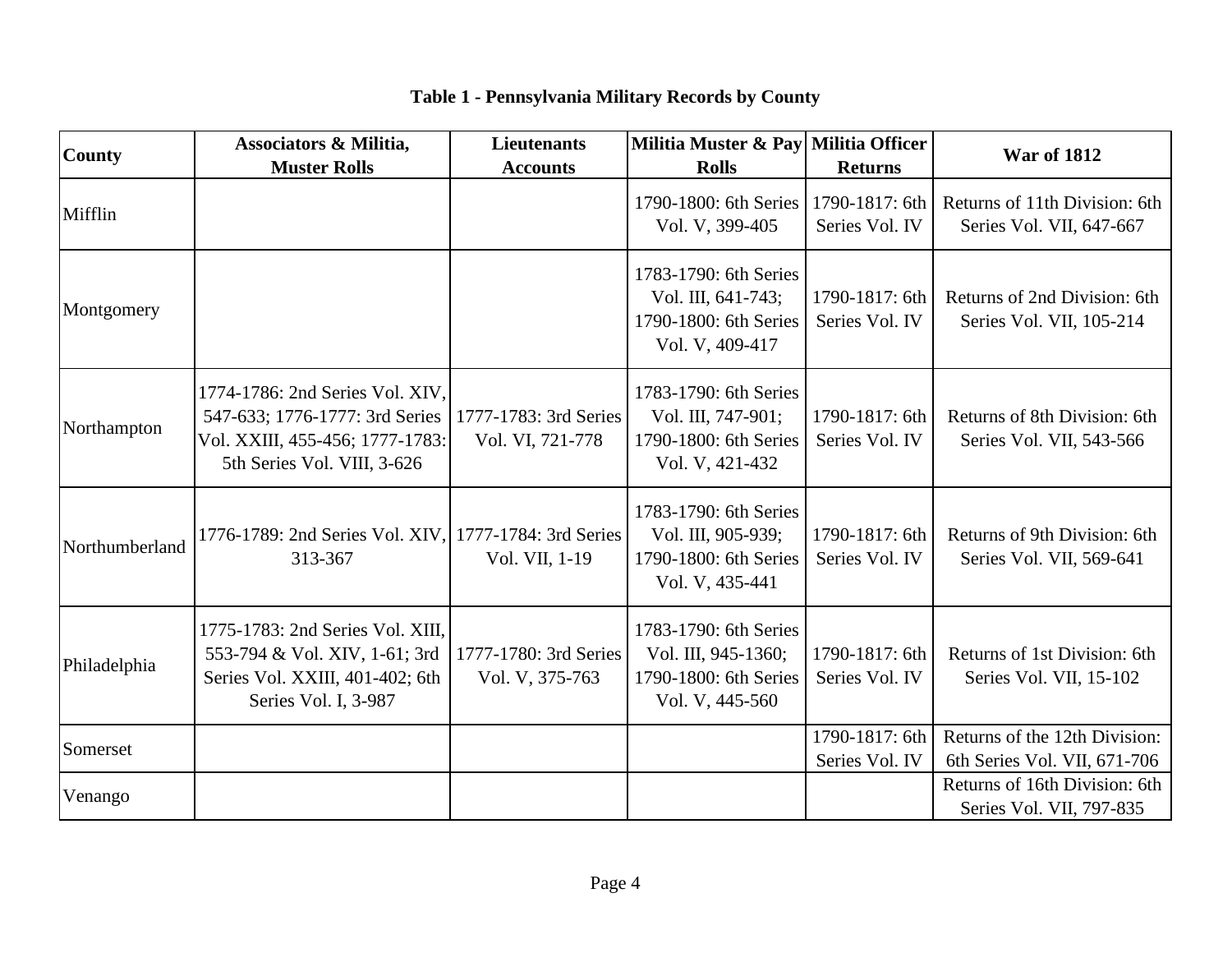| <b>County</b> | Associators & Militia,<br><b>Muster Rolls</b>                                                                            | <b>Lieutenants</b><br><b>Accounts</b>      | Militia Muster & Pay Militia Officer<br><b>Rolls</b>                                      | <b>Returns</b>                   | <b>War of 1812</b>                                        |
|---------------|--------------------------------------------------------------------------------------------------------------------------|--------------------------------------------|-------------------------------------------------------------------------------------------|----------------------------------|-----------------------------------------------------------|
| Warren        |                                                                                                                          |                                            |                                                                                           |                                  | Returns of 16th Division: 6th<br>Series Vol. VII, 797-835 |
| Washington    | 1775-1781: 2nd Series Vol. XIV,<br>729-752; 6th Series Vol. II, 3-<br>258                                                | 1781-1783: 3rd Series<br>Vol. VII, 139-144 | 1783-1790: 6th Series<br>Vol. III, 1363-1376;<br>1790-1800: 6th Series<br>Vol. V, 563-643 | 1790-1817: 6th<br>Series Vol. IV | Returns of 14th Division: 6th<br>Series Vol. VII, 763-771 |
| Wayne         |                                                                                                                          |                                            |                                                                                           | 1790-1817: 6th<br>Series Vol. IV | Returns of 8th Division: 6th<br>Series Vol. VII, 543-566  |
| Westmoreland  | 1776-1782: 2nd Series Vol. XIV,<br>671-681; 1780-1781: 3rd Series<br>Vol. XXIII, 457-458; 6th Series<br>Vol. II, 261-410 | 1777-1784: 3rd Series<br>Vol. VII, 117-136 | 1783-1790: 6th Series<br>Vol. III, 1379-1409;<br>1790-1800: 6th Series<br>Vol. V, 647-826 | 1790-1817: 6th<br>Series Vol. IV | Returns of 13th Division: 6th<br>Series Vol. VII, 709-759 |
| York          | 1774-1780: 2nd Series Vol. XIV,<br>473-546; 6th Series Vol. II, 413-<br>817                                              | 1777-1786: 3rd Series<br>Vol. VII, 39-114  | 1783-1790: 6th Series<br>Vol. III, 1413-1483;<br>1790-1800: 6th Series<br>Vol. V, 829-835 | 1790-1817: 6th<br>Series Vol. IV | Returns of 5th Division: 6th<br>Series Vol. VII, 311-368  |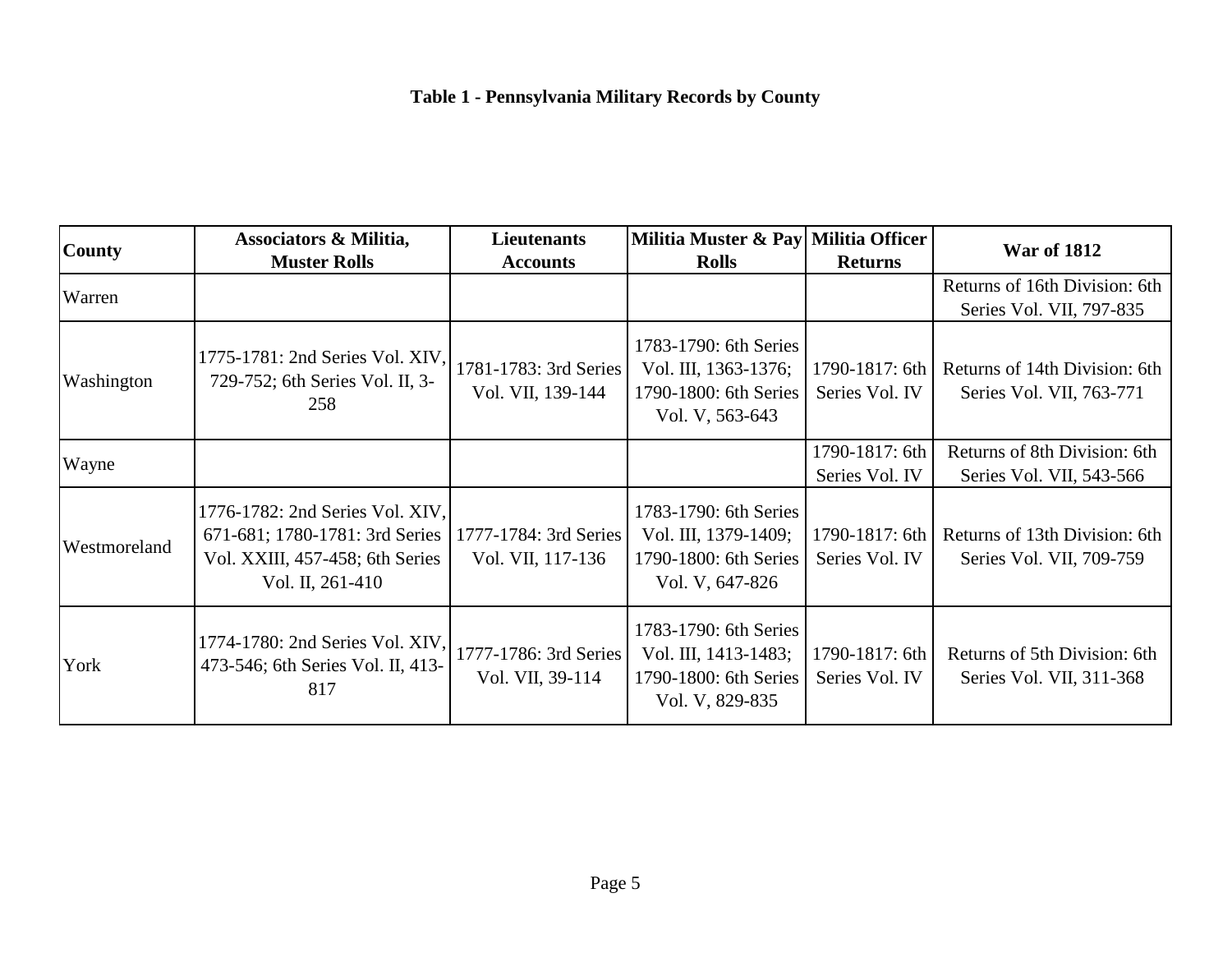This table was created from an index appearing in:

Morris, Jean S., comp. *Use of the Pennsylvania Archives in Genealogical Research* .

Special Publication No. 1 of the Western Pennsylvania Genealogical Society, 1978.

| <b>County</b>   | <b>Election Returns</b>                  | <b>Land Warrantees</b>                      | <b>Marriages</b><br>Prior to 1810 | <b>Provincial Officers</b>                | <b>Tax Lists</b>                                                         |
|-----------------|------------------------------------------|---------------------------------------------|-----------------------------------|-------------------------------------------|--------------------------------------------------------------------------|
| Allegheny       | 1789: 6th Series Vol.<br>XI, 5           |                                             |                                   |                                           | 1791: 3rd Series Vol.<br>XXII, 645-697                                   |
| Armstrong       |                                          | 1801-1884: 3rd Series<br>Vol. XXVI, 645-660 |                                   |                                           |                                                                          |
| <b>Bedford</b>  | 1777-1789: 6th Series<br>Vol. XI, 9-50   | 1771-1893: 3rd Series<br>Vol. XXV, 449-673  |                                   | 1729-1776: 2nd Series<br>Vol. IX, 796-797 | 1773-1776, 1779,<br>1783-1784: 3rd Series<br>Vol. XXII, 3-323            |
| <b>Berks</b>    | 1756-1789: 6th Series<br>Vol. XI, 53-84  | 1752-1890: 3rd Series<br>Vol. XXVI, 241-335 |                                   | 1729-1776: 2nd Series<br>Vol. IX, 784-787 | 1767-1768, 1779-<br>1781, 1784-1785: 3rd<br>Series Vol. XVIII, 3-<br>814 |
| Blair           |                                          | 1846-1890: 3rd Series<br>Vol. XXVI, 19-23   |                                   |                                           |                                                                          |
| <b>Bradford</b> |                                          | 1812-1896: 3rd Series<br>Vol. XXIV, 307-312 |                                   |                                           |                                                                          |
| <b>Bucks</b>    | 1756-1789: 6th Series<br>Vol. XI, 87-119 | 1733-1889: 3rd Series<br>Vol. XXIV, 109-177 | 2nd Series Vol. IX                | 1682-1776: 2nd Series<br>Vol. IX, 742-766 | 1779, 1781-1787: 3rd<br>Series Vol. XIII, 3-820                          |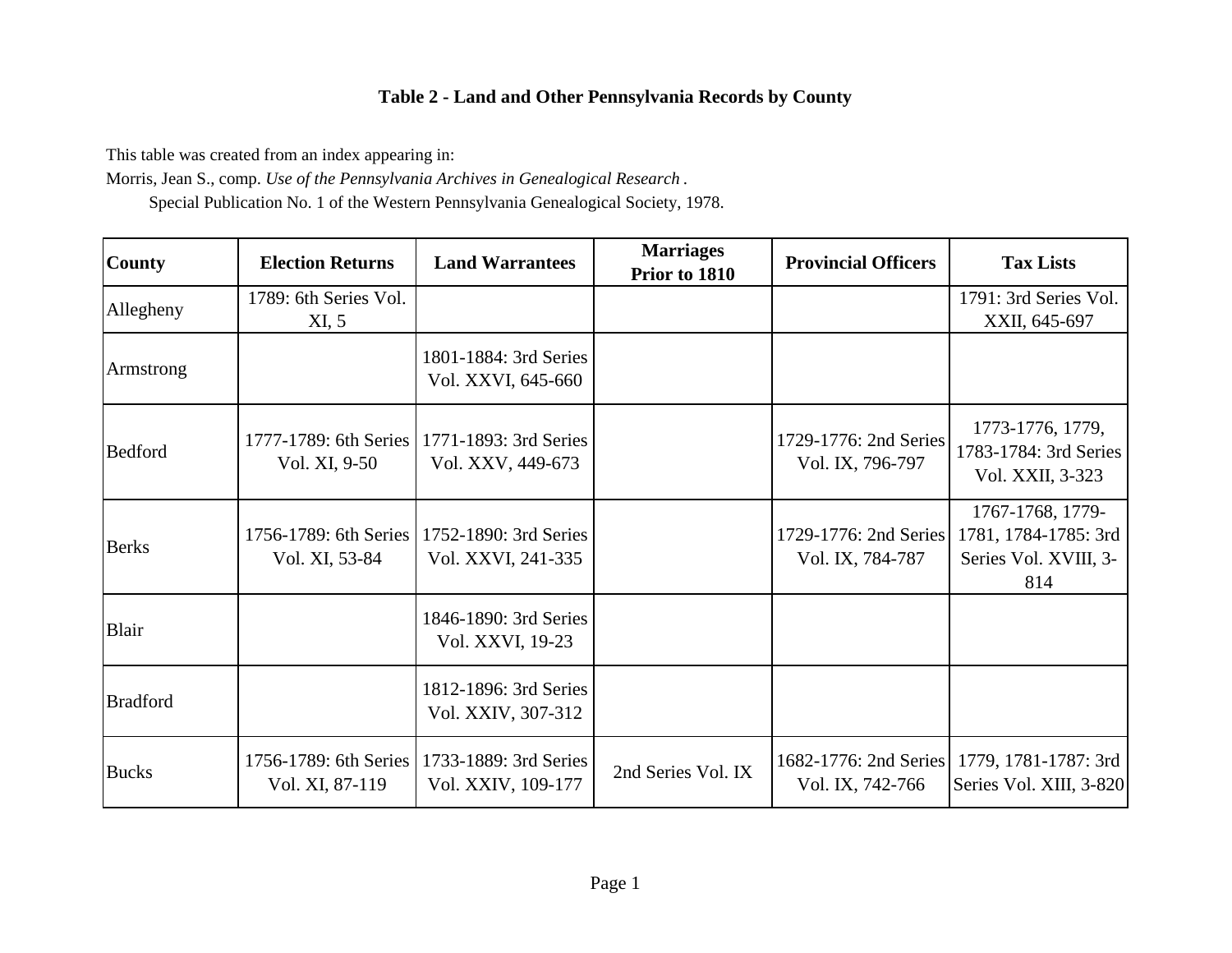| <b>County</b> | <b>Election Returns</b>                   | <b>Land Warrantees</b>                      | <b>Marriages</b><br>Prior to 1810 | <b>Provincial Officers</b>                                      | <b>Tax Lists</b>                                                                                    |
|---------------|-------------------------------------------|---------------------------------------------|-----------------------------------|-----------------------------------------------------------------|-----------------------------------------------------------------------------------------------------|
| Centre        |                                           | 1801-1891: 3rd Series<br>Vol. XXV, 785-809  |                                   |                                                                 |                                                                                                     |
| Chester       | 1756-1789: 6th Series<br>Vol. XI, 123-149 | 1733-1858: 3rd Series<br>Vol. XXIV, 61-106  | Vol. VIII, 591-598                | 1704-1733: 2nd Series 1682-1776: 2nd Series<br>Vol. IX, 673-697 | 1765-1769, 1771,<br>1774, 1779-1781,<br>1785: 3rd Series Vol.<br>XI, 3-783 & Vol. XII,<br>$3 - 823$ |
| Clarion       |                                           | 1841-1879: 3rd Series<br>Vol. XXVI, 383-386 |                                   |                                                                 |                                                                                                     |
| Clearfield    |                                           | 1806-1896: 3rd Series<br>Vol. XXV, 411-417  |                                   |                                                                 |                                                                                                     |
| Clinton       |                                           | 1839-1893: 3rd Series<br>Vol. XXVI, 3-15    |                                   |                                                                 |                                                                                                     |
| Cumberland    | 1756-1787: 6th Series<br>Vol. XI, 153-177 | 1750-1874: 3rd Series<br>Vol. XXIV, 627-792 | 2nd Series Vol. VIII,<br>563-590  | 1729-1776: 2nd Series<br>Vol. IX, 788-792                       | 1778-1782, 1785: 3rd<br>Series Vol. XX, 3-781                                                       |
| Dauphin       | 1756-1789: 6th Series<br>Vol. XI, 181-185 | 1785-1895: 3rd Series<br>Vol. XXIV, 571-615 | 2nd Series Vol. VIII,<br>779-790  |                                                                 |                                                                                                     |
| Delaware      | 1789: 6th Series Vol.<br>XI, 189-190      |                                             |                                   |                                                                 |                                                                                                     |
| Elk           |                                           | 1848-1893: 3rd Series<br>Vol. XXVI, 681-682 |                                   |                                                                 |                                                                                                     |

**Table 2 - Land and Other Pennsylvania Records by County**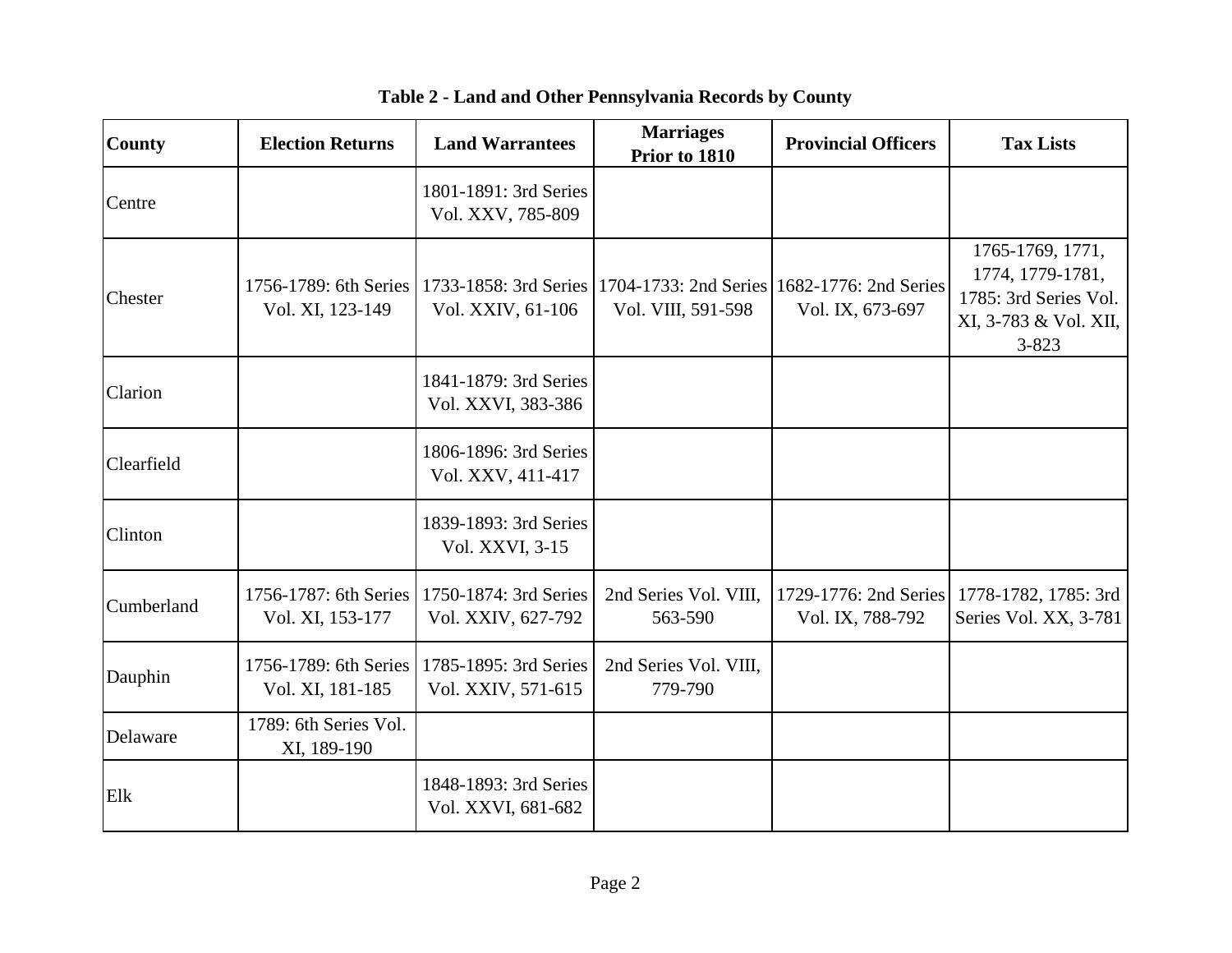| <b>County</b> | <b>Election Returns</b>                   | <b>Land Warrantees</b>                      | <b>Marriages</b><br>Prior to 1810 | <b>Provincial Officers</b> | <b>Tax Lists</b>                            |
|---------------|-------------------------------------------|---------------------------------------------|-----------------------------------|----------------------------|---------------------------------------------|
| Fayette       | 1784-1789: 6th Series<br>Vol. XI, 193-196 |                                             |                                   |                            | 1785-1786: 3rd Series<br>Vol. XXII, 543-641 |
| Forest        |                                           | 1858-1891: 3rd Series<br>Vol. XXVI, 689-690 |                                   |                            |                                             |
| Franklin      | 1784-1789: 6th Series<br>Vol. XI, 205-208 | 1784-1895: 3rd Series<br>Vol. XXV, 3-51     |                                   |                            |                                             |
| Fulton        |                                           | 1850-1896: 3rd Series<br>Vol. XXIV, 335-341 |                                   |                            |                                             |
| Greene        |                                           | 1795-1894: 3rd Series<br>Vol. XXVI, 627-641 |                                   |                            |                                             |
| Huntingdon    | 1787-1789: 6th Series<br>Vol. XI, 199-201 | 1787-1889: 3rd Series<br>Vol. XXV, 677-781  |                                   |                            | 1788: 3rd Series Vol.<br>XXII, 327-366      |
| Indiana       |                                           | 1805-1894: 3rd Series<br>Vol. XXVI, 663-677 |                                   |                            |                                             |
| Juniata       |                                           | 1833-1891: 3rd Series<br>Vol. XXIV, 321-328 |                                   |                            |                                             |
| Lackawanna    |                                           | 1886-1896: 3rd Series<br>Vol. XXIV, 345     |                                   |                            |                                             |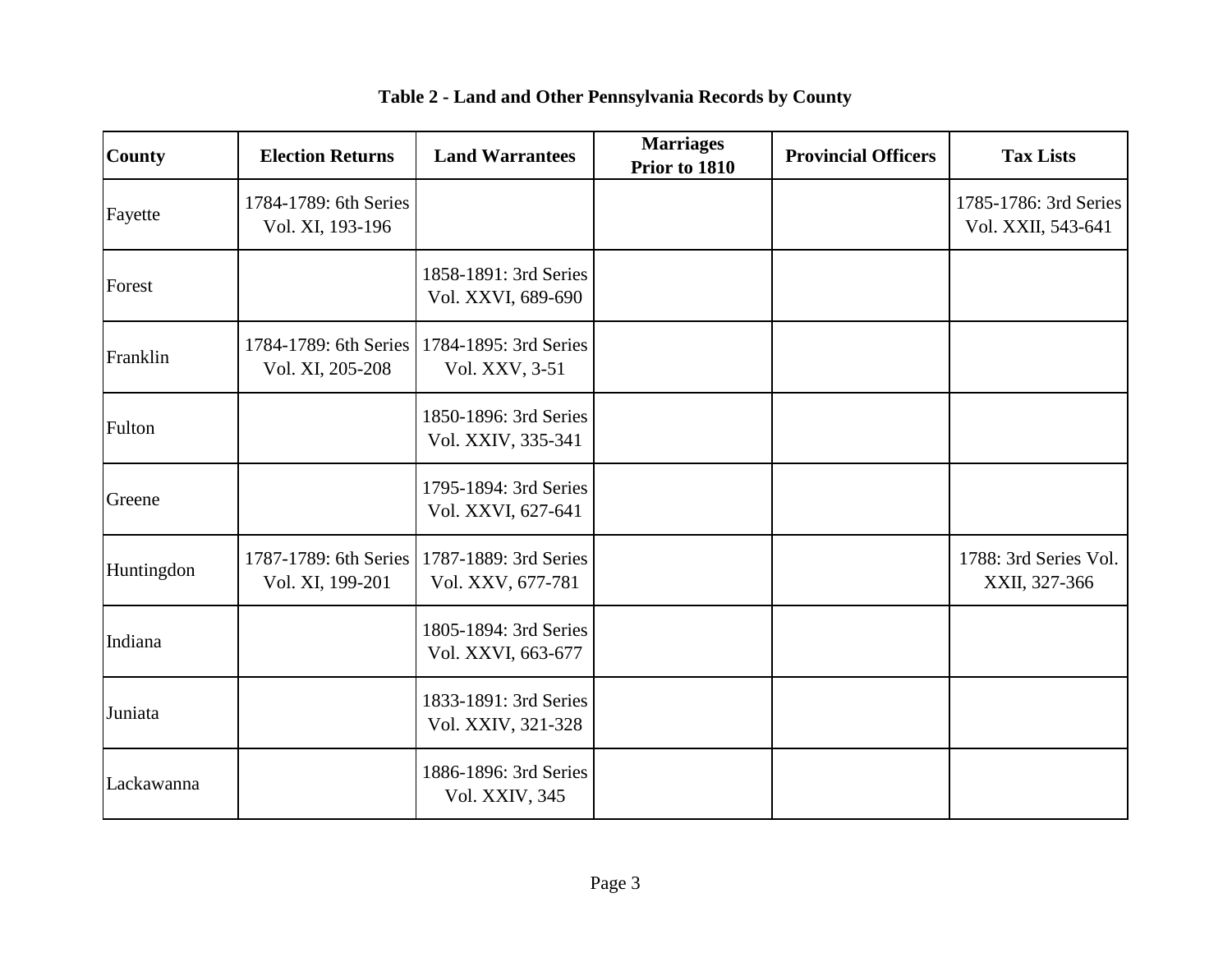| <b>County</b> | <b>Election Returns</b>                   | <b>Land Warrantees</b>                      | <b>Marriages</b><br>Prior to 1810 | <b>Provincial Officers</b>                | <b>Tax Lists</b>                                                    |
|---------------|-------------------------------------------|---------------------------------------------|-----------------------------------|-------------------------------------------|---------------------------------------------------------------------|
| Lancaster     | 1756-1788: 6th Series<br>Vol. XI, 211-227 | 1733-1896: 3rd Series<br>Vol. XXIV, 349-568 | 2nd Series Vol. IX                | 1729-1776: 2nd Series<br>Vol. IX, 769-779 | 1771-1773, 1779,<br>1782: 3rd Series Vol.<br>XVII, iii-viii & 3-898 |
| Lawrence      |                                           | 1850-1883: 3rd Series<br>Vol. XXIV, 331     |                                   |                                           |                                                                     |
| Lebanon       |                                           | 1813-1889: 3rd Series<br>Vol. XXIV, 619-623 |                                   |                                           |                                                                     |
| Lehigh        |                                           | 1814-1892: 3rd Series<br>Vol. XXVI, 215-223 | 2nd Series Vol. IX                |                                           |                                                                     |
| Luzerne       | 1787-1789: 6th Series<br>Vol. XI, 231-233 | 1787-1896: 3rd Series<br>Vol. XXIV, 181-297 |                                   |                                           |                                                                     |
| Lycoming      |                                           | 1795-1896: 3rd Series<br>Vol. XXV, 377-407  |                                   |                                           |                                                                     |
| McKean        |                                           | 1818-1892: 3rd Series<br>Vol. XXV, 421-422  |                                   |                                           |                                                                     |
| Montgomery    | 1780-1789: 6th Series<br>Vol. XI, 237-242 |                                             | 2nd Series Vol. VIII &<br>IX      |                                           |                                                                     |
| Montour       |                                           | 1850-1877: 3rd Series<br>Vol. XXVI, 685     |                                   |                                           |                                                                     |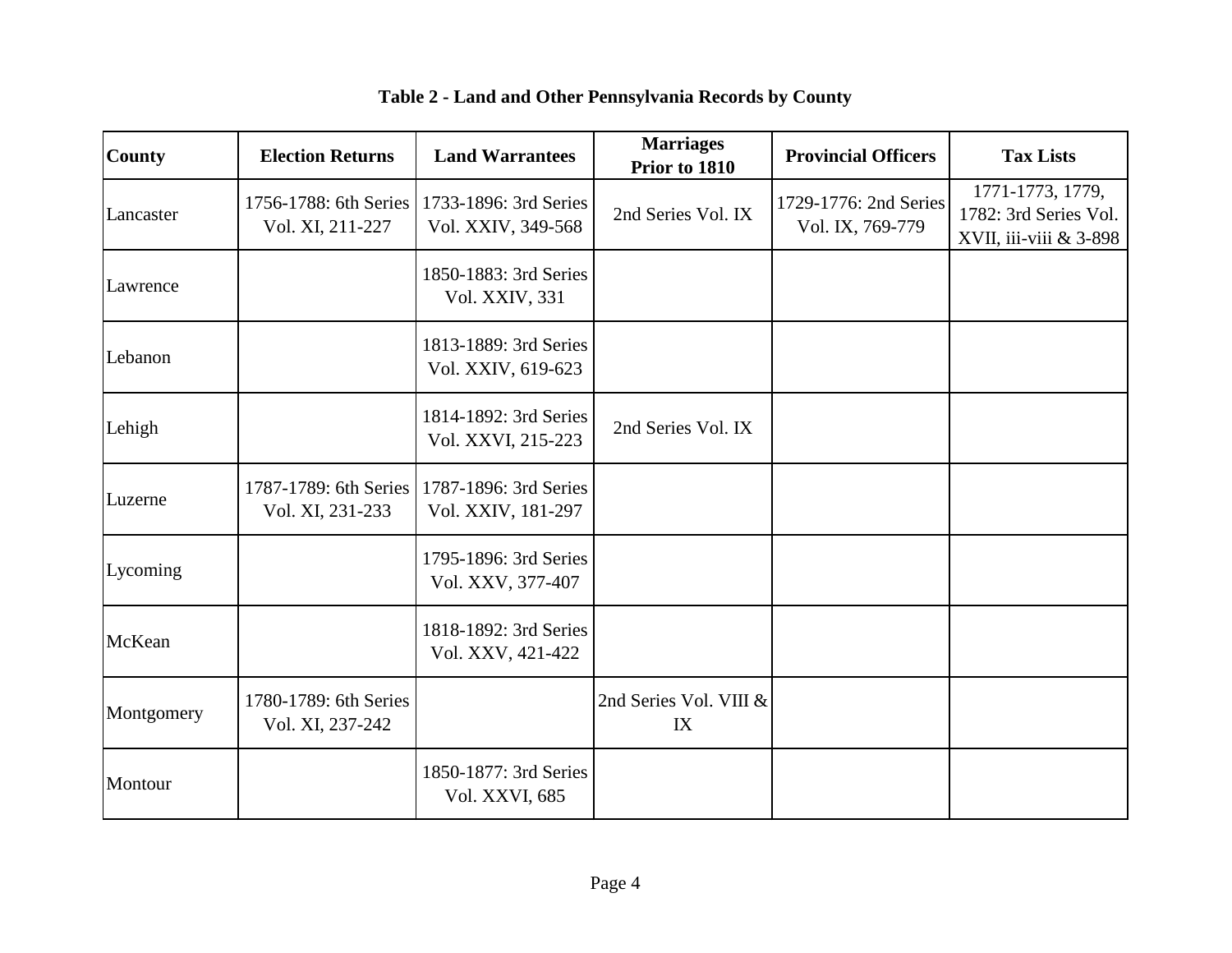| <b>County</b>  | <b>Election Returns</b>                   | <b>Land Warrantees</b>                      | <b>Marriages</b><br>Prior to 1810                                        | <b>Provincial Officers</b>                | <b>Tax Lists</b>                                                                                          |
|----------------|-------------------------------------------|---------------------------------------------|--------------------------------------------------------------------------|-------------------------------------------|-----------------------------------------------------------------------------------------------------------|
| Northampton    | 1756-1789: 6th Series<br>Vol. XI, 245-274 | 1752-1886: 3rd Series<br>Vol. XXVI, 27-211  | 2nd Series Vol. IX                                                       | 1729-1776: 2nd Series<br>Vol. IX, 792-796 | 1772, 1785-1786: 3rd<br>Series Vol. XIX, 5-<br>400                                                        |
| Northumberland | 1776-1789: 6th Series<br>Vol. XI, 277-312 | 1772-1784: 3rd Series<br>Vol. XXV, 55-358   |                                                                          | 1729-1776: 2nd Series<br>Vol. IX, 798-799 | 1778-1787: 3rd Series<br>Vol. XIX, 405-805                                                                |
| Perry          |                                           | 1812-1892: 3rd Series<br>Vol. XXV, 425-440  |                                                                          |                                           |                                                                                                           |
| Philadelphia   | 1756-1789: 6th Series<br>Vol. XI, 315-389 | Vol. XXIV, 3-58                             | 1733-1866: 3rd Series 2nd Series Vol. VIII & 1682-1776: 2nd Series<br>IX | Vol. IX, 697-741                          | 1769-1779: 3rd Series<br>Vol. XIV; 1779-1781:<br>3rd Series Vol. XV;<br>1781-1783: 3rd Series<br>Vol. XVI |
| Pike           |                                           | 1815-1883: 3rd Series<br>Vol. XXVI, 233-238 |                                                                          |                                           |                                                                                                           |
| Schuylkill     |                                           | 1811-1890: 3rd Series<br>Vol. XXVI, 339-380 |                                                                          |                                           |                                                                                                           |
| Snyder         |                                           | 1855-1892: 3rd Series<br>Vol. XXVI, 697-698 |                                                                          |                                           |                                                                                                           |
| Sullivan       |                                           | 1854-1871: 3rd Series<br>Vol. XXVI, 693     |                                                                          |                                           |                                                                                                           |